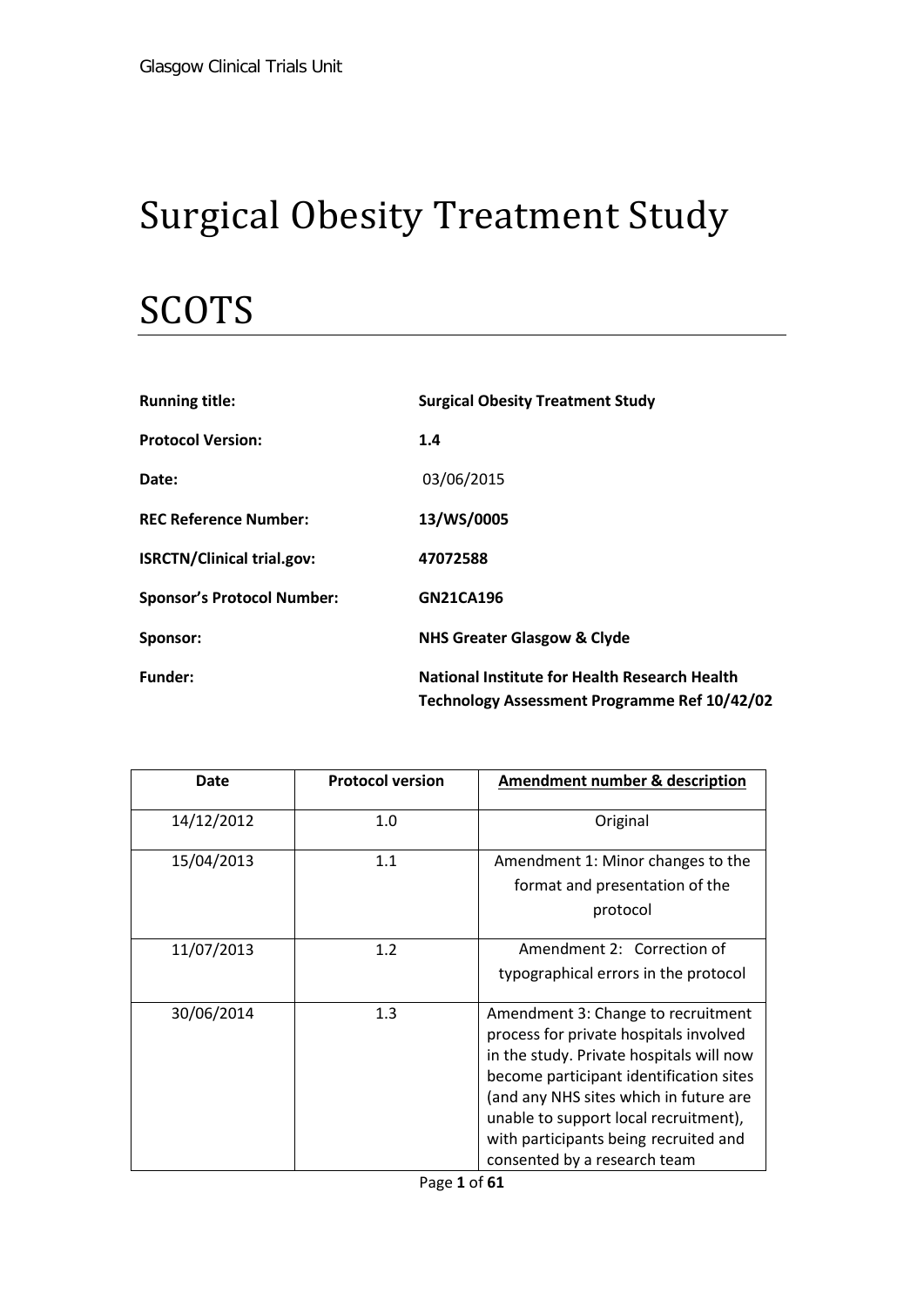|            |     | member (usually a research nurse).                                                                                                                                                                                       |
|------------|-----|--------------------------------------------------------------------------------------------------------------------------------------------------------------------------------------------------------------------------|
| 03/06/2015 | 1.4 | Amendment 4: Introduction of follow-<br>up letter for patients recruited over<br>the telephone by research nurses at<br>the clinical research facility if<br>completed consent form is not<br>received within two weeks. |

This study will be performed according to the Research Governance Framework for Health and Community Care (Second edition, 2006) and WORLD MEDICAL ASSOCIATION DECLARATION OF HELSINKI Ethical Principles for Medical Research Involving Human Subjects 1964 (as amended).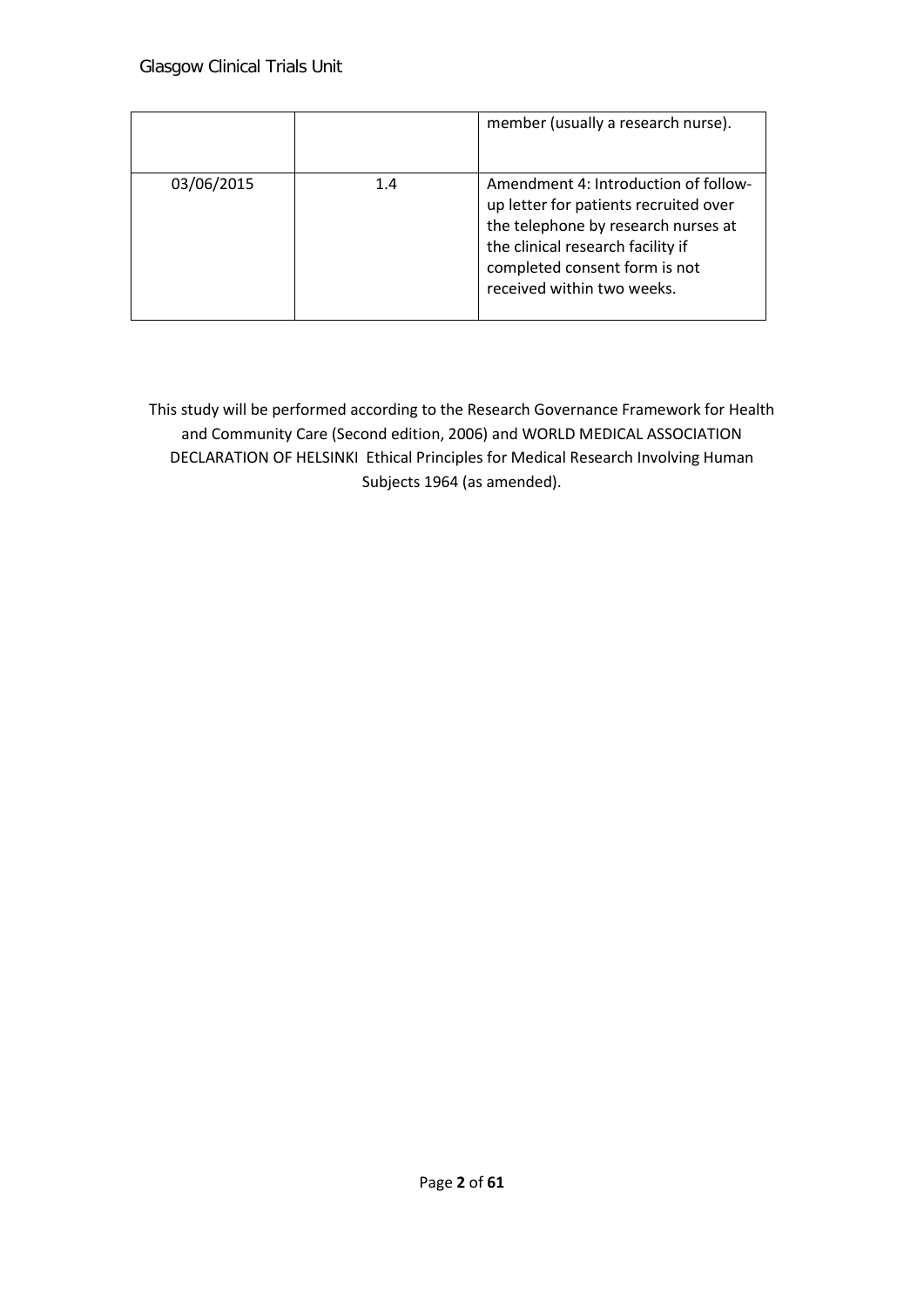### <span id="page-2-0"></span>**CONTACTS**

#### **Chief Investigator**

**Dr Jennifer Logue** MBChB MRCP MD FRCPath CSO Clinician Scientist Clinical Senior Lecturer and Honorary Consultant in Metabolic Medicine Institute of Cardiovascular and Medical Sciences University of Glasgow BHF Glasgow Cardiovascular Research Centre University of Glasgow 126 University Place, Room 208 University of Glasgow Glasgow G12 8TA

Tel: 0141 330 2569 Fax: 0141 330 6955 E-mail: [Jennifer.Logue@Glasgow.ac.uk](mailto:Jennifer.Logue@Glasgow.ac.uk)

#### **Co-investigator**

#### **Professor Naveed Sattar**

Professor of Metabolic Medicine Cardiovascular and Medical Sciences BHF Glasgow Cardiovascular Research Centre RC214 Level C2 126 University Place, Room 208 University of Glasgow Glasgow G12 8TA Tel: 0141 330 3419 Fax: 0141 330 6972 E-mail: [Naveed.Sattar@glasgow.ac.uk](mailto:Naveed.Sattar@glasgow.ac.uk)

#### **Dr Julie Bruce**

Principal Research Fellow Division of Health Sciences, Warwick Medical School, The University of Warwick, Coventry, CV4 7AL Tel: 024 7615 1128 E-mail: [julie.bruce@warwick.ac.uk](mailto:julie.bruce@warwick.ac.uk)

#### **Mr Duff Bruce**

Bariatric Surgeon Ward 33 Aberdeen Royal Infirmary Foresterhill Aberdeen AB25 2ZN Tel: 01224 551275 Fax: 01224 443212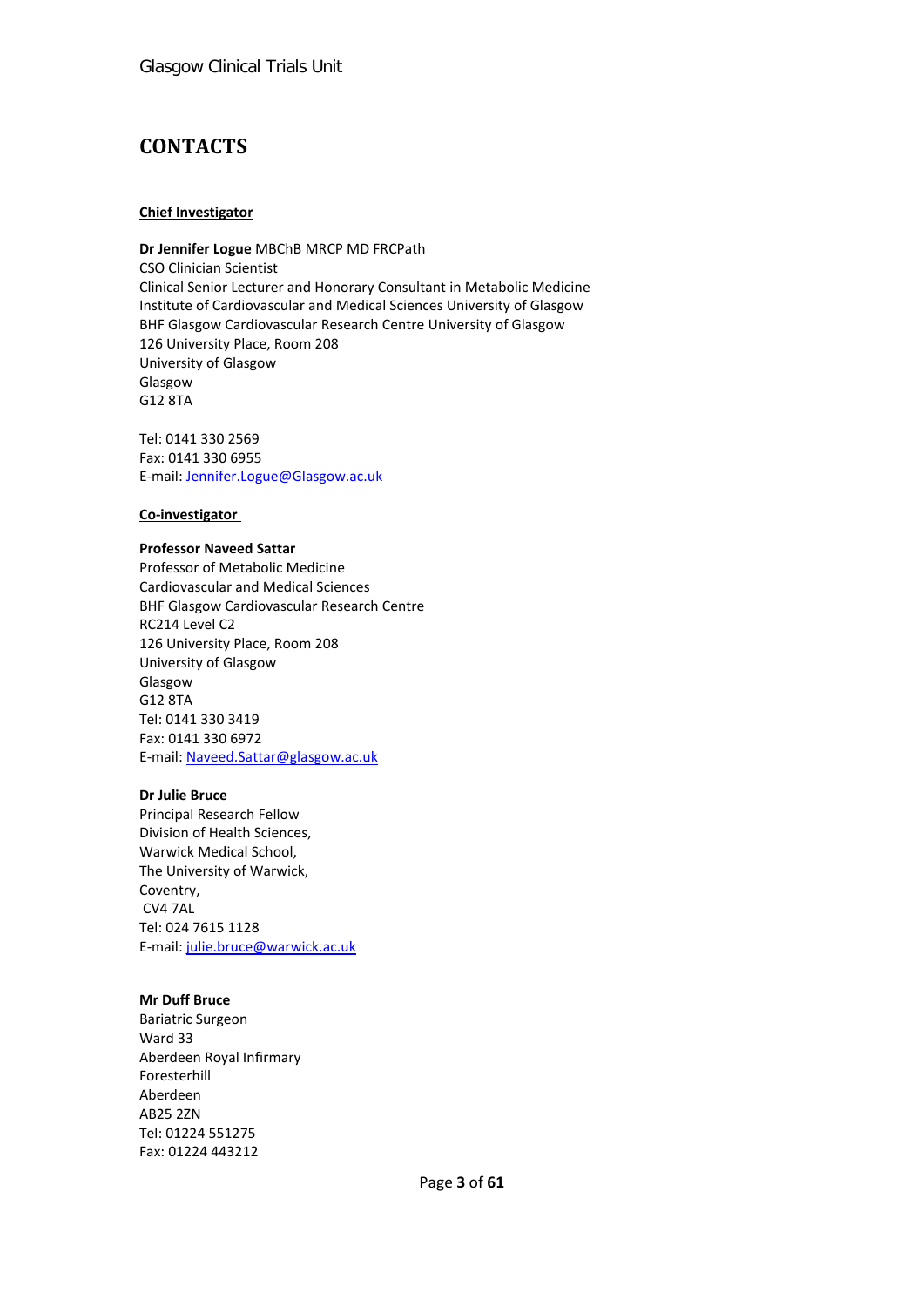#### E-mail: [duff.bruce@nhs.net](mailto:duff.bruce@nhs.net)

#### **Dr Robert Lindsay**

Reader Diabetes and Endocrinology Cardiovascular and Medical Sciences RC337 Level C3 BHF Glasgow Cardiovascular Research Centre 126 University Place, Room 208 University of Glasgow Glasgow G12 8TA Tel: 0141 211 2502 Fax: 0141 330 6997 E-mail: [Robert.Lindsay@glasgow.ac.uk](mailto:Robert.Lindsay@glasgow.ac.uk)

#### **Professor Ian Ford**

Professor of Biostatistics R1122B Level 11 Robertson Centre for Biostatistics Boyd Orr Building Glasgow G12 8QQ Tel: 0141 330 4048 Fax: 0141 330 5094 E-mail: [Ian.Ford@glasgow.ac.uk](mailto:Ian.Ford@glasgow.ac.uk)

#### **Professor Andrew Briggs**

Chair in Health Economics (Health Economics and Health Technology Assessment) HEHTA Institute of Health & Wellbeing 1 Lilybank Gardens Glasgow G12 8RZ Tel: 0141 330 5017 E-mail: [Andrew.Briggs@glasgow.ac.uk](mailto:Andrew.Briggs@glasgow.ac.uk)

#### **Professor Mike Lean**

Professor in Human Nutrition R408 Level 4 Human Nutrition Glasgow Royal Infirmary 84 Castle Street Glasgow G40SF Tel: 0141 211 4686 Fax: 0141 211 4844 E-mail: [Mike.Lean@glasgow.ac.uk](mailto:Mike.Lean@glasgow.ac.uk)

#### **Jane Munro**

Research Lead Cardiovascular and Medical Sciences BHF Glasgow Cardiovascular Research Centre University of Glasgow 126 University Place, Room 208 University of Glasgow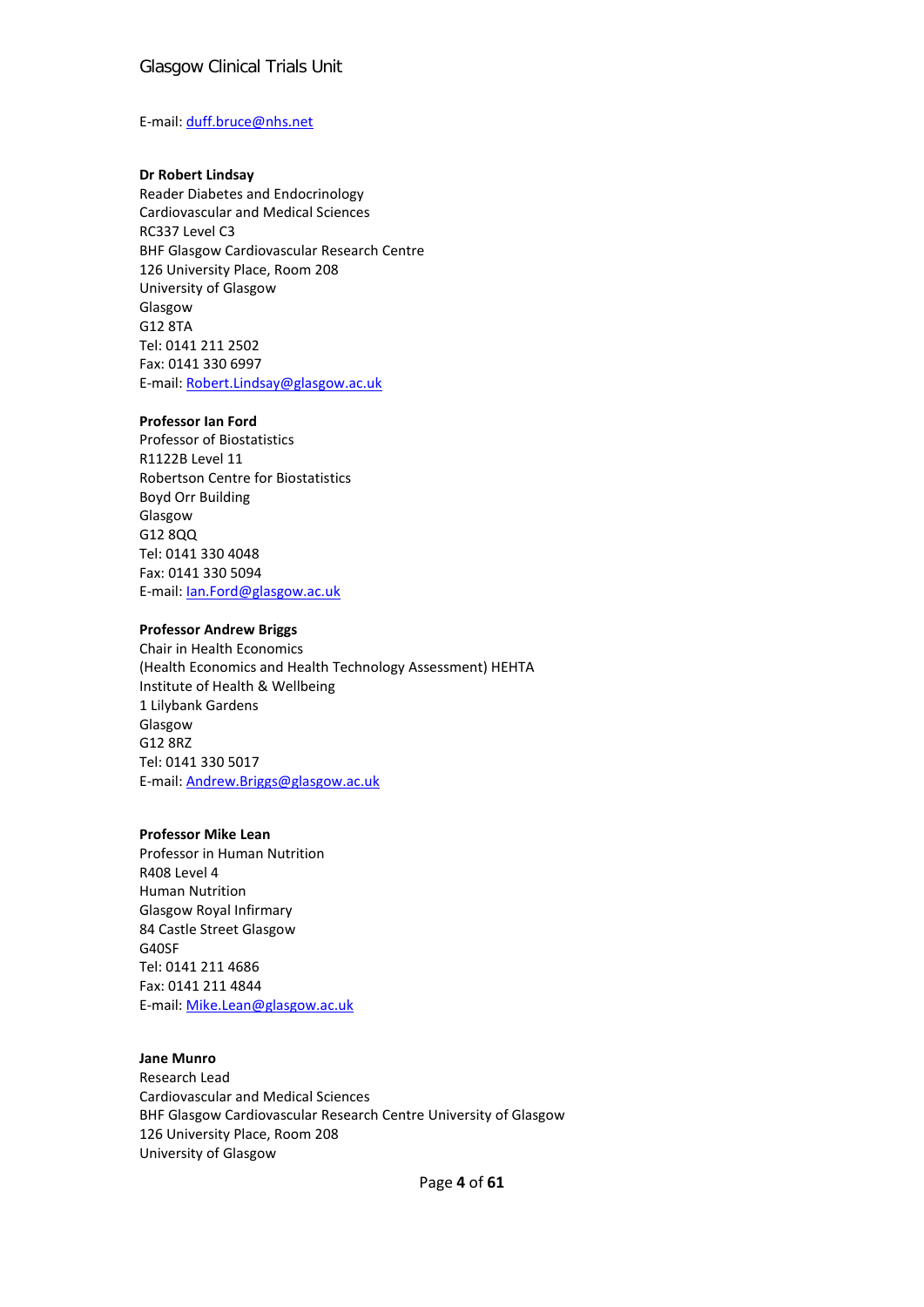Glasgow G12 8TA Tel: 0141 330 1670 E-mail: [Jane.Munro@glasgow.ac.uk](mailto:Jane.Munro@glasgow.ac.uk)

#### **Project Reserach Assistant**

#### **Mrs. Joanne O'Donnell**

SCOTS Research Assistant Cardiovascular and Medical Sciences BHF Glasgow Cardiovascular Research Centre University of Glasgow 126 University Place, Room 208 University of Glasgow Glasgow G12 8TA Tel: 0141 330 1670 Fax: 0141 330 5094 E-mail: [Joanne.O'Donnell@glasgow.ac.uk](mailto:sally.stewart@glasgow.ac.uk)

#### **Study Statistician**

#### **Professor Ian Ford**

Professor of Biostatistics R1122B Level 11 Robertson Centre for Biostatistics Boyd Orr Building Glasgow G12 8QQ Tel: 0141 330 4048 Fax: 0141 330 5094 E-mail: [Ian.Ford@glasgow.ac.uk](mailto:Ian.Ford@glasgow.ac.uk)

#### **Data Centre**

Alex McConnachie **Assistant Director of Biostatistics** (Robertson Centre) R1122E Level 11 Robertson Centre for Biostatistics Boyd Orr Building Glasgow G12 8QQ Tel: 01413304744 Fax: 0141 330 5094 E-mail: [Alex.McConnachie@glasgow.ac.uk](mailto:Alex.McConnachie@glasgow.ac.uk)

#### **Chair of the Study Steering Committee**

#### **Mr Richard Welbourn**

Bariatric Surgeon Musgrove Park Hospital Taunton TA1 5DA Tel: 01823 343 565 Fax: 01823 353560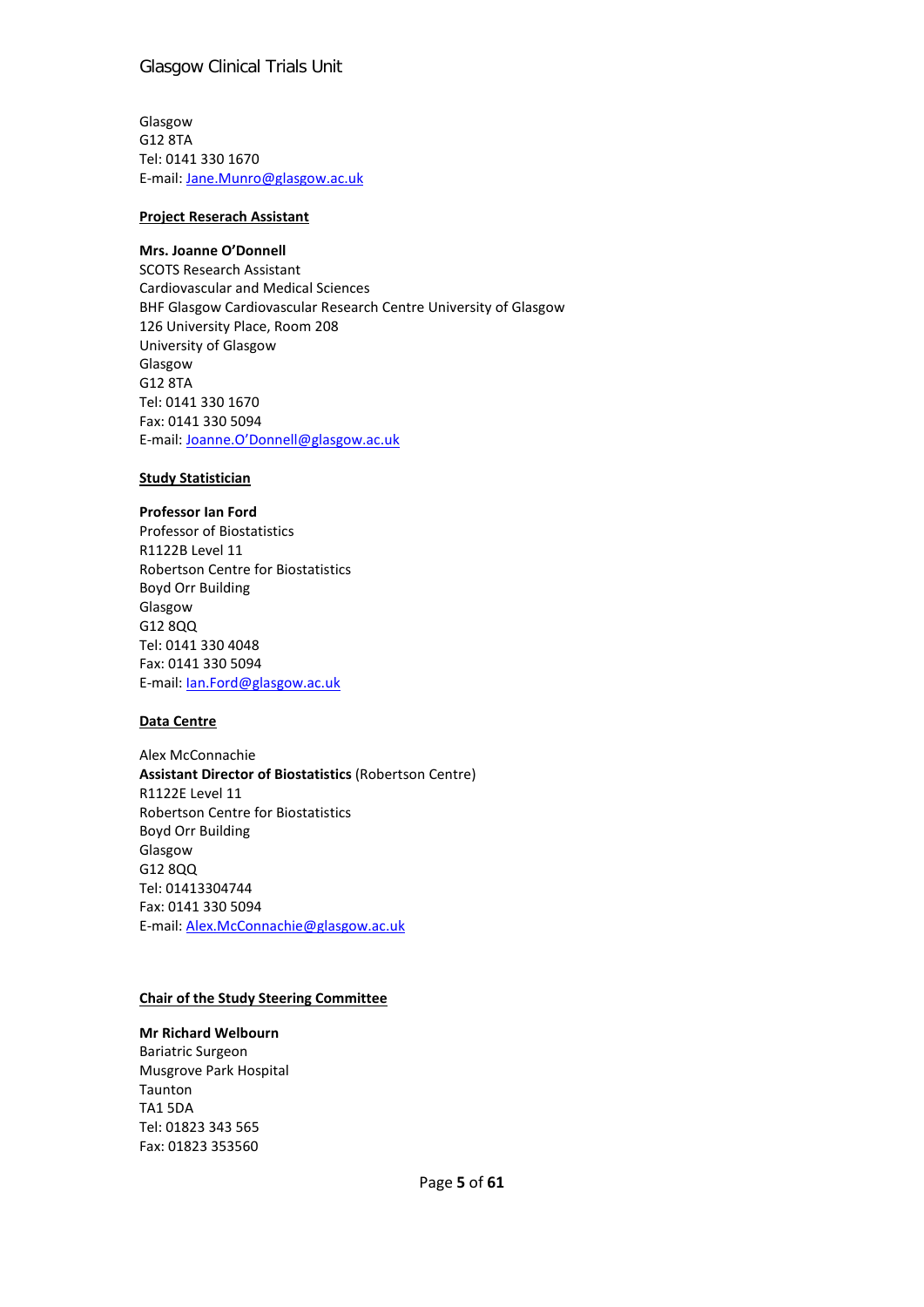#### Glasgow Clinical Trials Unit

E-mail: richardwelbourn@gmail.com

#### **Sponsor - NHS Greater Glasgow and Clyde R&D**

#### **Sponsor's representative**

#### **Dr Maureen Travers**

Research Co-ordinator NHS Greater Glasgow & Clyde Research and Development Management Office Tennent Institute 38 Church Street Western Infirmary Glasgow G11 6NT Tel: 0141 211 6389 E-mail: [maureen.travers@ggc.scot.nhs.uk](mailto:maureen.travers@ggc.scot.nhs.uk)

#### **Funding Body**

**National Institute for Health Research (NIHR)**

**Funding Body Representative**

**Mrs Lesley Dodd Programme Manager NIHR Co-ordinating Centre for Health Technology Assessment (NETSCC, HTA**) University of Southampton Alpha House Enterprise Road Southampton Science Park Chilworth Southampton SO16 7NS Tel: 02380 597558 Fax: 02380 595639 E-mail: [L.Dodd@southampton.ac.uk](mailto:L.Dodd@southampton.ac.uk)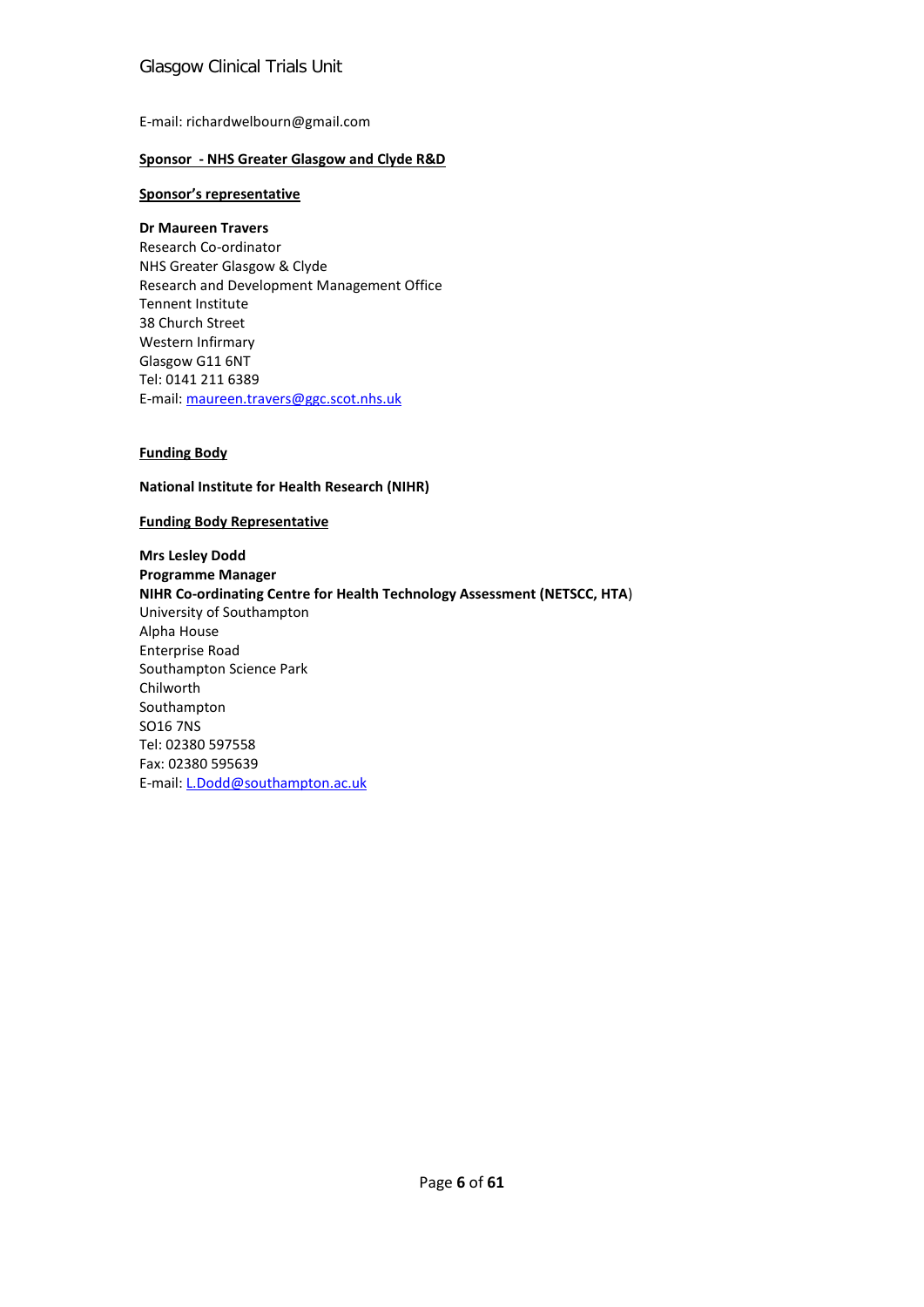### <span id="page-6-0"></span>**PROTOCOL APPROVAL**

### **Surgical Obesity Treatment Study (SCOTS)**

**Chief Investigator Dr Jennifer Logue**

MBChB MRCP MD FRCPath CSO Clinician Scientist Clinical Senior Lecturer and Honorary Consultant in Metabolic Medicine Institute of Cardiovascular and Medical Sciences BHF Glasgow Cardiovascular Research Centre University of Glasgow 126 University Place, Room 208 University of Glasgow Glasgow G12 8QQ

Jemp top

Signature:

Date: Wednesday, 28 October 2015

**Sponsor's representative Dr Maureen Travers**

Research Co-ordinator NHS Greater Glasgow & Clyde Research and Development Management Office Tennent Institute 38 Church Street Western Infirmary Glasgow G11 6NT

Signature:

Date: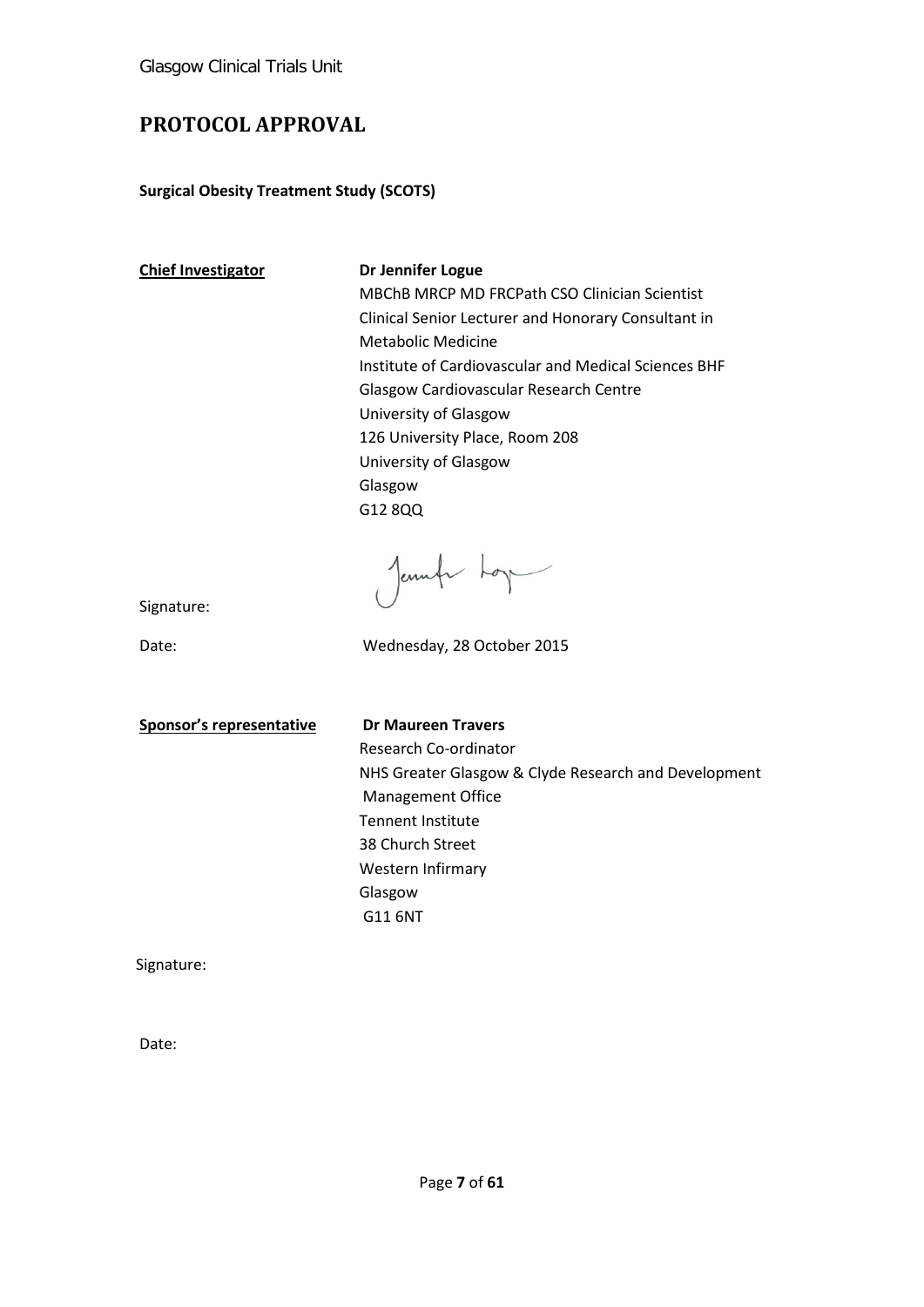<span id="page-7-0"></span>

|                | <b>TABLE OF CONTENTS</b>                                |     |
|----------------|---------------------------------------------------------|-----|
|                |                                                         |     |
|                |                                                         |     |
|                |                                                         |     |
|                |                                                         |     |
|                |                                                         |     |
|                |                                                         |     |
|                |                                                         |     |
|                | SCHEDULE OF ASSESSMENTS………………………………………………………………………………20 |     |
| 1              |                                                         |     |
| 1.1            |                                                         |     |
| 1.2            |                                                         |     |
| 1.2.1          |                                                         |     |
| 1.2.2          |                                                         |     |
| 1.3            |                                                         |     |
| $\overline{2}$ |                                                         |     |
| 2.1            |                                                         |     |
|                |                                                         | .25 |
| 2.3            |                                                         |     |
| 2.4            |                                                         |     |
| 3              |                                                         |     |

| 3.1   |                                                                                   |  |
|-------|-----------------------------------------------------------------------------------|--|
| 3.1.1 |                                                                                   |  |
| 3.1.2 |                                                                                   |  |
| 3.1.3 | Part 3: Registration for a database of bariatric patients for future research  29 |  |
|       |                                                                                   |  |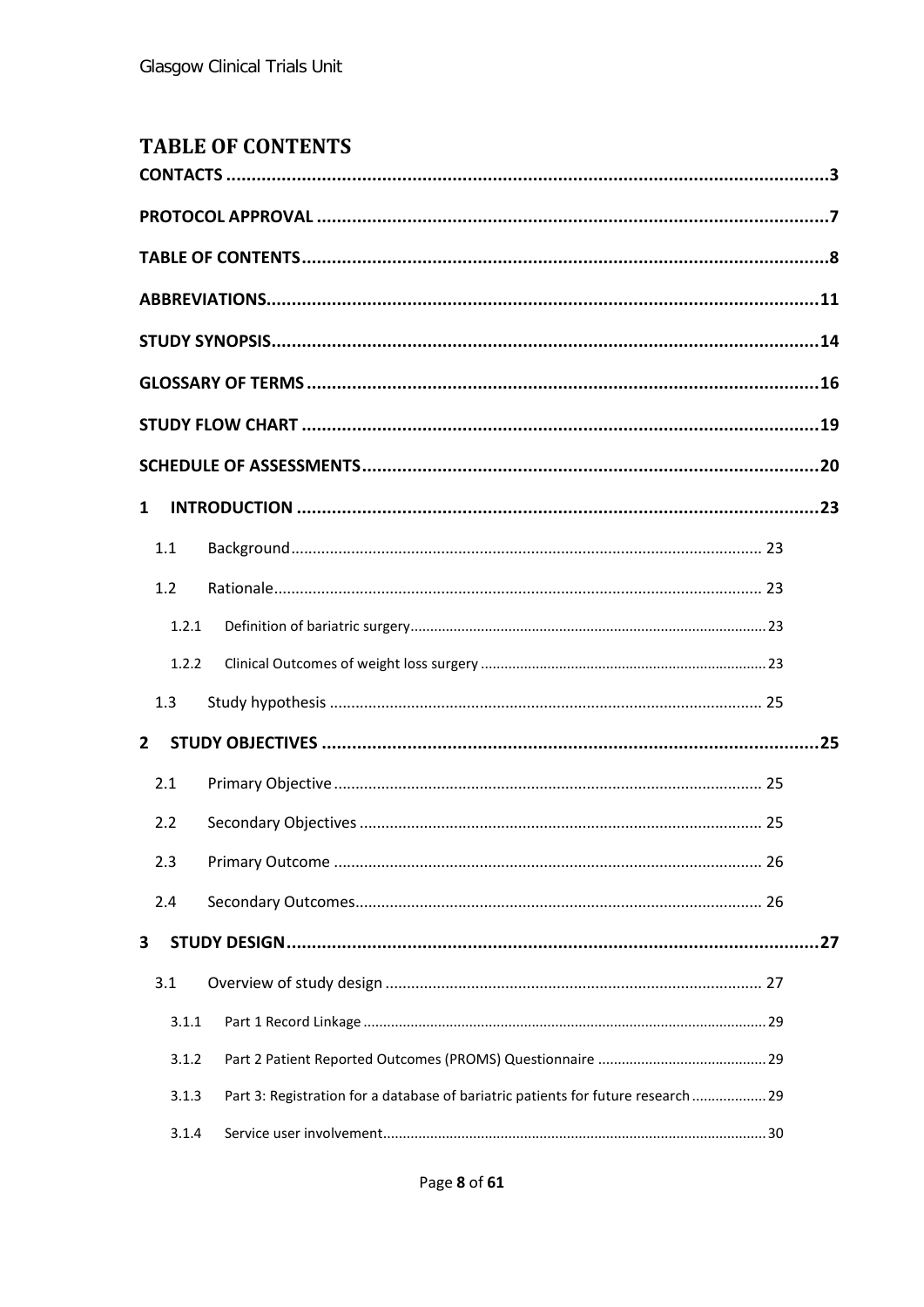|   | 3.2   |  |
|---|-------|--|
|   | 3.3   |  |
|   | 3.4   |  |
|   | 3.5   |  |
|   | 3.6   |  |
|   | 3.7   |  |
| 4 |       |  |
|   | 4.1   |  |
|   | 4.2   |  |
|   | 4.2.1 |  |
|   | 4.2.2 |  |
|   | 4.2.3 |  |
|   | 4.2.4 |  |
|   | 4.2.5 |  |
|   | 4.2.6 |  |
|   | 4.2.7 |  |
|   | 4.2.8 |  |
| 5 |       |  |
|   | 5.1   |  |
|   | 5.2   |  |
|   | 5.3   |  |
|   | 5.4   |  |
| 6 |       |  |
| 7 |       |  |
|   | 7.1.1 |  |
|   | 7.1.2 |  |
|   | 7.1.3 |  |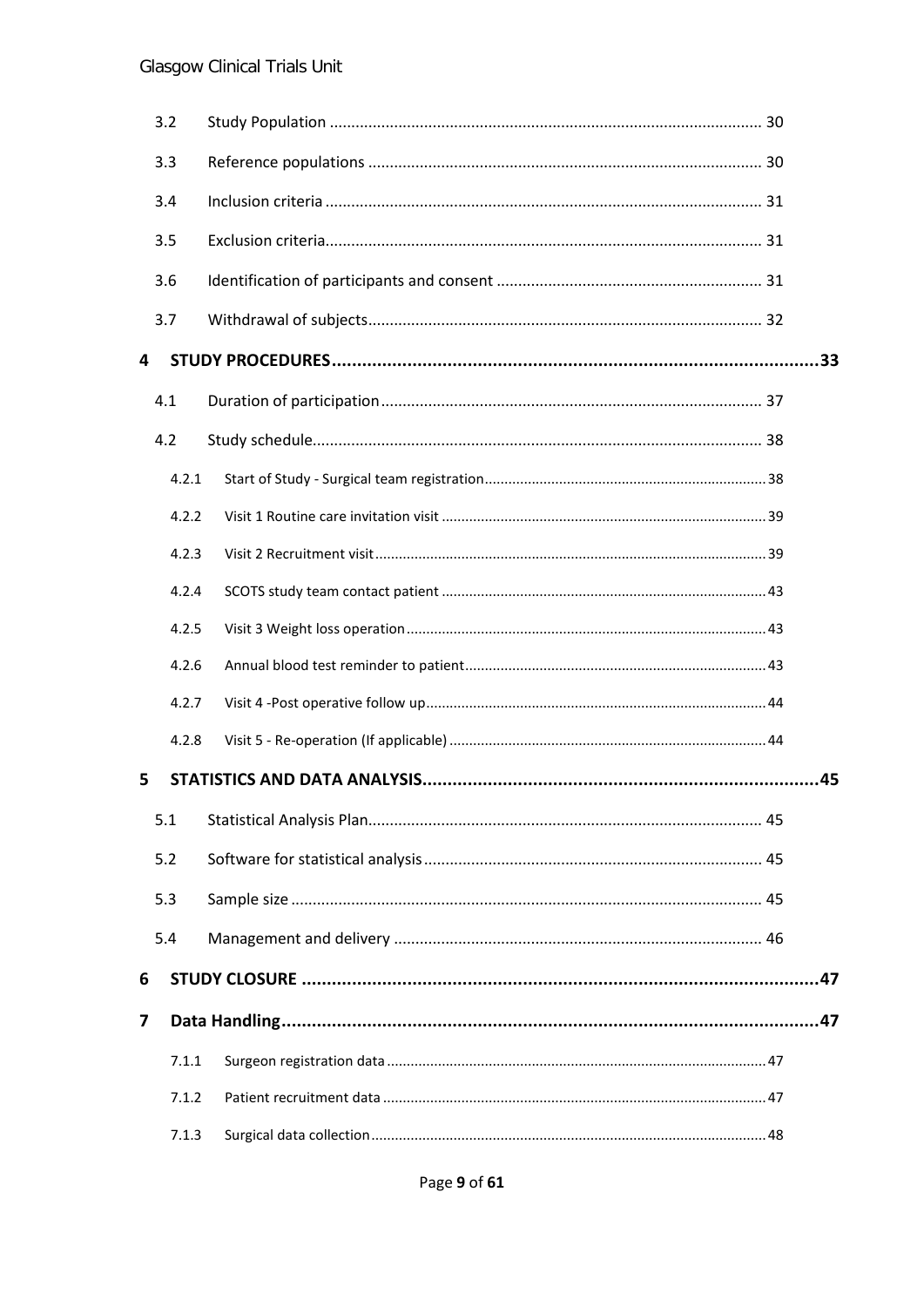### **Glasgow Clinical Trials Unit**

|    | 7.1.4 |                                                              |  |
|----|-------|--------------------------------------------------------------|--|
|    | 7.1.5 |                                                              |  |
|    | 7.1.6 |                                                              |  |
|    | 7.1.7 |                                                              |  |
|    | 7.1.8 |                                                              |  |
| 8  |       |                                                              |  |
|    | 8.1   |                                                              |  |
|    | 8.2   |                                                              |  |
|    | 8.3   |                                                              |  |
|    | 8.4   | Routine management of study: SCOTS Management Group (SMG) 50 |  |
|    | 8.5   |                                                              |  |
| 9  |       |                                                              |  |
| 10 |       |                                                              |  |
| 11 |       |                                                              |  |
|    | 11.1  |                                                              |  |
|    | 11.2  |                                                              |  |
| 12 |       |                                                              |  |
| 13 |       |                                                              |  |
| 14 |       |                                                              |  |
| 15 |       |                                                              |  |
| 16 |       |                                                              |  |
|    |       |                                                              |  |
| 17 |       | Appendix E: Summary of Patient Reported Outcome Questions 59 |  |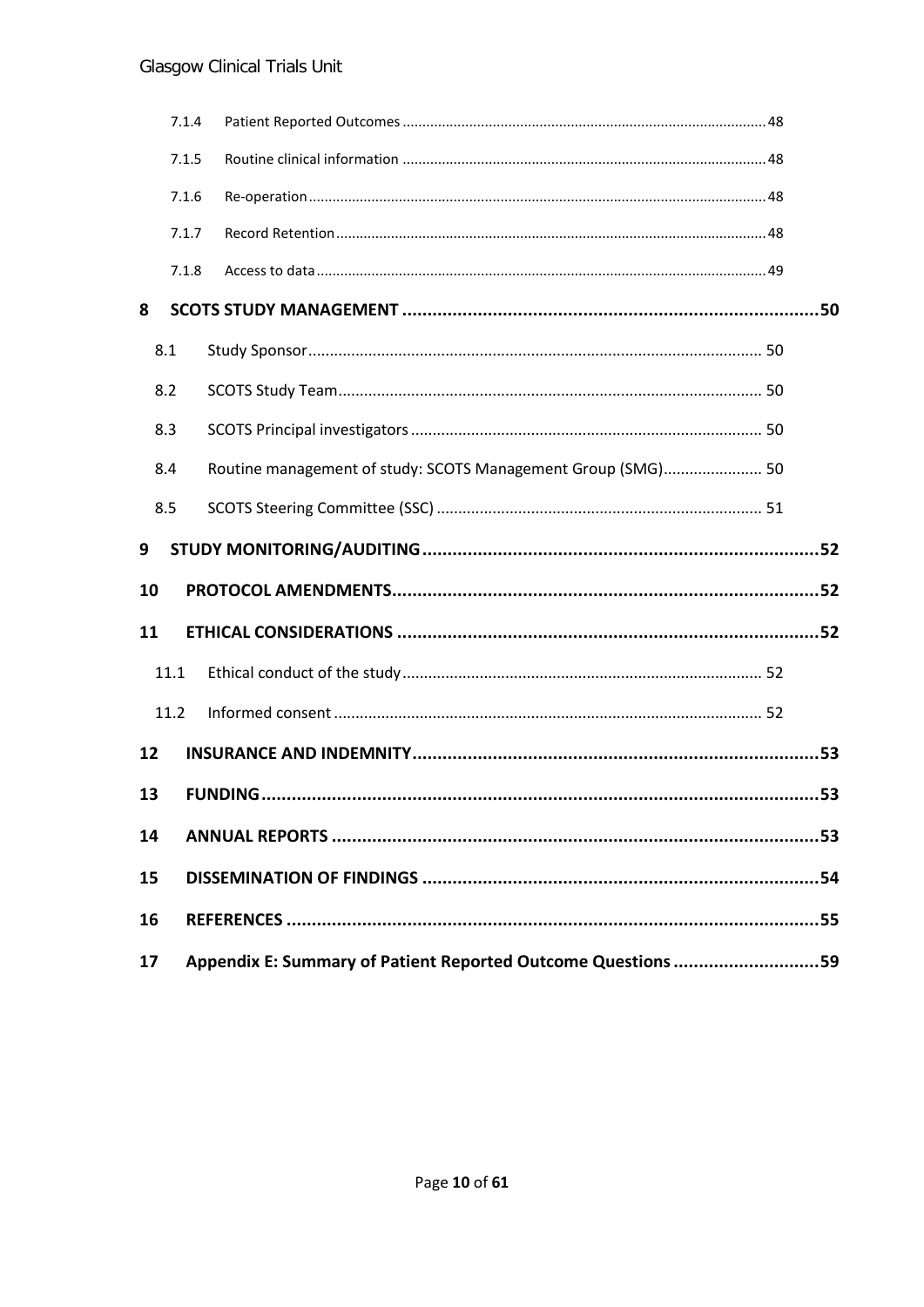### <span id="page-10-0"></span>**ABBREVIATIONS**

| <b>BHF GCRC</b> | British Heart Foundation, Glasgow Cardiovascular Research Centre |
|-----------------|------------------------------------------------------------------|
| BMI             | <b>Body Mass Index</b>                                           |
| ВP              | <b>Blood Pressure</b>                                            |
| <b>BPD-DS</b>   | <b>BilioPancreatic Diversion with Duodenal Switch</b>            |
| <b>CHD</b>      | <b>Coronary Heart Disease</b>                                    |
| CHI             | <b>Community Health Index</b>                                    |
| CHF             | Congestive Heart Failure                                         |
| CI              | Chief Investigator                                               |
| <b>CKD</b>      | Chronic Kidney Disease                                           |
| <b>CNORIS</b>   | Clinical Negligence and Other Risks Indemnity Scheme             |
| CRF             | Case Report Form                                                 |
| <b>CSO</b>      | Chief Scientist Office                                           |
| <b>CTU</b>      | <b>Clinical Trials Unit</b>                                      |
| <b>CVD</b>      | Cardiovascular Disease                                           |
| DM              | <b>Diabetes Mellitus</b>                                         |
| DM(E)C          | Data Monitoring (Ethics) Committee                               |
| <b>DOH</b>      | Department of Health                                             |
| DS              | <b>Duodenal Switch</b>                                           |
| e-CRF           | <b>Electronic Case Report Form</b>                               |
| EQ-5D           | EuroQol -5D                                                      |
| GAD-7           | Generalised Anxiety Disorder - 7                                 |
| GCP             | <b>Good Clinical Practice</b>                                    |
| GCP             | <b>Good Clinical Practice</b>                                    |
| GCTU            | <b>Glasgow Clinical Trials Unit</b>                              |
| GР              | <b>General Practitioner</b>                                      |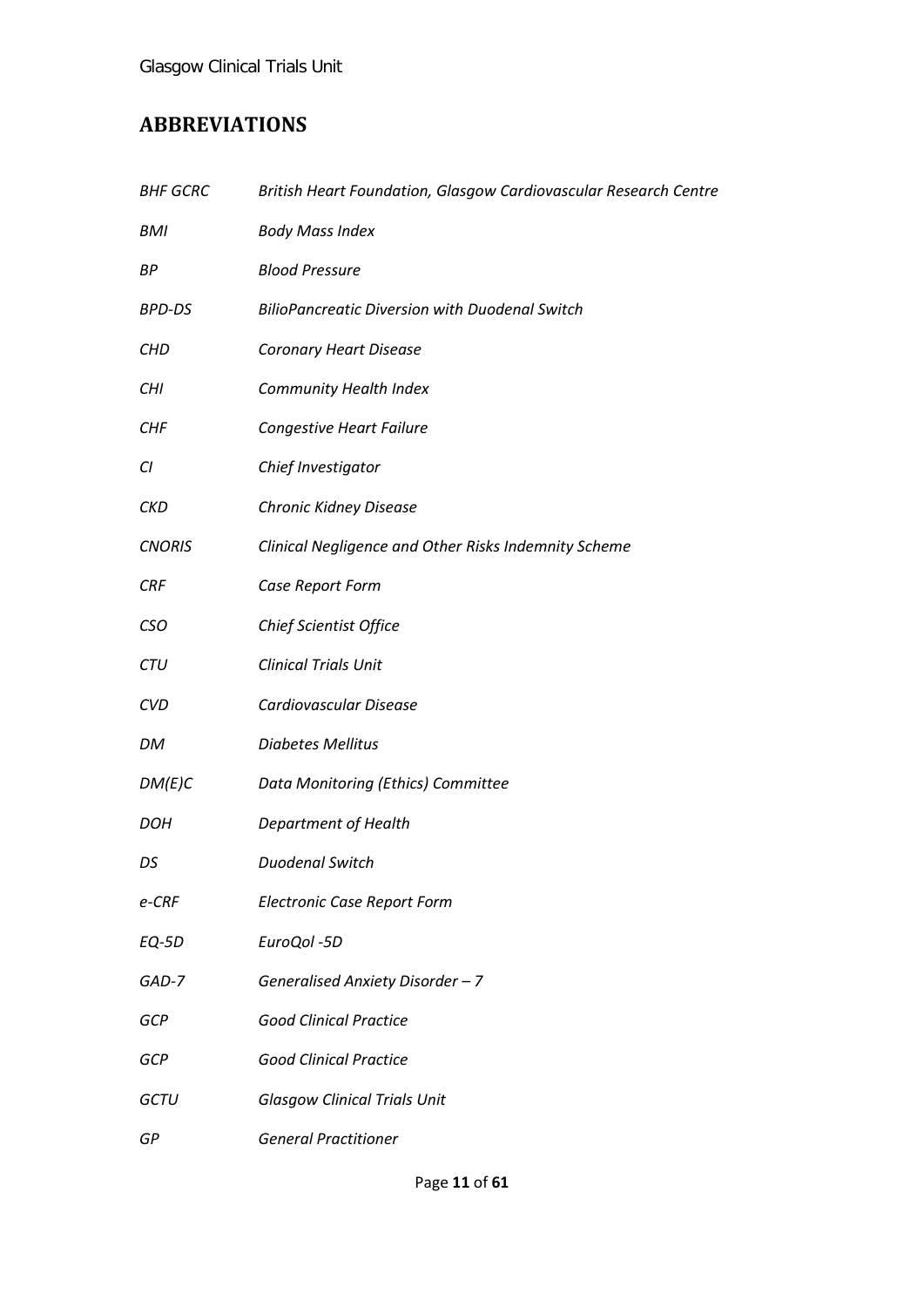### Glasgow Clinical Trials Unit

| <b>GRDS</b>       | <b>Gastric Reduction Duodenal Switch</b>                                                |
|-------------------|-----------------------------------------------------------------------------------------|
| GROS              | General Register Office for Scotland                                                    |
| HbA1c             | Glycated Haemoglobin A1c                                                                |
| HDL               | High Density Lipoprotein                                                                |
| HR-QL             | Health Related- Quality of Life                                                         |
| HTA               | <b>Health Technology Assessment</b>                                                     |
| ICMS              | Institute of Cardiovascular and Medicinal Sciences                                      |
| IPAQ              | <b>International Physical Activity Questionnaire</b>                                    |
| IPSS              | <b>International Prostate Symptom Score</b>                                             |
| IRAS              | <b>Integrated Research Application System</b>                                           |
| ISD               | Information and Services Division (NHS)                                                 |
| <b>ISRCTN</b>     | International Standard Randomised Controlled Trial Number                               |
| <b>IWQOL-Lite</b> | Impact of Weight on Quality of Life Lite Questionnaire                                  |
| LOT               | Life orientation Test                                                                   |
| ΜG                | <b>Management Group</b>                                                                 |
| MGM               | <b>Management Group Meeting</b>                                                         |
| MI                | <b>Myocardial Infarction</b>                                                            |
| NBSR              | <b>National Bariatric Surgery Register</b>                                              |
| NHS               | <b>National Health Service</b>                                                          |
| NICE              | National Institute for Health and Clinical Excellence                                   |
| NIHR              | National Institute for Health Research                                                  |
| <b>NIHR CSP</b>   | National Institute for Health Research Coordinated System for Gaining NHS<br>Permission |
| PHQ-9             | Patient Health Questionnaire - 9                                                        |
| ΡI                | Principal Investigator                                                                  |
| PROMS             | <b>Patient Reported Outcome Measures</b>                                                |
| QALY              | Quality Adjusted Life Year                                                              |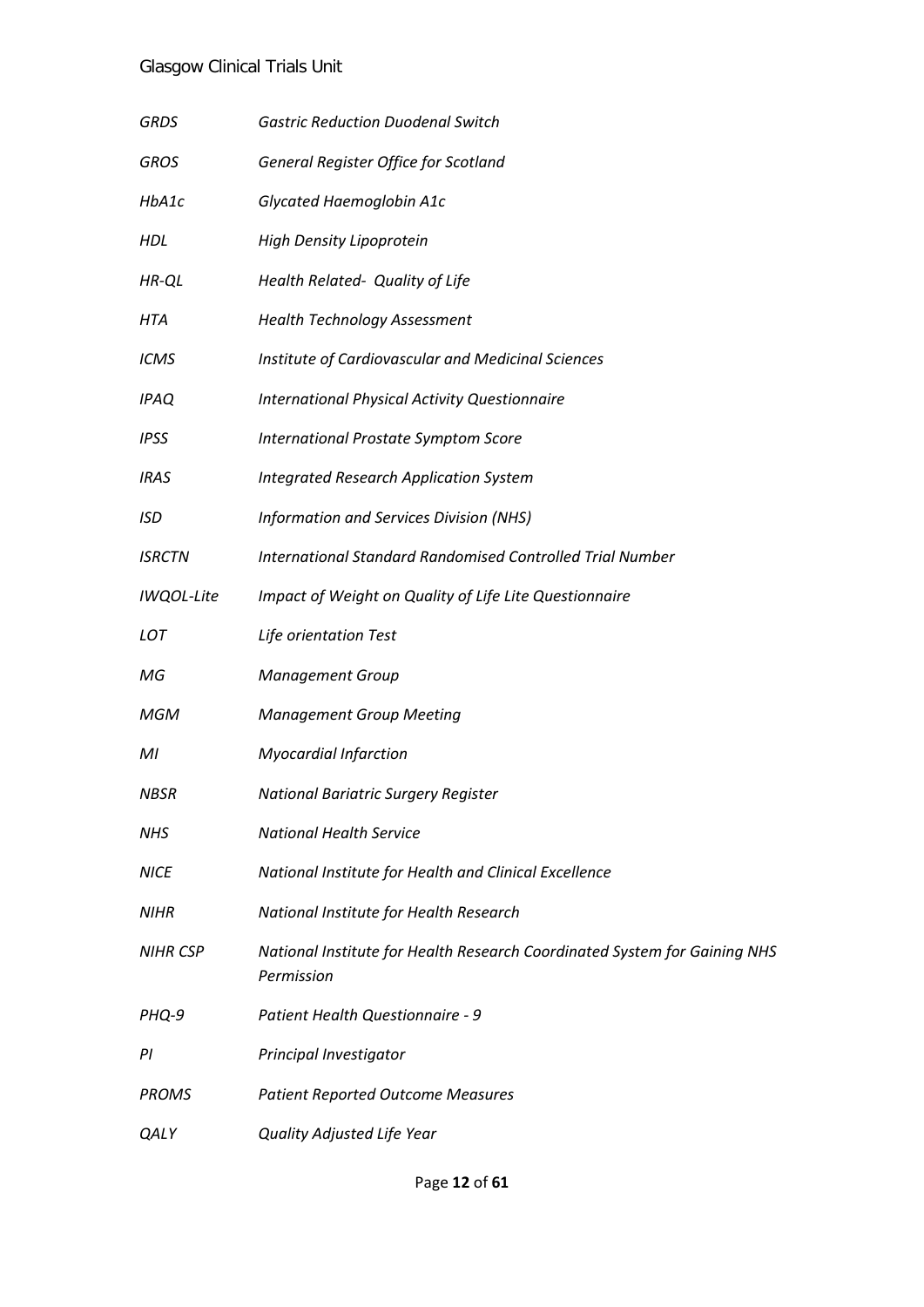### Glasgow Clinical Trials Unit

| QOL            | Quality Of Life                                       |
|----------------|-------------------------------------------------------|
| R&D            | <b>Research and Development</b>                       |
| RCB            | Robertson Centre for Biostatistics                    |
| <b>REC</b>     | <b>Research Ethics Committee</b>                      |
| SCOTS          | <b>SurgiCal Obesity Treatment Study</b>               |
| <b>SCR</b>     | <b>Scottish Cancer Registry</b>                       |
| SCI-DC         | Scottish Care Information - Diabetes Collaboration    |
| SDRN           | <b>Scottish Diabetes Research Network</b>             |
| <b>SDRN EG</b> | Scottish Diabetes Research Network Epidemiology Group |
| SF-12          | Short Form -12                                        |
| SIGN           | Scottish Intercollegiate Guidelines Network           |
| SMG            | <b>SCOTS Management Group</b>                         |
| SMR            | <b>Scottish Morbidity Record</b>                      |
| SOP            | <b>Standard Operating Procedure</b>                   |
| SSC            | <b>SCOTS Steering Committee</b>                       |
| SSI            | <b>Surgical Site Infection</b>                        |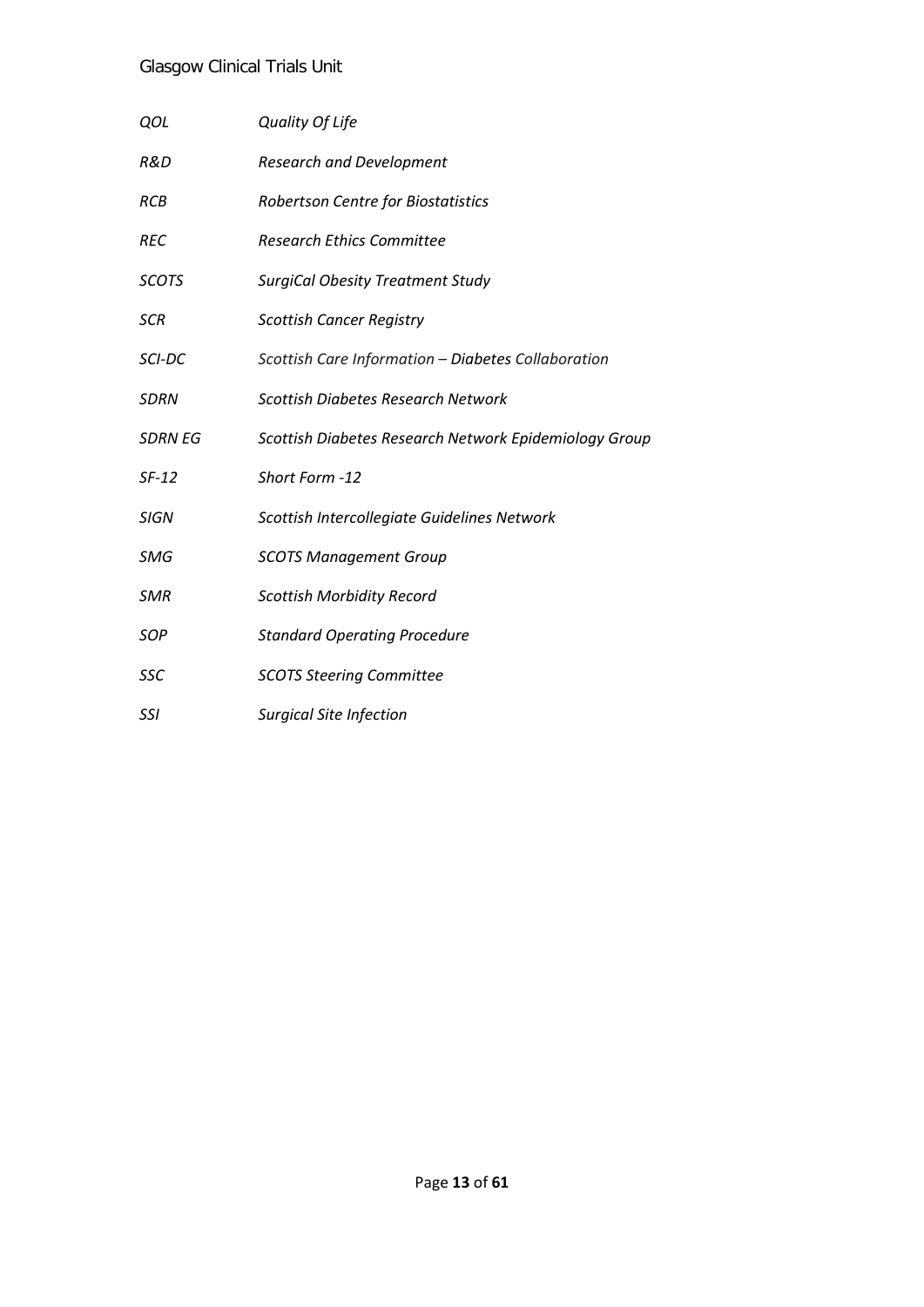### <span id="page-13-0"></span>**STUDY SYNOPSIS**

| Title of Study:      | <b>Surgical Obesity Treatment Study; SCOTS</b>                                                                                                                                                                                                                                                                                                                                                                                                                                                                                                                                                                                                                                                                                                                                                                                                                                                                                                                                                                                                                                                                                                           |
|----------------------|----------------------------------------------------------------------------------------------------------------------------------------------------------------------------------------------------------------------------------------------------------------------------------------------------------------------------------------------------------------------------------------------------------------------------------------------------------------------------------------------------------------------------------------------------------------------------------------------------------------------------------------------------------------------------------------------------------------------------------------------------------------------------------------------------------------------------------------------------------------------------------------------------------------------------------------------------------------------------------------------------------------------------------------------------------------------------------------------------------------------------------------------------------|
| <b>Study Centre:</b> | University of Glasgow                                                                                                                                                                                                                                                                                                                                                                                                                                                                                                                                                                                                                                                                                                                                                                                                                                                                                                                                                                                                                                                                                                                                    |
| Duration of Study:   | 03/01/2012 - 30/06/2026                                                                                                                                                                                                                                                                                                                                                                                                                                                                                                                                                                                                                                                                                                                                                                                                                                                                                                                                                                                                                                                                                                                                  |
| Primary Objective:   | The SurgiCal Obesity Treatment Study (SCOTS) will establish<br>the clinical outcomes and adverse events of different<br>bariatric surgical procedures, their impact on quality of life<br>and nutritional status, and the effect on co-morbidities in<br>both the short and long term in a cohort of over 2000<br>patients.                                                                                                                                                                                                                                                                                                                                                                                                                                                                                                                                                                                                                                                                                                                                                                                                                              |
| Secondary Objective: | 1. All cause and cause specific mortality over a mean of 10<br>years since bariatric surgery.<br>2. Incidence of cardiovascular disease, cancer, fractures and<br>diagnosis of diabetes over a mean of 10 years since<br>bariatric surgery.<br>3. Incidence of acute and chronic postoperative<br>complications. Acute complications, defined as up to<br>three months post surgery, will include surgical site<br>infection; chronic complications will include revisional<br>surgery, plastic surgery and chronic pain.<br>4. Change in health related quality of life, anxiety and<br>depression over time pre- and post-operatively for a<br>mean of 10 years from date of bariatric surgery.<br>5. The micronutrient and weight status pre and post-<br>operatively for a mean of 10 years since bariatric surgery.<br>6. The glycaemic control, lipids, blood pressure, medication<br>prescription, and rate of diabetes complications<br>(microalbuminuria and renal disease, retinopathy and<br>foot ulceration) in those that have pre-existing diabetes<br>or develop diabetes during a mean of 10 years follow up<br>since bariatric surgery. |
| Primary Endpoint:    | Death or cause of death following weight loss surgery                                                                                                                                                                                                                                                                                                                                                                                                                                                                                                                                                                                                                                                                                                                                                                                                                                                                                                                                                                                                                                                                                                    |
| Rationale:           | The efficacy of bariatric surgery for large scale, long term<br>weight loss is well established. However, many questions<br>remain over the long term benefits of that weight loss for<br>health, particularly when accounting for the potential<br>complications of surgery.                                                                                                                                                                                                                                                                                                                                                                                                                                                                                                                                                                                                                                                                                                                                                                                                                                                                            |
| Methodology:         | Observational cohort study/registry                                                                                                                                                                                                                                                                                                                                                                                                                                                                                                                                                                                                                                                                                                                                                                                                                                                                                                                                                                                                                                                                                                                      |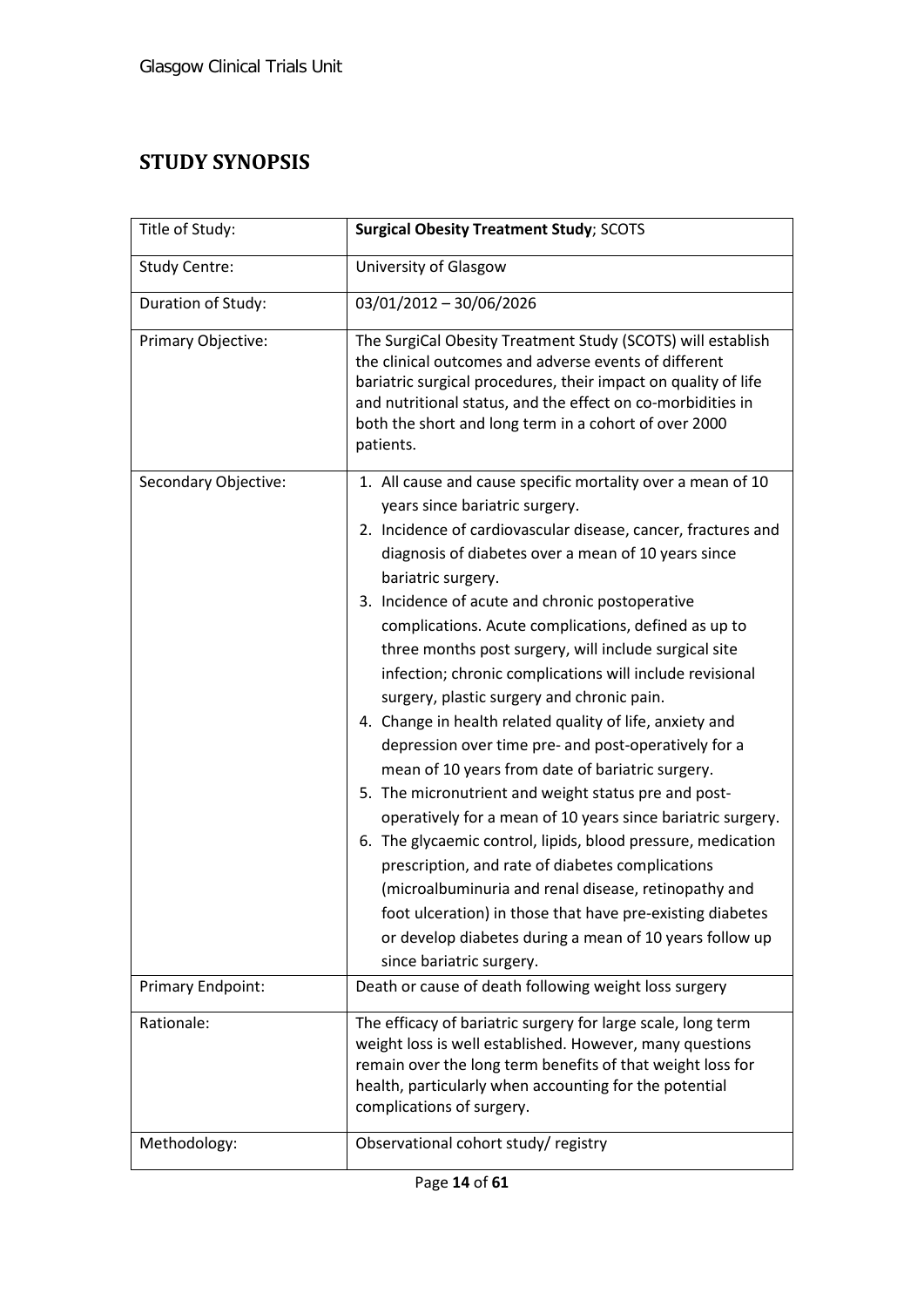| Sample Size:                               | 2,000                                                                                                                                                                                                                                                                                                                                                                                                                                                                                                                                                                                                       |
|--------------------------------------------|-------------------------------------------------------------------------------------------------------------------------------------------------------------------------------------------------------------------------------------------------------------------------------------------------------------------------------------------------------------------------------------------------------------------------------------------------------------------------------------------------------------------------------------------------------------------------------------------------------------|
| Screening:                                 | All new bariatric surgery patients                                                                                                                                                                                                                                                                                                                                                                                                                                                                                                                                                                          |
| Registration/Randomisation:                | Not applicable                                                                                                                                                                                                                                                                                                                                                                                                                                                                                                                                                                                              |
| Main Inclusion Criteria:                   | Patients 16 years or over undergoing their first bariatric<br>$\bullet$<br>surgery in NHS hospitals or private practice in Scotland.<br>Capacity to consent<br>Resident in Scotland<br>Written informed consent                                                                                                                                                                                                                                                                                                                                                                                             |
| Main Exclusion Criteria:                   | Does not meet inclusion criteria<br>$\bullet$<br>Patients who have had previous weight loss surgery (at<br>٠<br>time of potential recruitment are undergoing a repeat<br>procedure)<br>No written informed consent<br>Patients under 16 years<br>Patients who do not have capacity to consent for<br>themselves<br>Weight loss surgery performed at a site outside<br>Scotland<br>Patients who live outside Scotland<br>Patients who do not have strong enough English<br>language skills to understand the patient information<br>leaflet without assistance will be excluded from Part 2<br>of the study. |
| Product, Dose, Modes of<br>Administration: | Web based or paper questionnaire to be completed<br>1 month pre-surgery<br>1 month post surgery<br>6 months post surgery<br>1 year post surgery<br>2 years post surgery<br>3 years post surgery<br>5 years post surgery<br>7 years post surgery<br>10 years post surgery                                                                                                                                                                                                                                                                                                                                    |
| <b>Duration of Treatment:</b>              | Observational study so protocol will be applied until a<br>participant has been in study for 10 years or until July 2026<br>whichever comes first. If funding available record linkage will<br>continue throughout patient's life.                                                                                                                                                                                                                                                                                                                                                                          |
| <b>Statistical Analysis:</b>               | Detailed statistical analysis plans will be developed by the<br>Robertson Centre for Biostatistics to address each of the<br>objectives described above.                                                                                                                                                                                                                                                                                                                                                                                                                                                    |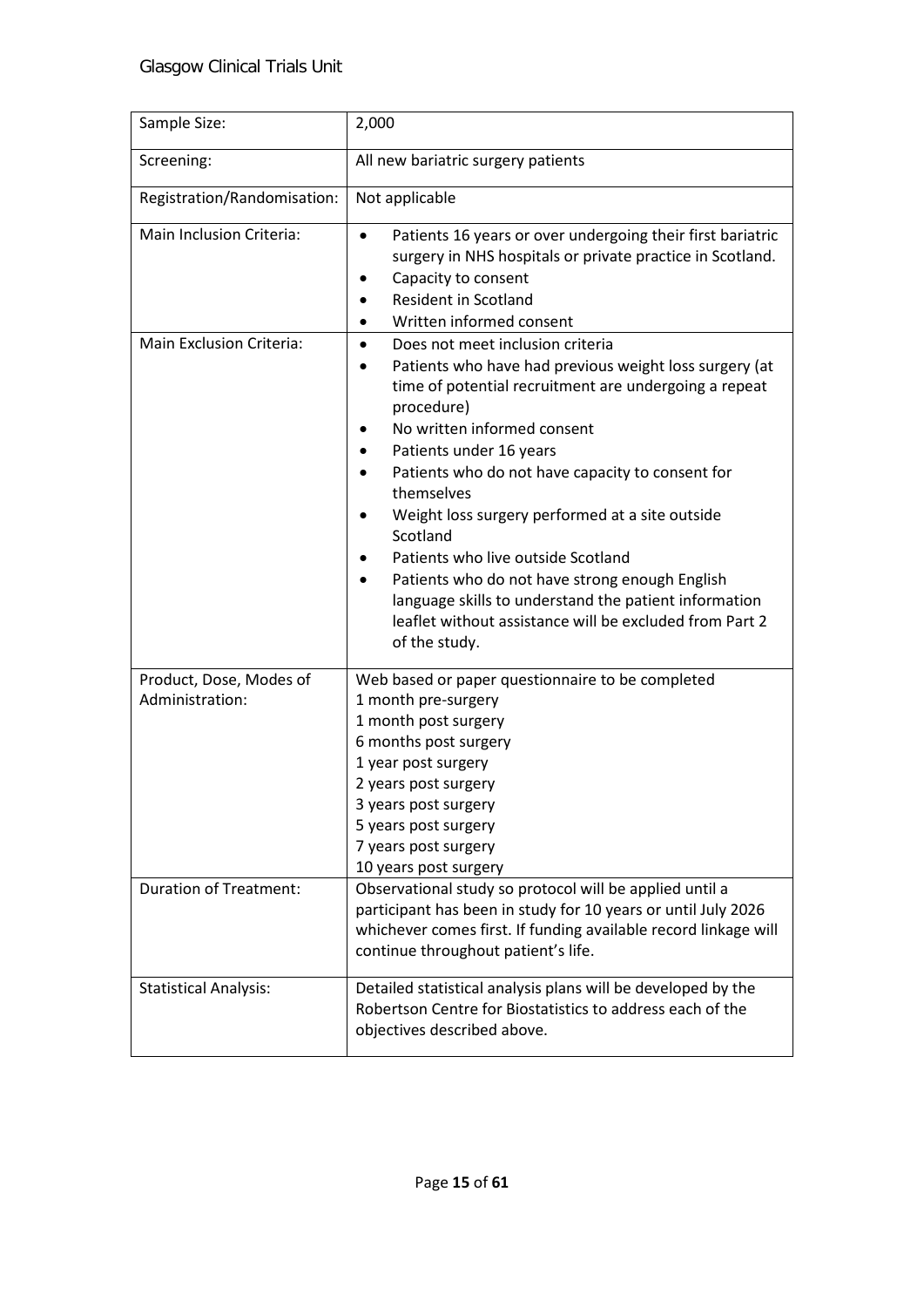### <span id="page-15-0"></span>**GLOSSARY OF TERMS**

*Bariatric Surgical Procedures: A bariatric surgical procedure is defined as a surgical intervention which has the primary purpose of large scale weight loss in a patient who is obese. Bariatric Surgical procedures eligible for inclusion in SCOTS are: duodenal switch, gastric banding, gastric bypass and sleeve gastrectomy. The inclusion of emerging techniques in this definition will be decided by the steering committee.*

*Biliopancreatic diversion with duodenal switch (BPD-DS): see Duodenal Switch:*

*Body mass index (BMI) is a simple index of weight-for-height that is commonly used to classify overweight and obesity in adults. It is defined as a person's weight in kilograms divided by the square of his height in meters (kg/m2 ). BMI provides the most useful population-level measure of overweight and obesity as it is the same for both sexes and for all ages of adults. However, it should be considered a rough guide because it may not correspond to the same degree of fatness in different individuals.*

*Co-morbidity: is either the presence of one or more disorders (or diseases) in addition to a primary disease or disorder, or the effect of such additional disorders or diseases.*

*Duodenal Switch: (DS) is a weight loss surgery procedure that is composed of a restrictive and a malbsorbative aspect. The restrictive portion of the surgery involves removing approximately 70% of the stomach along the greater curvature. The malabsorptive portion of the surgery reroutes a lengthy portion of the [small intestine,](http://en.wikipedia.org/wiki/Small_intestine) creating two separate pathways and one common channel. Duodenal switch (DS) is also known as biliopancreatic diversion with duodenal switch (BPD-DS) or gastric reduction duodenal switch (GRDS).*

*Endoluminal barrier: is a liner that fits inside a section of the intestine, creating a barrier between the intestinal wall and the food you eat. It helps patients to lose weight by preventing food from coming into contact with the intestinal wall thus delaying digestion, which will alter the activation of hormonal signals that originate in the intestine.*

*Gastric balloon: An inflatable device implanted in the stomach as an adjunct to therapy of morbid obesity. For the purposes of the SCOTS study a balloon treatment is not considered to be bariatric surgery. Use of a balloon before or after surgery will be recorded as a preoperative treatment but a balloon alone would not meet the criteria for inclusion in SCOTS.* 

*Gastric band: adjustable gastric banding surgery, is a restrictive weight loss surgery that works by decreasing the amount of food that is able to be consumed before feeling full. During gastric banding surgery, a firm silicone band with an inner inflatable ring is placed around the stomach to slow the passage of food from the upper portion of the stomach to the lower portion*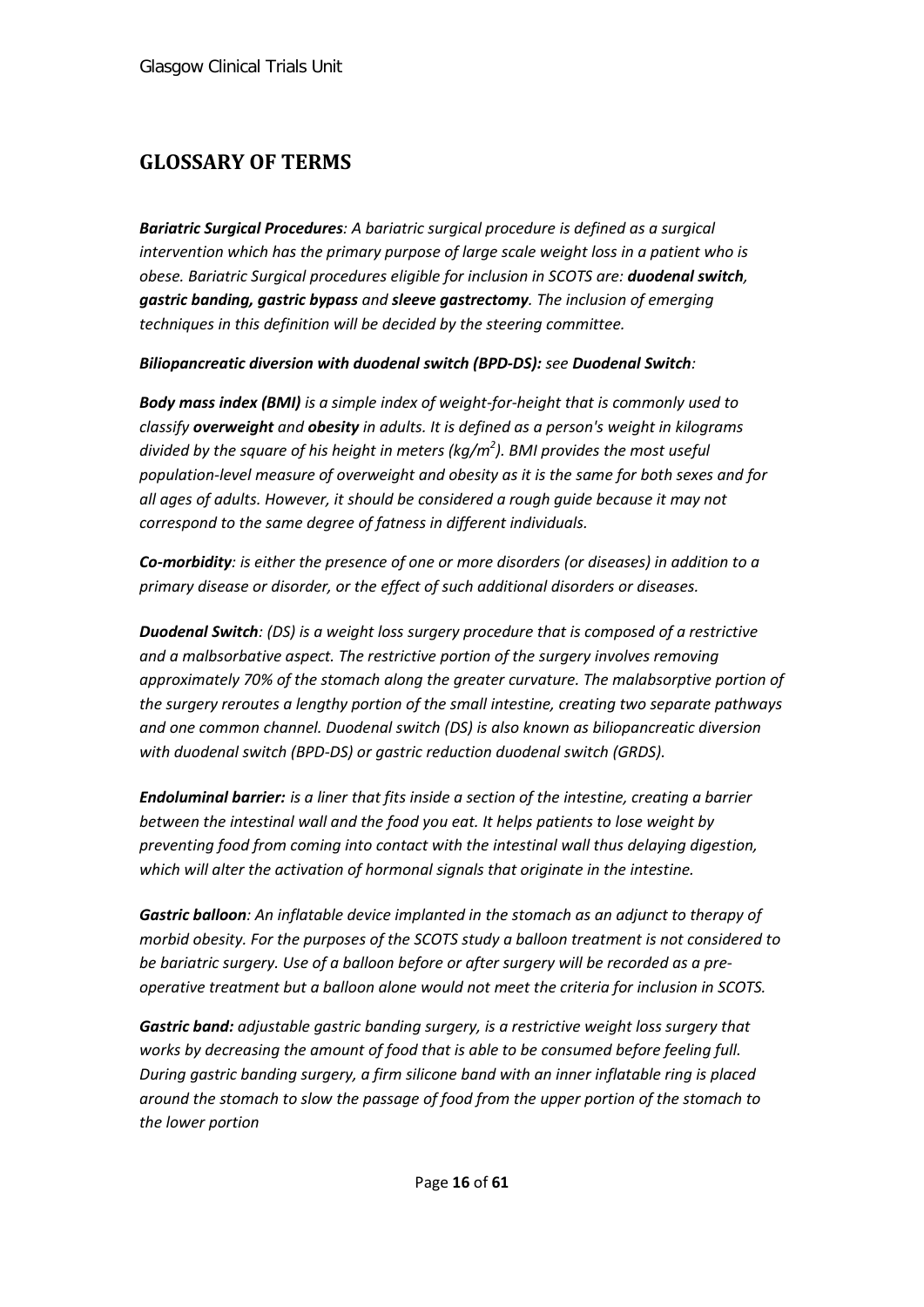*Gastric bypass: a surgical bypass operation that typically involves reducing the size of the stomach and reconnecting the smaller stomach to bypass the first portion of the small intestine so as to restrict food intake and reduce caloric absorption in cases of severe obesity. This includes Gastric bypass, Roux en-Y (proximal), Gastric bypass, Roux en-Y (distal) and Mini-gastric bypass" (MGB)*

### *Gastric reduction duodenal switch (GRDS): see duodenal switch*

*Glycaemic control: is a medical term referring to the typical levels of blood sugar (glucose) in a person with diabetes mellitus. Much evidence suggests that many of the long-term complications of diabetes, especially the microvascular complications, result from many years of hyperglycemia (elevated levels of glucose in the blood).*

*Hemoglobin A1c (HbA1c): Blood sugar levels fluctuate throughout the day and glucose records are imperfect indicators of these changes, the percentage of haemoglobin which is glycosylated is used as a proxy measure of long-term glycemic control in research trials and clinical care of people with diabetes. This test, the hemoglobin A1c or glycosylated hemoglobin reflects average glucoses over the preceding 2–3 months*. *From 1 October 2011 the way in which HbA1c results are expressed in the UK has changed. Results are now reported in the IFCC reference method of mmol/L, rather than the DCCT units as a percentage. The equivalent of the current HbA1c targets of 6.5% and 7.5% are therefore 48mmol/mol and 58mmol/mol in the new units for diabetic patients, with the non-diabetic reference range of 4.0% to 6.0% being 20mmol/L to 42mmol/L.*

*HDL cholesterol: High density lipoprotein cholesterol. Lipoproteins, which are combinations of fats (lipids) and proteins, are the form in which lipids are transported in the blood. HDLs transport cholesterol from the tissues of the body to the liver, so the cholesterol can be eliminated in the bile. HDL cholesterol is therefore considered the 'good' cholesterol: The higher the HDL cholesterol level, the lower the risk of coronary artery disease. The average man has an HDL cholesterol level of 40 to 50 mg/dL. In the average woman, HDL levels range from 50 to 60 mg/dL.*

*Health Technology Assessment: is a multidisciplinary process that summarises information about the medical, social, economic and ethical issues related to the use of a health technology in a systematic, transparent, unbiased, robust manner. Its aim is to inform the formulation of safe, effective, health policies that are patient focused and seek to achieve best value.*

*Hypertriglycerideamia: denotes high (''hyper-'') blood levels (''-aemia'') of triglycerides, the most abundant fatty molecule in most organisms.* 

*Laparoscopic gastric banding: Lap Band surgery, or adjustable gastric banding surgery, is a restrictive weight loss surgery that works by decreasing the amount of food that is able to be consumed before feeling full. During gastric banding surgery, a firm silicone band with an inner inflatable ring is placed around the stomach to slow the passage of food from the upper portion of the stomach to the lower portion. Most surgeries are performed*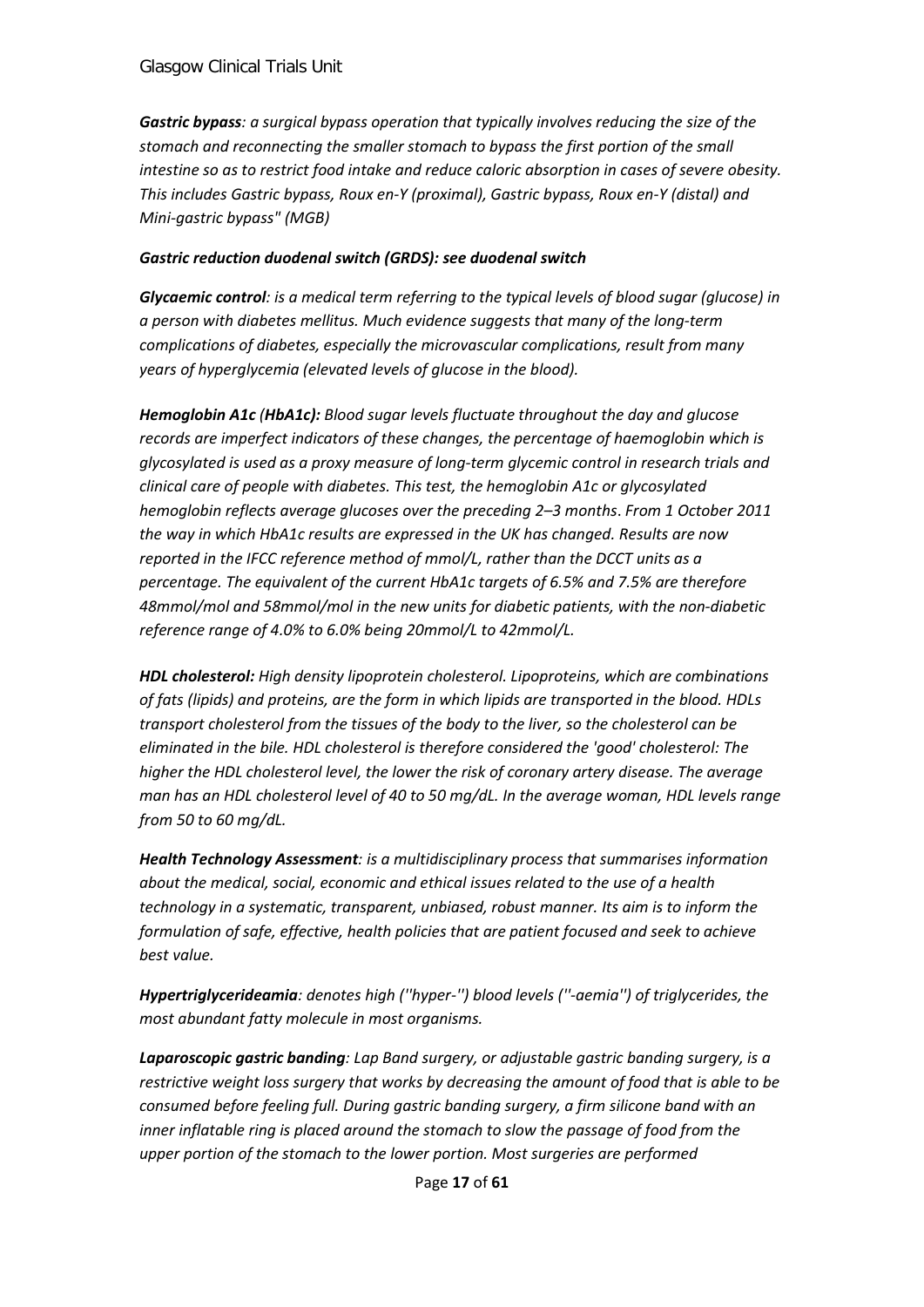*laparoscopically, which allows the surgeon to work using long instruments placed in the body via incisions a few centimetres long.*

*Laparoscopy: is a type of surgical procedure that allows a surgeon to access the inside of the abdomen and pelvis without having to make large incisions in the skin. It is also known as keyhole surgery. Laparoscopy is minimally invasive. This is made possible with an instrument called a laparoscope.*

*Morbidity: Morbidity is an incidence of ill health.*

*Mortality: is incidence of death in a population.*

*NHS patient: A patient who receives free healthcare through the National Health Service*

*Nutritional Status: The state of a person's health in terms of the nutrients stored in his or her body.*

*Obesity: Obesity is a term used to describe somebody who is very overweight with a high degree of body fat. There are a number of ways a person's weight can be assessed. The most widely used method is the body mass index.*

*Overweight: a BMI of between 25 and 29, would be considered overweight* 

*Obese: a BMI of 30 or above would be considered obese* 

*Private sector: healthcare and medicine provided by entities other than the government and paid for by the patient or a private insurance company.*

*Prospective cohort study: a study designed to determine the relationship between a condition and a characteristic shared by some members of a group. The population selected is healthy at the beginning of the study. Members share a particular characteristic. The study follows the population groups over a long period, noting the rate at which a condition occurs in the population.*

*Revisional surgery: a bariatric surgical procedure on a patient who has already had bariatric surgery*

*Roux-en-Y gastric bypass: a small part of the stomach is used to create a new stomach pouch, roughly the size of an egg. The smaller stomach is connected directly to the middle portion of the small intestine (jejunum), bypassing the rest of the stomach and the upper portion of the small intestine (duodenum).*

*Sleeve gastrectomy: is a surgical weight-loss procedure in which the stomach is reduced to about 25% of its original size, by surgical removal of a large portion of the stomach, following the major curve. The open edges are then attached together (often with surgical staples) to form a sleeve or tube with a banana shape. The procedure permanently reduces the size of the stomach. The procedure is performed laparoscopically and is not reversible.*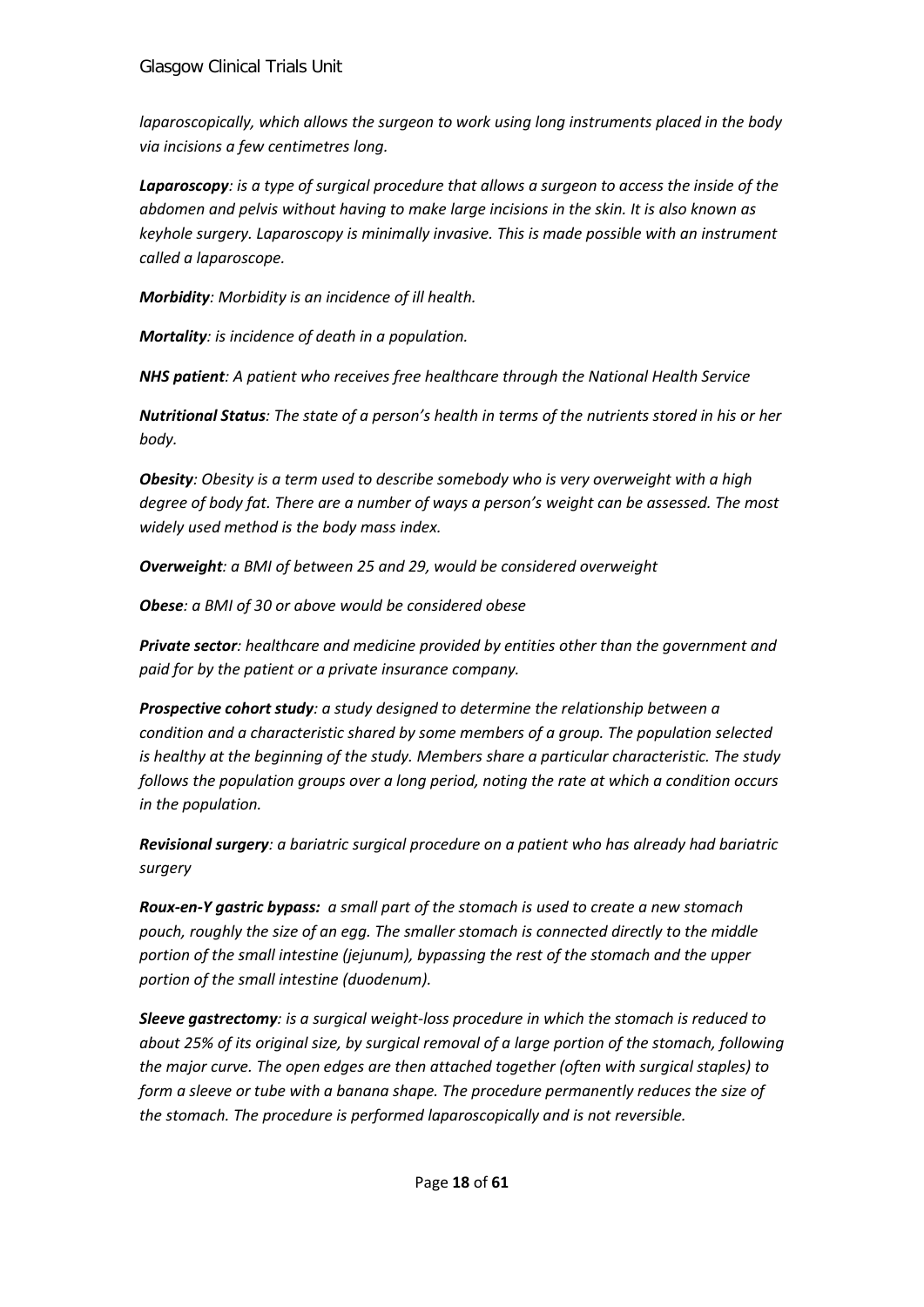### <span id="page-18-0"></span>**STUDY FLOW CHART**



**FIGURE 0-1 THIS STUDY FLOW CHART SUMMARISES THE PATIENT JOURNEY TRHOUGHOUT THE STUDY**

Page **19** of **61**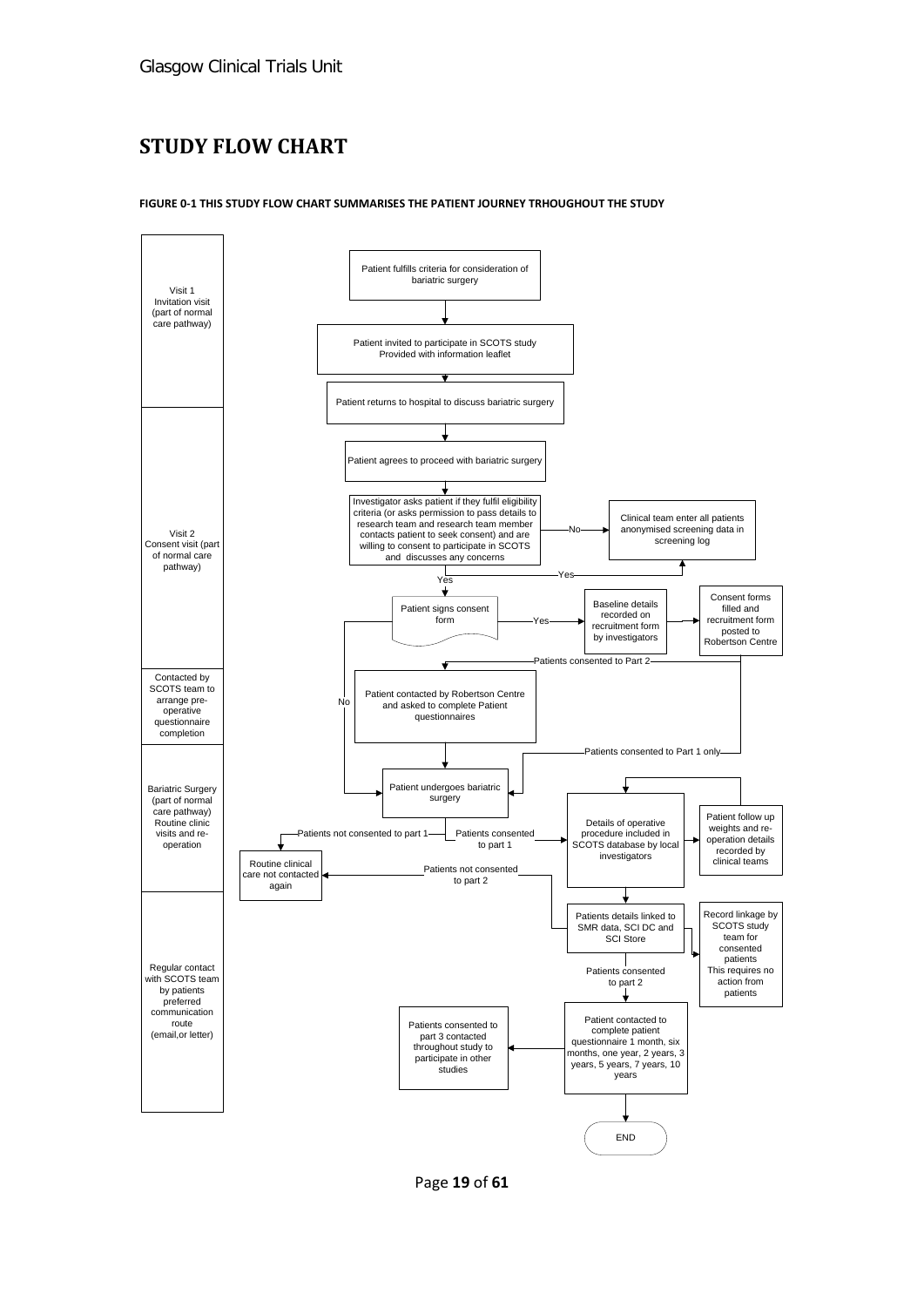### **SCHEDULE OF ASSESSMENTS**

#### **TABLE 0-1: THIS SCHEDULE SHOWS EACH EVENT THAT INVOLVES THE PATIENT AND STUDY TEAM.**

<span id="page-19-0"></span>

|                                                                         |                                                                       | Pre-surgery                                                           |                             |                             |                           | Post surgery SCOTS Questionnaires |            |     |     |     |     |     |     |                  |
|-------------------------------------------------------------------------|-----------------------------------------------------------------------|-----------------------------------------------------------------------|-----------------------------|-----------------------------|---------------------------|-----------------------------------|------------|-----|-----|-----|-----|-----|-----|------------------|
| <b>Study Procedure</b>                                                  | Pre-surgery<br>Visit 1<br>1 year to<br>six weeks<br>before<br>surgery | Pre-surgery<br>Visit 2<br>1 year to<br>six weeks<br>before<br>surgery | Pre-<br>surgery<br>Contact1 | Pre-<br>surgery<br>Contact2 | Surgery<br>T <sub>0</sub> | $\mathbf{1}$<br>month             | 6<br>month | 1yr | 2yr | 3yr | 5yr | 7yr | 9yr | 10 <sub>yr</sub> |
| Patients agree to proceed to<br>bariatric surgery with clinical<br>team | $\sqrt{ }$                                                            |                                                                       |                             |                             |                           |                                   |            |     |     |     |     |     |     |                  |
| Review Inclusion/Exclusion<br>Criteria                                  | $v^a$                                                                 |                                                                       |                             |                             |                           |                                   |            |     |     |     |     |     |     |                  |
| Patients provided with patient<br>information sheet                     | $\sqrt{ }$                                                            |                                                                       |                             |                             |                           |                                   |            |     |     |     |     |     |     |                  |
| Patient data entered onto<br>screening log for SCOTS                    |                                                                       | $\sqrt{ }$                                                            |                             |                             |                           |                                   |            |     |     |     |     |     |     |                  |
| Patient return for pre-surgery                                          |                                                                       | $\sqrt{ }$                                                            |                             |                             |                           |                                   |            |     |     |     |     |     |     |                  |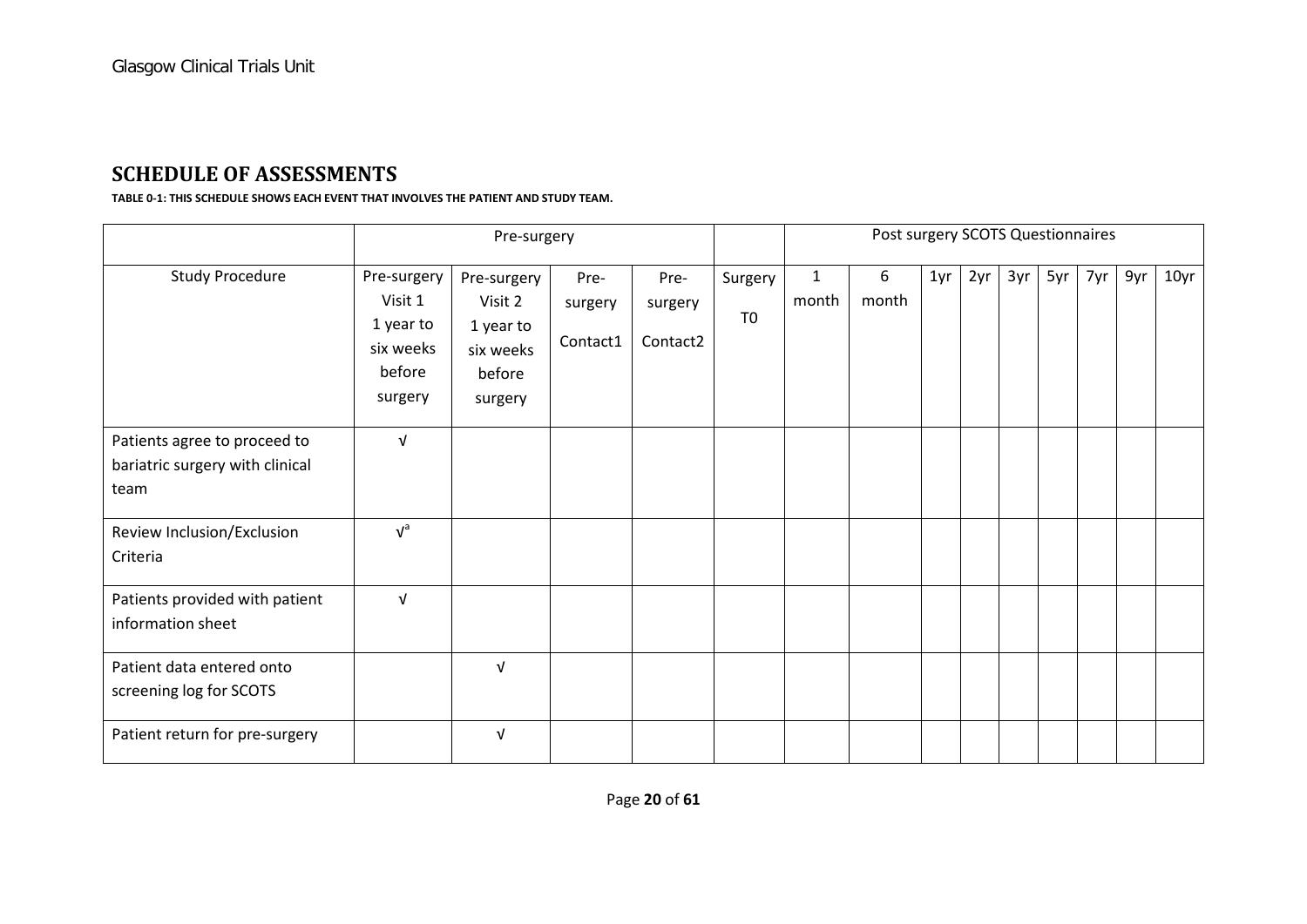| clinic                                                                                                                                             |            |            |            |  |  |  |  |  |
|----------------------------------------------------------------------------------------------------------------------------------------------------|------------|------------|------------|--|--|--|--|--|
| Clinical team ask permission from<br>patients to pass details to<br>research team who will contact<br>patient (if not recruiting in local<br>site) | $(\vee)$   |            |            |  |  |  |  |  |
| Obtain Informed Consent to<br>participate in SCOTS study                                                                                           | $\sqrt{ }$ |            |            |  |  |  |  |  |
| Patient baseline and contact<br>details entered on registration<br>form and sent to Robertson<br><b>Centre for Biostatistics</b>                   | $\sqrt{ }$ |            |            |  |  |  |  |  |
| Consent form passed filed in Site<br>File, copy given to patient and<br>copy sent to RCB                                                           | $\sqrt{ }$ |            |            |  |  |  |  |  |
| Contacted by SCOTS team to ask<br>to complete pre-surgery<br>questionnaire                                                                         |            | $\sqrt{ }$ |            |  |  |  |  |  |
| Patient completes pre-surgery<br>questionnaire                                                                                                     |            |            | $\sqrt{ }$ |  |  |  |  |  |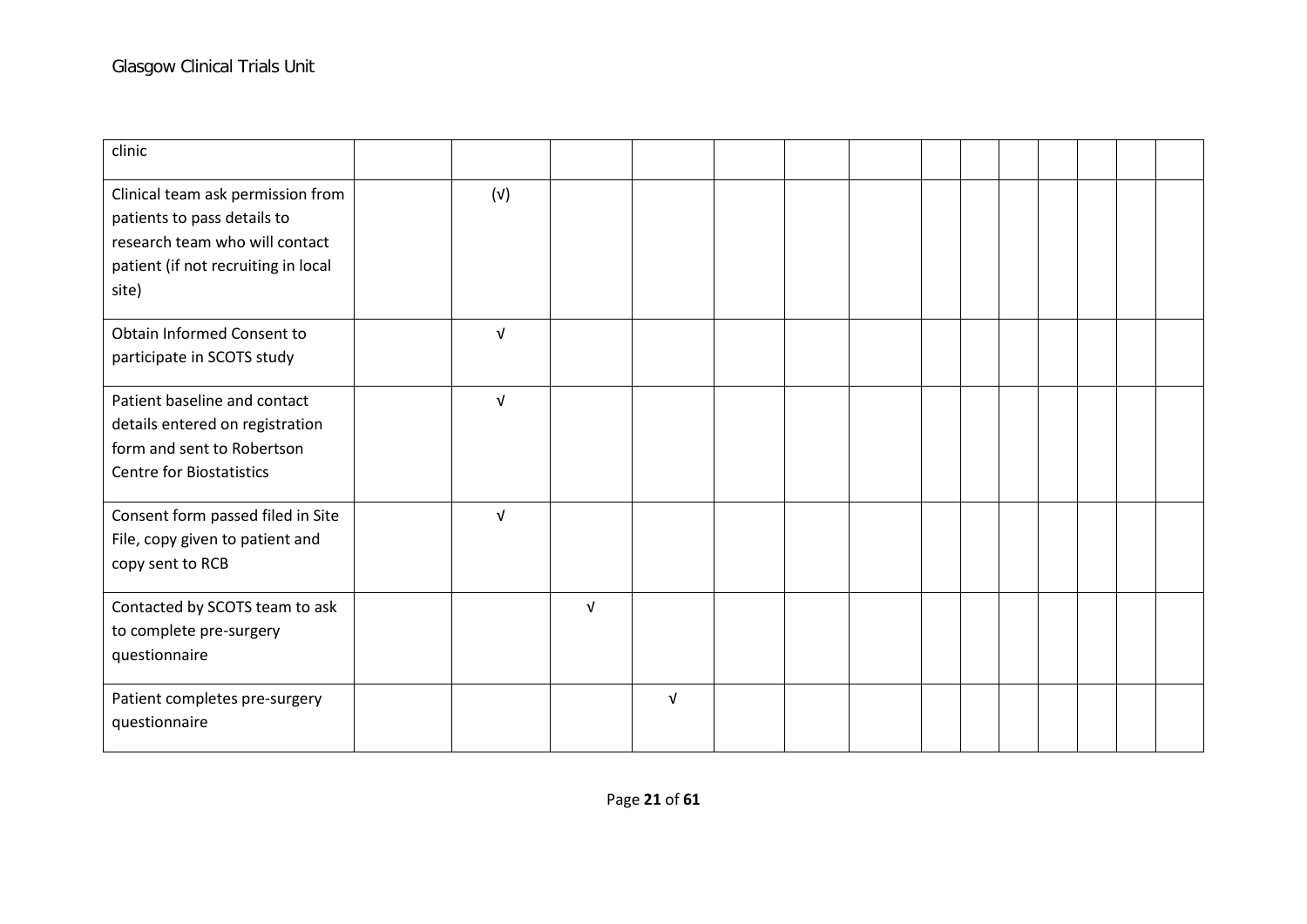| Patient undergoes bariatric<br>surgery                                         |          |                                                                                                                      |  | $\sqrt{ }$ |            |            |                     |            |            |            |            |            |            |
|--------------------------------------------------------------------------------|----------|----------------------------------------------------------------------------------------------------------------------|--|------------|------------|------------|---------------------|------------|------------|------------|------------|------------|------------|
| Clinical teams record operative<br>details for patient post surgery            |          |                                                                                                                      |  | $\sqrt{ }$ |            |            |                     |            |            |            |            |            |            |
| Clinical teams record weight and<br>re-operation details                       |          |                                                                                                                      |  |            | $\sqrt{ }$ | $\sqrt{ }$ | $\sqrt{ }$          | $\sqrt{ }$ | $\sqrt{ }$ | $\sqrt{ }$ | $\sqrt{ }$ | $\sqrt{ }$ | $\sqrt{ }$ |
| Patients contacted to remind<br>them to complete post surgery<br>questionnaire |          |                                                                                                                      |  |            | $\sqrt{ }$ | $\sqrt{ }$ | $\sqrt{ }$          | $\sqrt{ }$ | $\sqrt{ }$ | $\sqrt{ }$ | $\sqrt{ }$ | $\sqrt{ }$ | V          |
| All patients contacted to remind<br>them to have annual blood tests            |          |                                                                                                                      |  |            |            |            | Annually until 2026 |            |            |            |            |            |            |
| Patient contacted to conclude<br>study and thank them for<br>participating     |          |                                                                                                                      |  |            |            |            |                     |            |            |            |            |            | v          |
| Part 3 consented patients may be<br>invited to participate in other<br>studies |          | Ongoing throughout study                                                                                             |  |            |            |            |                     |            |            |            |            |            |            |
| Record linkage to SCI-Store, SCI-<br>DC, SMR (ISD), GRO throughout<br>study    | surgery. | Ongoing throughout study, no interaction with patient unless to clarify if admission was a complication of bariatric |  |            |            |            |                     |            |            |            |            |            |            |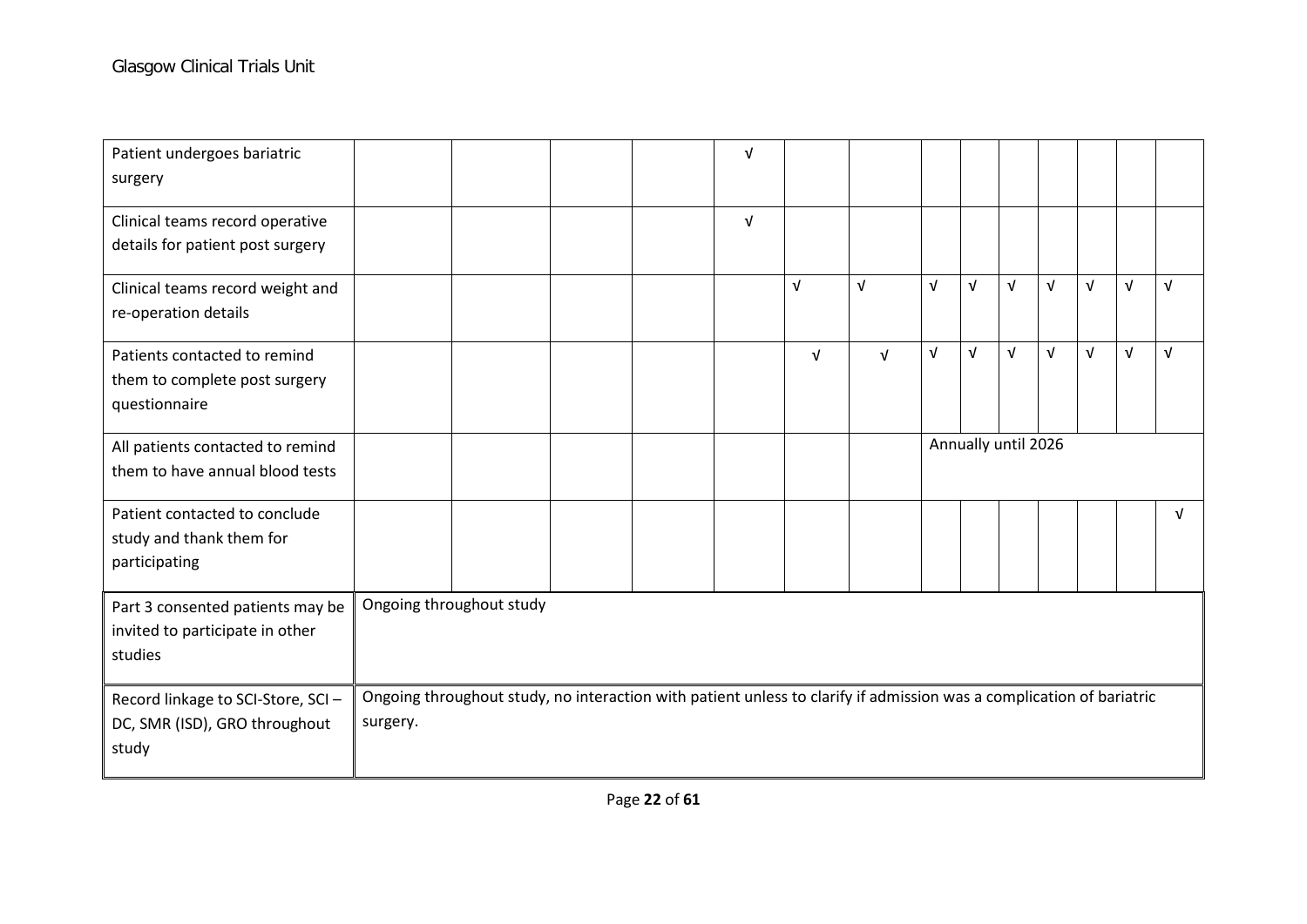### <span id="page-22-0"></span>**1 INTRODUCTION**

### <span id="page-22-1"></span>**1.1** Background

SCOTS is a prospective cohort study commissioned by the Department of Health (DoH) National Institute of Health Research (NIHR) which will follow bariatric surgery patients for 10 years after their surgery. The NIHR commissioning brief for this study stated: "Obesity is a growing problem in the United Kingdom, with a growing number of people among the morbidly obese. Concomitantly, there is an increase in requests for bariatric surgery but insufficient evidence of long term effectiveness and safety of these procedures. There are existing registries of bariatric surgery, but these suffer from problems of collected data, completeness of follow- up, or data availability for secondary analysis. There is a need for a long term study of bariatric surgery, so that the outcomes and complications of different procedures, their impact on quality of life and nutritional status, and the effect on comorbidities can be monitored in both the short and the long term." A recent Health Technology Assessment (HTA) (1) concluded that "Bariatric surgery is a more clinically effective intervention for treating obesity compared to non-surgical options" however they qualified this with "Uncertainties remain over the long-term outcomes of bariatric surgical interventions, particularly their impact on weight-related health problems and patient quality of life. Further studies will be required". This study was awarded NIHR HTA funding to address some of the uncertainties around the clinical effectiveness of bariatric surgery in the longer term.

### <span id="page-22-2"></span>**1.2 Rationale**

The efficacy of bariatric surgery for large scale, long term weight loss is well established (2). However, many questions remain over the long term benefits of that weight loss for health, particularly when accounting for the potential complications of surgery. Given that the proportions of the population who are obese is increasingly rapidly, further information is required as to who benefits most from bariatric surgery.

### <span id="page-22-3"></span>**1.2.1 Definition of bariatric surgery**

A bariatric surgical procedure is defined as a surgical intervention which has the primary purpose of large scale weight loss in a patient who is obese. Currently that includes gastric bypass, sleeve gastrectomy and laparoscopic gastric banding. The inclusion of emerging techniques in this definition will be decided by the SCOTS Steering Committee (SCC).

### <span id="page-22-4"></span>**1.2.2 Clinical Outcomes of weight loss surgery**

#### **Surgical Obesity Treatment Study**

2015\_6\_03 SCOTS Protocol v1.4 Page 23 of 61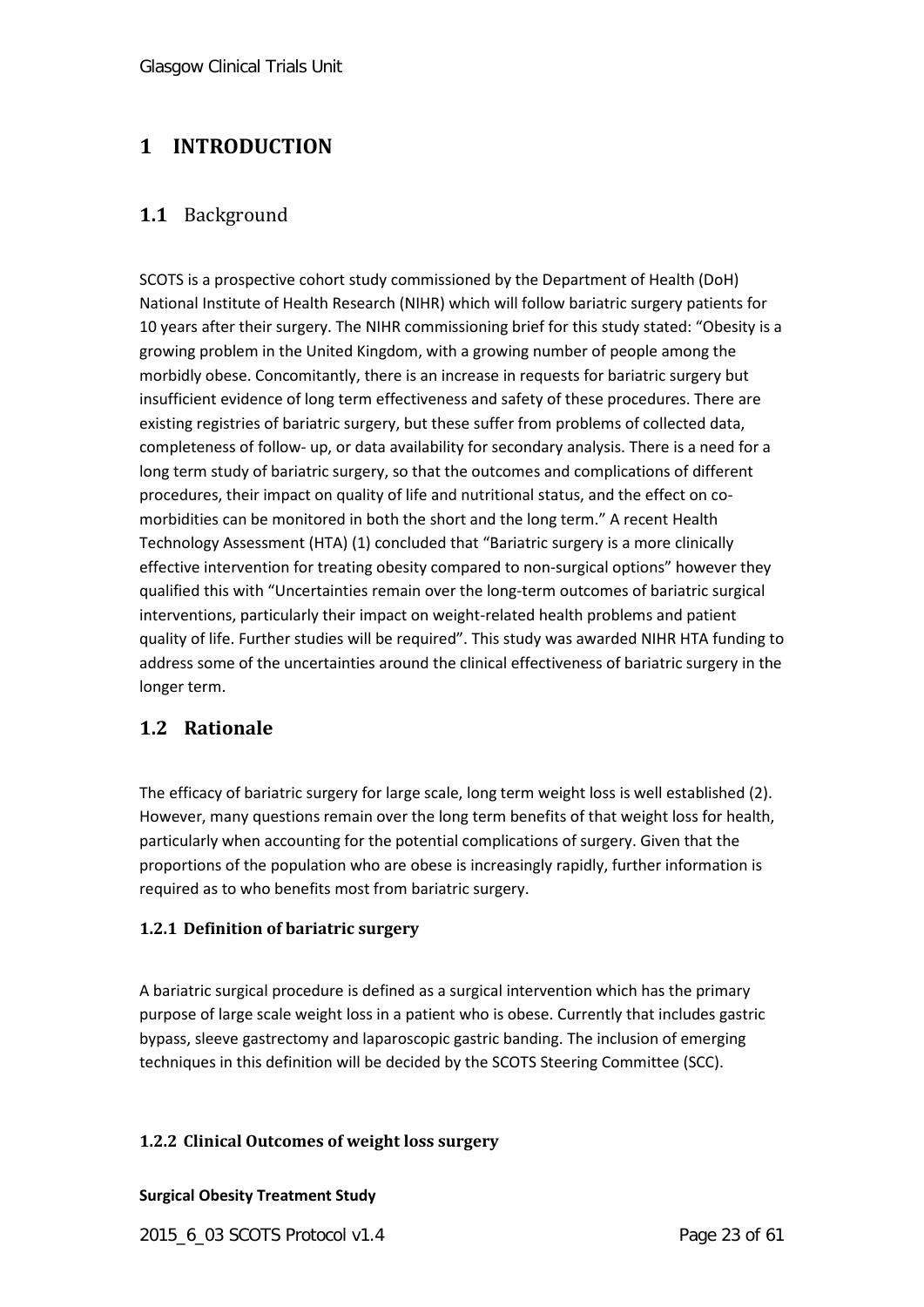There are some pre-existing data on clinical outcomes with 10 year mortality rates being the best known. Overall mortality was found to be 29-40% lower in patients receiving bariatric surgery compared to Body Mass Index (BMI)-matched subjects not receiving surgery (3;4). Although impressive, these figures are from studies which initially recruited in the 1980s and early 1990s and further work is required to update the mortality rate in the current population, now that primary prevention measures for cardiovascular disease, such as statins and ACE-inhibitors, have lowered the risk of premature mortality in at risk subjects, including those who are obese or have diabetes.

Diabetes improvement post bariatric surgery has also been of interest. Dixon et al conducted a randomised controlled trial of laparoscopic gastric banding in patients with newly diagnosed type 2 diabetes resulted in a 73% remission rate after 2 years (5). Similar results have been shown for gastric bypass using meta-analysis of heterogeneous, mainly retrospective, cohort studies (6). Whether remission is maintained beyond the first few years post surgery is unknown. However, the main outcomes of interest are the longer term effects on the development of diabetes complications such as retinopathy, nephropathy and cardiovascular disease and those are not established.

The effect of bariatric surgery on cardiovascular outcomes has not been ascertained. It is known that HDL cholesterol is less likely to be low and hypertriglycerideamia is less common after surgery (7), as expected by a procedure which will reduce intra-abdominal adiposity and thus insulin resistance, but a reduction in cardiovascular events has not been shown. Hypertension, which would be presumed to decrease, in fact shows no difference 8 years post surgery, once the initial antihypertensive effects of acute weight loss in the first few years post-surgery are accounted for (8). Many have used cardiovascular risk factors measured during the acute weight loss phase, applied a population based cardiovascular risk score and stated a reduction in cardiovascular risk; this is of course a flawed use of such a score based on temporarily reduced cardiovascular risk factors. So, while the general population and the majority of physicians may assume that weight loss with bariatric surgery reduces the risk of a cardiovascular event, this is currently unknown.

What is established is that health related quality of life (HR-QoL) is increased compared to pre-operative levels (9). When patients who decide to proceed to surgery are compared to those who opt for non-surgical treatment only, the baseline HR-QoL is far lower in those who select surgery, showing at least a perception of reduced quality of life in these individuals (10). To what extent the improvements seen in HR-QoL correlate with weight loss, complications and clinical outcomes is not known.

The complication rates of bariatric surgery are poorly reported in the literature, leading to polarised views on their true incidence. Mortality rates in the first year post surgery have been reported as being similar to those of BMI-matched controls (11); however, the same results may not be found today due to the decreased mortality rates as a result of primary preventative. There is little report of specific wound complications and re-operation rates, with a general belief that the low rates reported by the few studies releasing this data would not be replicated in routine practice.

#### **Surgical Obesity Treatment Study**

2015 6 03 SCOTS Protocol v1.4 Page 24 of 61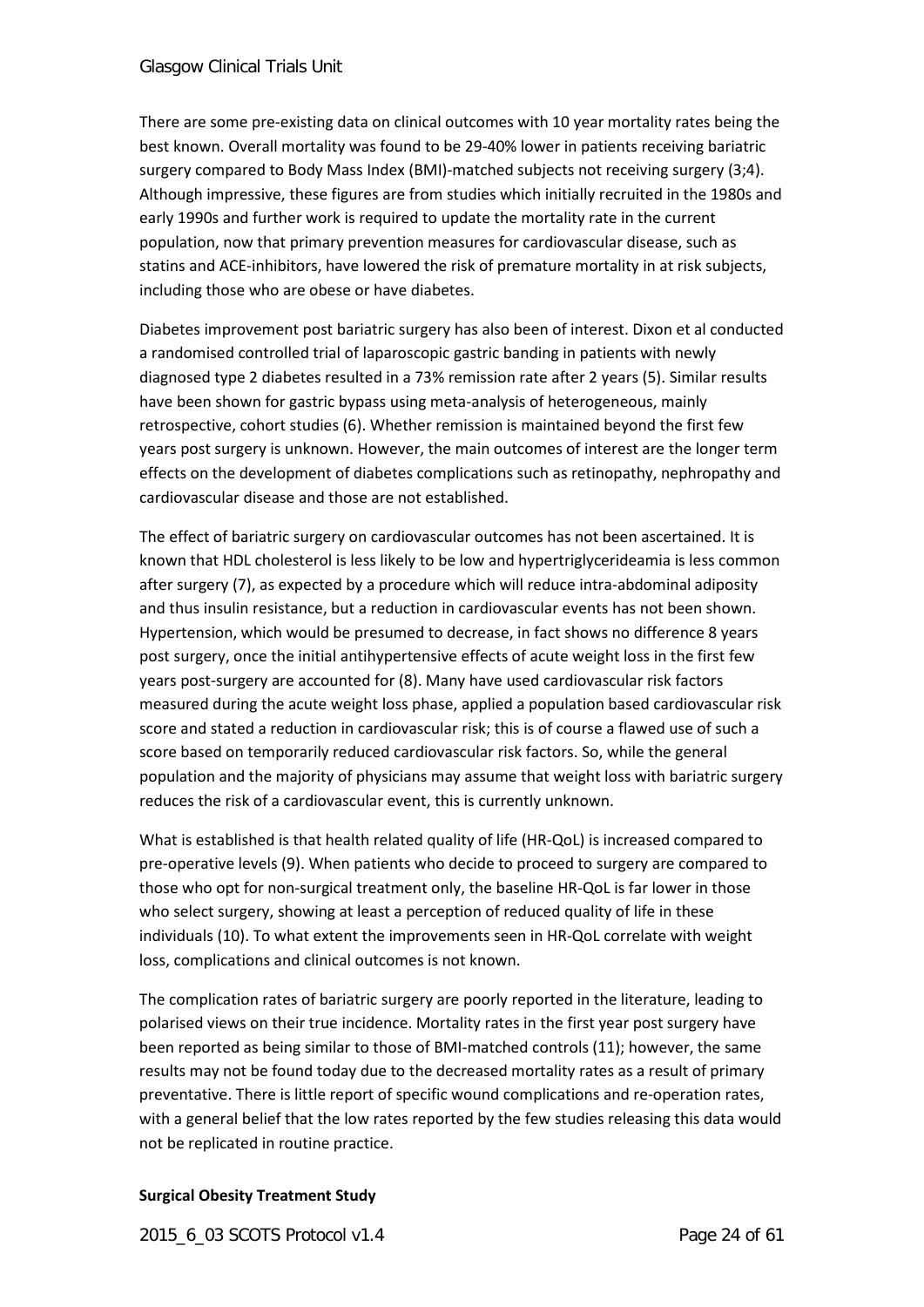### <span id="page-24-0"></span>**1.3 Study hypothesis**

This study is a registry of bariatric surgery and is therefore the study design is based on objectives but not hypotheses.

### <span id="page-24-1"></span>**2 STUDY OBJECTIVES**

SCOTS is a prospective observational cohort study of over 2,000 patients undergoing bariatric surgery in Scotland which will be used to assess long term outcomes and complications of bariatric surgery. This is in order to identify risks and complications of bariatric surgery and develop an evidence base to support clinical teams in building a patient centred, safe, effective and efficient bariatric surgery service.

### <span id="page-24-2"></span>**2.1 Primary Objective**

The SurgiCal Obesity Treatment Study (SCOTS) will establish the clinical outcomes and adverse events of different bariatric surgical procedures, their impact on quality of life and nutritional status, and the effect on co-morbidities in both the short and long term in a cohort of over 2000 patients.

### <span id="page-24-3"></span>**2.2 Secondary Objectives**

To establish in a cohort of obese patients who are undergoing bariatric surgery:

- 1) All cause and cause specific mortality over a mean of 10 years since bariatric surgery.
- 2) Incidence of cardiovascular disease, cancer and diagnosis of diabetes over a mean of 10 years since bariatric surgery.
- 3) Incidence of acute and chronic postoperative complications. Acute complications, defined as up to three months post surgery, will include surgical site infection; chronic complications will include repeat surgery, plastic surgery and chronic pain.
- 4) Change in health related quality of life, anxiety and depression over time pre- and postoperatively for a maximum 10 years from date of bariatric surgery.
- 5) The micronutrient and weight status pre and post-operatively for a mean of 10 years since bariatric surgery.
- 6) The glycaemic control, lipids, blood pressure, medication prescription, and rate of diabetes complications (microalbuminuria and renal disease, retinopathy and foot ulceration) in those that have pre-existing diabetes or develop diabetes during a mean of 10 years follow up since bariatric surgery.

All the above objectives are due to be achieved by July 2026 (Start Jan 2012, 2 years development, 5 years recruitment finishing Jan 2019, mean 10 year follow-up finishing July 2026)

#### **Surgical Obesity Treatment Study**

2015\_6\_03 SCOTS Protocol v1.4 Page 25 of 61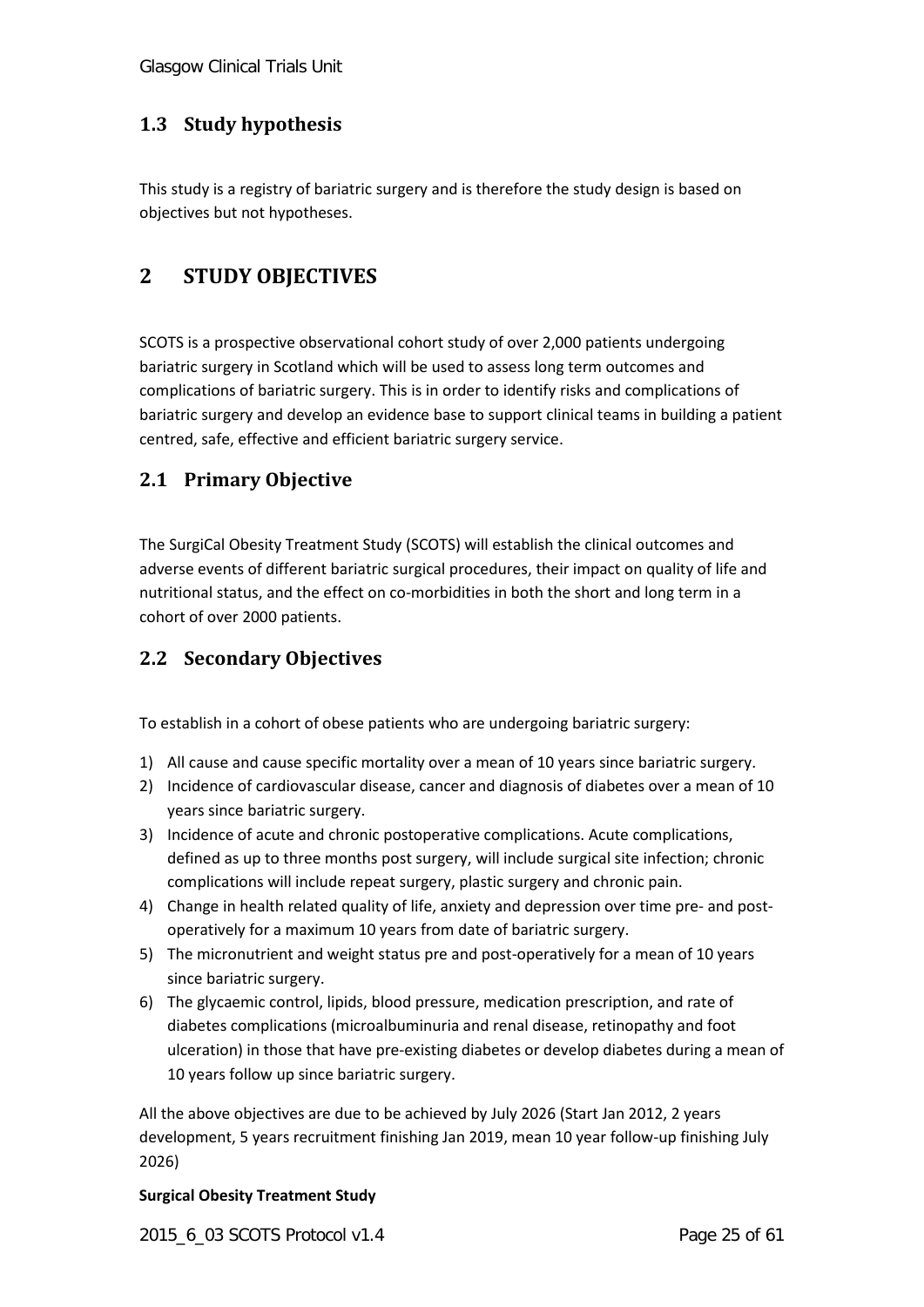### <span id="page-25-0"></span>**2.3 Primary Outcome**

10 year mortality and reason for death will be recorded via data linkage (using CHI number) with General Register Office death records (held by the Information and Statists Division of NHS Scotland).

### <span id="page-25-1"></span>**2.4 Secondary Outcomes**

In the 10 years following bariatric surgery:

- 1. Change in weight/BMI from pre-bariatric surgery weight
- 2. Rate of incident type 2 diabetes
- 3. Incidence of fatal and non-fatal coronary heart disease, cardiovascular disease, cancer and fractures
- 4. Incidence of nutritional deficiencies
- 5. Change in incidence of depression and anxiety compared to baseline level preoperatively
- 6. Incidence of complications immediately post-operatively and the need for readmission for revisional procedures
- 7. Change in health-related quality of life compared to baseline level pre-operatively
- 8. Change in glycaemic control, cardiovascular risk factors, Chronic Kidney Disease (CKD), retinopathy and medications prescribed in patients with diabetes compared to equally obese patient with diabetes who did not have bariatric surgery
- 9. Cost of the procedure and follow-up (to inform cost-effectiveness analysis)

Outcomes, including their source and frequency of measurement, are summarised in table 1.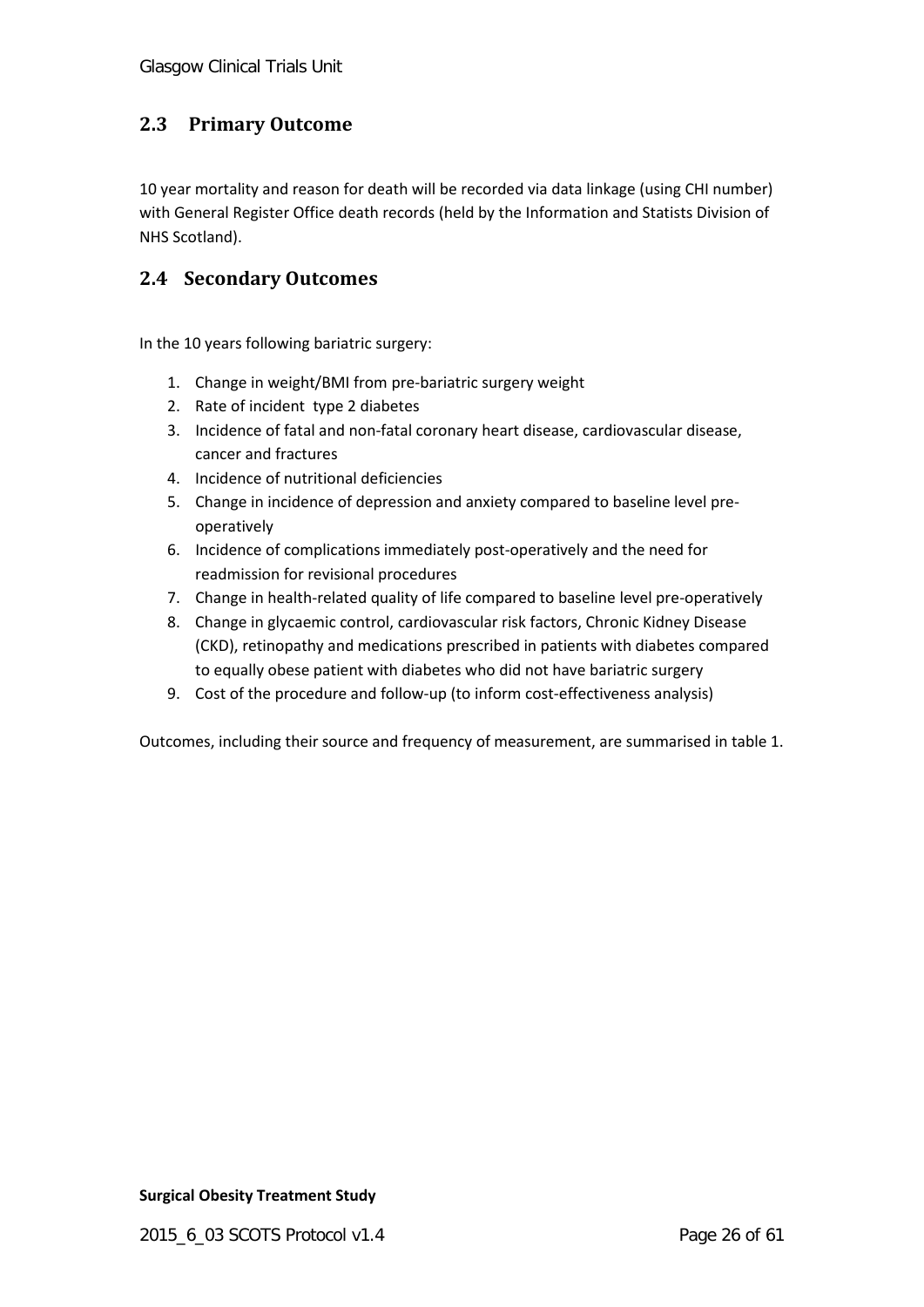### <span id="page-26-0"></span>**3 STUDY DESIGN**

### <span id="page-26-1"></span>**3.1 Overview of study design**

This 10 year prospective cohort study will collect data on the long term outcomes of bariatric surgery in a minimum of 2000 individuals. The study will be performed according to the Research Governance Framework for Health and Community Care (Second edition, 2006) (12). The information required to meet the objectives will be collected by a combination of sources including: bariatric surgery specific information entered by clinical teams; data linkage to routine clinical data and patient reported outcome measure questionnaires (PROMS). The outcomes and the data source are described in detail in [Table 3-1.](#page-26-2)

|              | Outcome                               | Data source                     | Frequency               |
|--------------|---------------------------------------|---------------------------------|-------------------------|
| $\mathbf{1}$ | 10 year mortality                     | <b>General Register Office</b>  | Continuous throughout   |
|              |                                       | (GRO) Scotland data             | study                   |
|              |                                       | linkage to mortality data       |                         |
| 2.1          | Change in weight/BMI from pre-        | Clinical teams                  | At recruitment, annual  |
|              | bariatric surgery                     |                                 | check up                |
| 2.2          | Rate of incidence of type 2 diabetes  | <b>SCI-DC Scottish National</b> | Continuous throughout   |
|              |                                       | dataset                         | study                   |
| 2.3          | Incidence of fatal coronary heart     | <b>GRO Scotland data</b>        | Continuous throughout   |
|              | disease, cardiovascular disease,      | linkage to mortality data       | study                   |
|              | cancer and fractures                  | SMR record linkage              |                         |
| 2.4          | Incidence of nutritional deficiencies | SCI DC linkage to routine       | Continuous throughout   |
|              |                                       | annual blood tests              | study                   |
| 2.5          | Change in incidence of depression     | Patient reported                | Pre-operatively, 6      |
|              | and anxiety compared to baseline      | questionnaires                  | months post,            |
|              | levels pre-operatively                |                                 | 1,2,3,5,7,10 years post |
|              |                                       |                                 | operatively             |
| 2.6          | Incidence of complications            | Patient reported                | Pre-operatively, 6      |
|              | immediately post-operatively and      | questionnaires, surgical        | months post,            |
|              | the need for revisional procedures    | teams                           | 1,2,3,5,7,10 years post |
|              |                                       |                                 | operatively, at time of |
|              |                                       |                                 | re-operation.           |
| 2.7          | Change in health related quality of   | Patient reported                | Pre-operatively, 6      |
|              | life compared to baseline             | questionnaires                  | months post,            |

<span id="page-26-2"></span>

| TABLE 3-1: PRIMARY AND SECONDARY OBJECTIVES OF SCOTS DESCRIBING SOURCES OF OUTCOME DATA |  |  |
|-----------------------------------------------------------------------------------------|--|--|
|                                                                                         |  |  |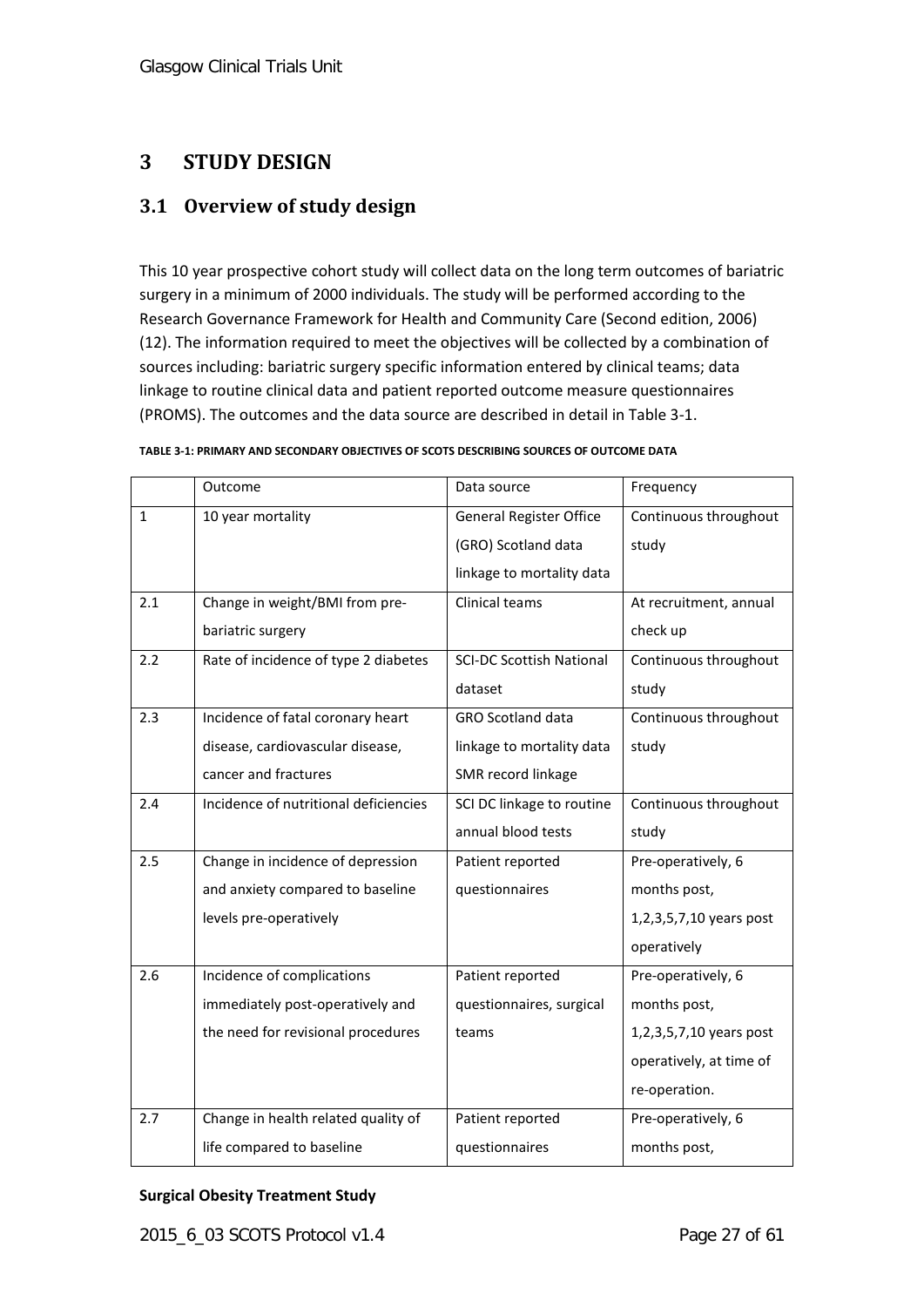|     |                                      |                                 | $1, 2, 3, 5, 7, 10$ years post |
|-----|--------------------------------------|---------------------------------|--------------------------------|
|     |                                      |                                 | operatively                    |
| 2.8 | Change in glycaemic control,         | <b>SCI-DC Scottish National</b> | Continuous throughout          |
|     | cardiovascular risk factors, chronic | dataset                         | study                          |
|     | kidney disease (CKD), retinopathy,   |                                 |                                |
|     | medications in patients with         |                                 |                                |
|     | diabetes compared with non obese     |                                 |                                |
|     | cohort                               |                                 |                                |
| 2.9 | Cost of the procedure and follow-up  | Clinical teams, e-              | At time of patients            |
|     | (to inform cost effectiveness        | prescribing record              | operation, continuous          |
|     | analysis)                            | linkage, patient reported       | linkage throughout the         |
|     |                                      | outcomes                        | study                          |

This protocol describes the objectives of the study, the sources of data collection for each objective, and the input required from patients and clinical teams throughout the study. A data collection portal will be developed for the study with secure logins for clinical teams and participating patients. A detailed user manual will be developed for the operation of this system will be produced by the Robertson Centre for Biostatistics - University of Glasgow.

A SCOTS web based portal will be developed which will present information on the study to the public and other researchers. The portal will contain secure logins to the Robertson Centre databases which will allow clinical teams to enter data. Clinical teams will be asked to register for a user ID and password. These will be issued once the team have undergone the necessary training for their delegated role. Everyone who has a user ID and login will be a member of the SCOTS investigators group.

The SCOTS portal will include an area which will allow patients who have agreed to complete the patient questionnaires to login securely and complete the patient reported outcome questionnaires. If patients prefer to complete the questionnaires on paper the data will be entered by staff at the Robertson Centre into the database. Patients will be kept up to date with progress of the study, by newsletter. Patients will be sent reminders through their preferred route of communication to let them know when they are due to complete a questionnaire and when their annual blood tests are due.

Patient identifiable information will be stored separately from the clinical outcome data. The information will be linked using a database code. Within the Robertson Centre individuals who can access patient information to send reminder letters will not have access to any clinical information. Any clinical information to be analysed will have all patient contact details remove. Production of any reports will be follow the NHS Information and Statistics division (ISD) Statistical Disclosure Control protocol (13) to ensure that patient confidentially is maintained, (this is a requirement of the record linkage arrangement with ISD).

#### **Surgical Obesity Treatment Study**

2015\_6\_03 SCOTS Protocol v1.4 Page 28 of 61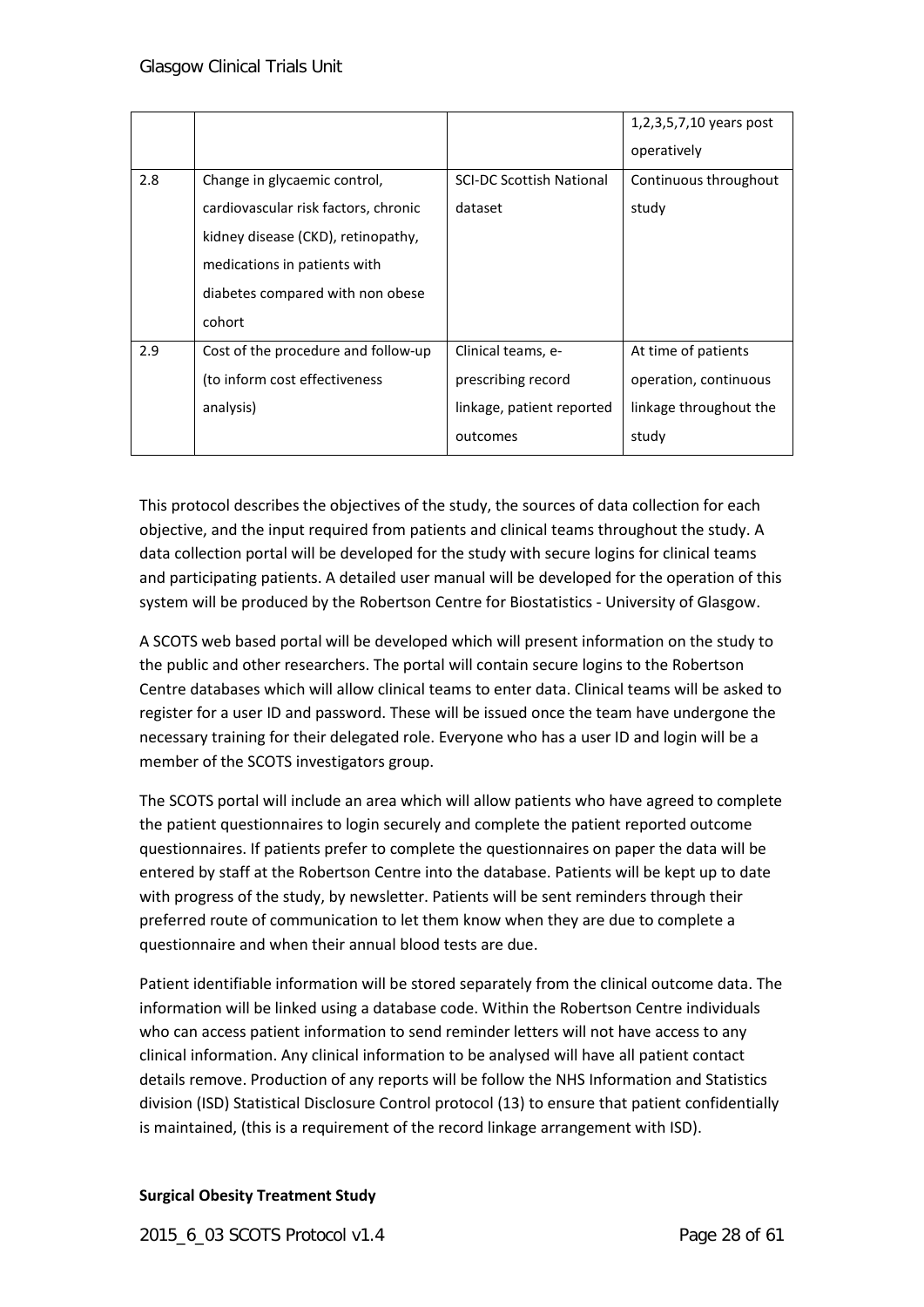SCOTS has three distinct parts. All adult patients who are having weight loss surgery in Scotland will be invited to participate in three parts of the study. These parts are described in detail below.

### <span id="page-28-0"></span>**3.1.1 Part 1 Record Linkage**

The study will collect data by record linkage to patients' clinical outcomes. Information will be recorded by the clinical team on the operation they have had. They will be followed using their medical records until at least July 2026, and if funding is available for the rest of their life. This will include all hospital admissions, blood test results, diagnostic test results, diabetes complications, medications they are prescribed, pregnancy, psychiatry and mortality. This part of the study will observe patients care. The study will not alter their planned care in any way. No additional tests or treatments will be given to patients who consent to be part of the study. (This will fulfil the primary objective and objectives 1, 2, 5 and 6). If patients do not consent to participate in this part of the study they will not be asked to participate in Part 2 or Part 3.

Each record linkage requires approvals to access data including a favourable ethical opinion. These will be sought by the SCOTS Project team. A separate procedure for each data linkage will be developed by the Robertson Centre for Biostatistics. Patient identifiable information is required to identify study participants. The information required is patient CHI number, family name, given name, patient date of birth, gender, postcode, consent data and unique study identifier.

### <span id="page-28-1"></span>**3.1.2 Part 2 Patient Reported Outcomes (PROMS) Questionnaire**

We will ask patients if they are willing to complete a questionnaire which will include questions on quality of life, overall health and fitness, diet, and anxiety and depression, healthcare utilisation and ability to work. They will also be asked about problems they may have experienced since their surgery such as pain and surgical site infection post discharge. (This will fulfil objectives 3 and 4).

### <span id="page-28-2"></span>**3.1.3 Part 3: Registration for a database of bariatric patients for future research**

Patients who have agreed to Parts 1 and 2 will be asked if they are willing to be contacted about possibly taking part in other studies. This will not be an obligation to take part, just an expression of interest in being invited to take part. This will create a database of patients

### **Surgical Obesity Treatment Study**

2015\_6\_03 SCOTS Protocol v1.4 Page 29 of 61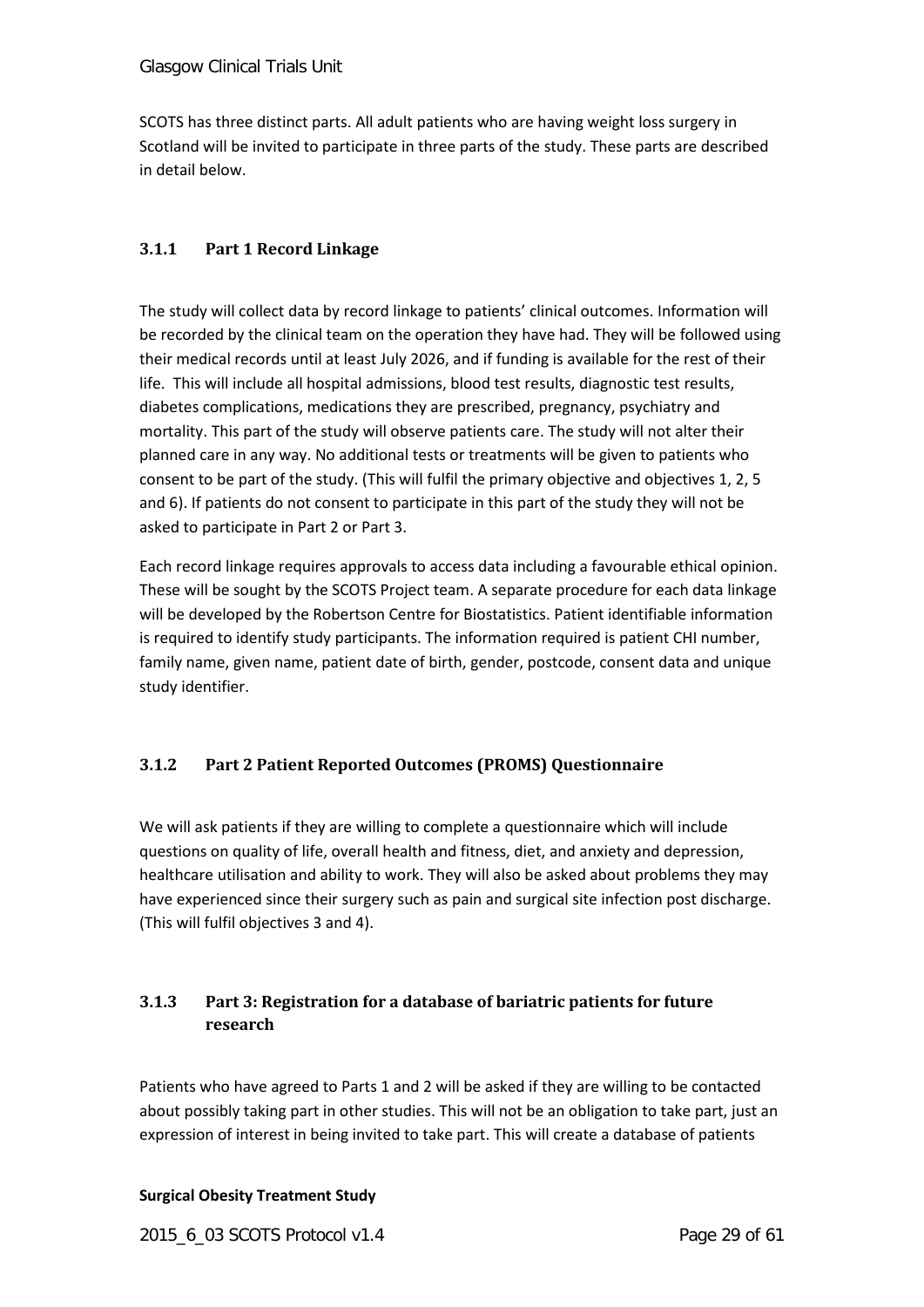who have had bariatric surgery and are willing to consider participation in future research. Ethical opinion will be sought for the development of these study protocols.

### <span id="page-29-0"></span>**3.1.4 Service user involvement**

SCOTS will uphold the principles embodied by NIHR INVOLVE in relation to user involvement in research, to provide training and support, negotiated roles, time and equitable access for service users involved in this study. SCOTS recruited a patient focus group made of service users who have undergone different procedures both in NHS and private healthcare.

The SCOTS patient focus group have commented on the design of the study, in particular by providing advice on the acceptability of the patient reported outcome questionnaires, the burden to patients and on material and resources that will be given to potential participants. Future sessions are planned to discuss patient recruitment and retention strategies. SCOTS have included a service user on the SCOTS Steering Committee.

### <span id="page-29-1"></span>**3.2 Study Population**

All patients due to have a bariatric surgical procedure in Scotland will be invited to participate - both NHS and private sector.

A bariatric surgical procedure is defined as a surgical intervention which has the primary purpose of large scale weight loss in a patient who is obese. Currently those procedures include: duodenal switch; gastric banding; gastric bypass and sleeve gastrectomy. The inclusion of emerging techniques in this definition will be decided by the steering committee.

### <span id="page-29-2"></span>**3.3 Reference populations**

Within this protocol the objectives will be met by comparing before and after surgery outcomes for the SCOTS cohort. Additional funding shall be sought to develop protocols to allow comparisons with the following groups for a final Health Technology Assessment report.

1. SCOTS will compare outcomes with the IT based non-surgical weight management database in Greater Glasgow and Clyde (treatment seeking population with current data on 10,000 patients and 3,000 new referrals per year) which has prospective consent for research allowing data linkage for morbidity and mortality along with adjustment for smoking, deprivation, BMI, age and sex.

#### **Surgical Obesity Treatment Study**

2015\_6\_03 SCOTS Protocol v1.4 Page 30 of 61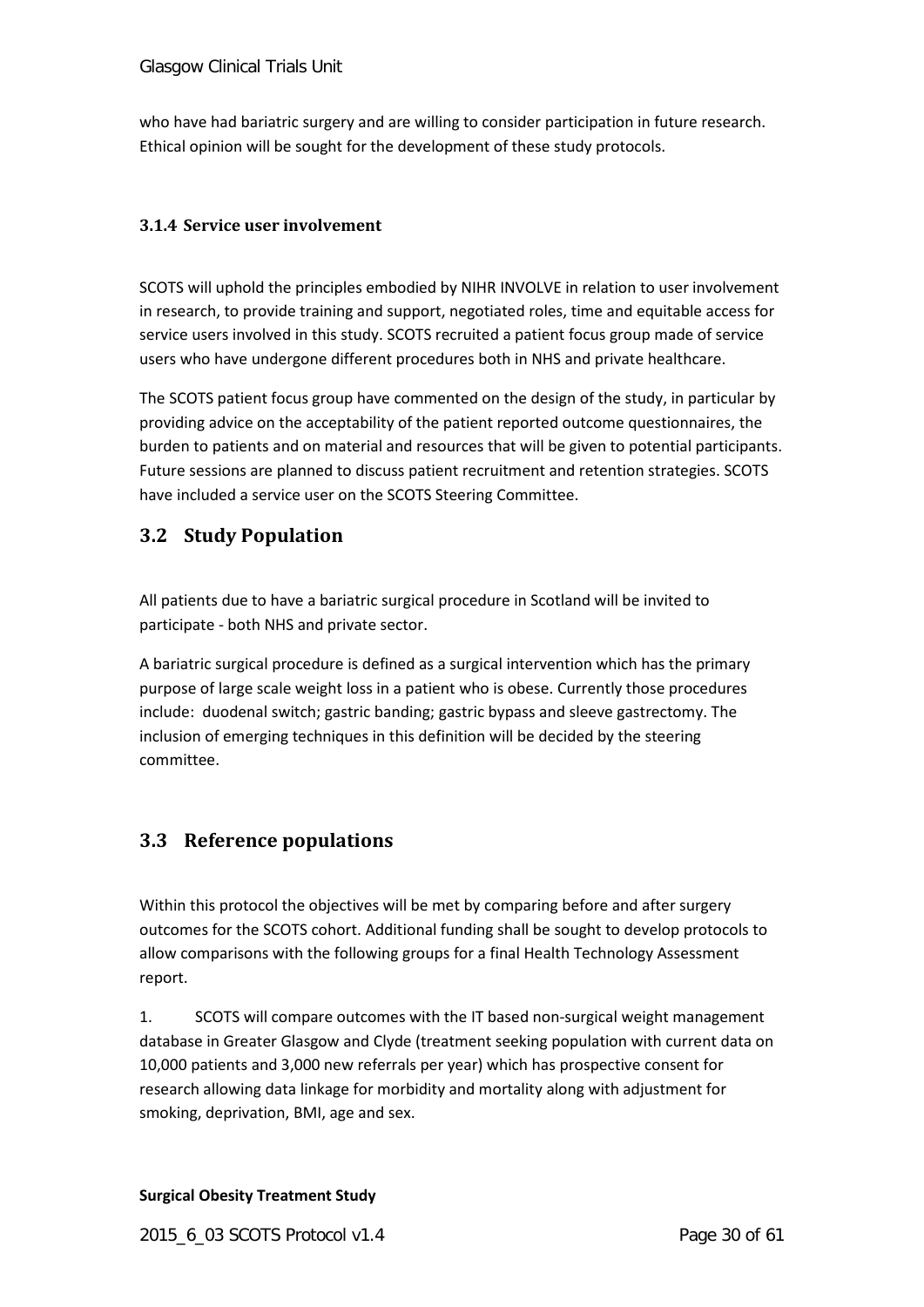2. Standardised mortality ratios are available for a BMI matched cohort from the Scottish Health Survey.

3. The Scottish diabetes database allows an anonymous control group matched for key demographics to be created with prospective follow up of diabetes care and complications, compared to those with diabetes who had bariatric surgery.

### <span id="page-30-0"></span>**3.4 Inclusion criteria**

- Patients aged 16 years or over undergoing their first bariatric surgery in NHS hospitals or private practice in Scotland.
- Capacity to consent
- Resident in Scotland
- Written informed consent

### <span id="page-30-1"></span>**3.5 Exclusion criteria**

- Does not meet inclusion criteria
- Patients who have had previous weight loss surgery (at time of potential recruitment are undergoing a repeat procedure)
- No written informed consent
- Patients under 16 years
- Patients who do not have capacity to consent for themselves
- Weight loss surgery performed at a site outside Scotland
- Patients who live outside Scotland
- Patients who do not have strong enough English language skills to understand the patient information leaflet without assistance will be excluded from Part 2 of the study, the patient questionnaires. If they require a translator to understand the information they may be able to participate in Part 1 of the study which requires no further interaction from the patient. This decision will be made by the clinical teams caring for patients.

### <span id="page-30-2"></span>**3.6 Identification of participants and consent**

Patients will be prospectively identified by clinical teams as they are referred for surgery. Patients will be recruited from both NHS and private bariatric surgical practice in Scotland. They will either be recruited by a member of the surgical team prior to undergoing a bariatric surgical procedure, including any significant pre-operative weight loss (such as a very low energy diet for liver shrinkage or use of an intra-gastric balloon) which is considered part of the surgical pathway, or the surgical team will ask the patient's permission to pass

### **Surgical Obesity Treatment Study**

2015\_6\_03 SCOTS Protocol v1.4 Page 31 of 61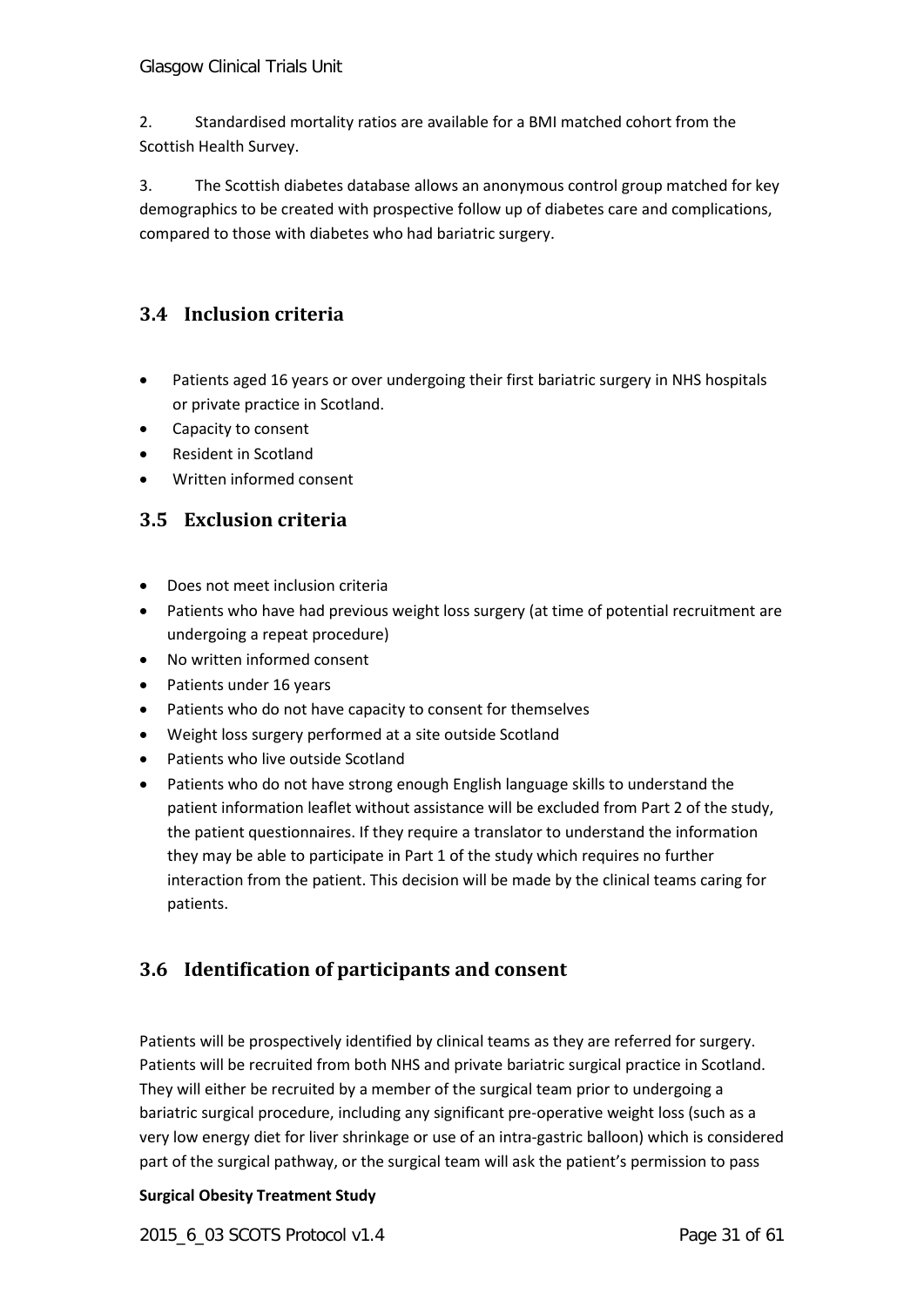over their name and contact details to the SCOTS research team who will then contact the patient directly to give further information and obtain fully informed consent.

Depending on local patient pathways patient information sheets will be provided to patients at a clinic visits or group session. This will be provided at least 24 hours before the patient will be asked to consent. In the case of those patients who are to be recruited by the research team (identified by surgical team), a patient information sheet will be provided when the permission is sought to hand over contact details to the research team. Patients who meet the eligibility criteria will be identified by their local clinical care teams. All patients undergoing bariatric surgery will be recorded on the screening log at their next appointment. This will allow patients to consider their participation and ask any additional questions they may have about the study face to face. An independent contact is provided on the patient information leaflet who patients can contact to discuss participation in research studies.

They will be asked to give fully informed consent for clinical data linkage (Part 1) and to be contacted by Glasgow University by post, email or phone about to completing the Patient questionnaires (Part 2) and for permission to contact them about future studies (Part 3). Patients who require a translator will only be asked to participate in Part 1. Only patients who agree to Part 1 will be eligible for Part 2 or Part 3.

### <span id="page-31-0"></span>**3.7** Withdrawal of subjects

Participants have the right to withdraw from the study at any point for any reason. The SCOTS web site and patient information sheets will provide contact details for patients if they wish to withdraw from the study. If patients have asked to complete the forms by paper, contact details will be included within each paper questionnaire. The SCOTS team will provide patients with a form to complete, if they are contacted with a request to withdraw from the study.

If the SCOTS team are contacted by a patient who no longer wishes to participate in the study, they will be contact by the SCOTS team at University of Glasgow and asked to specify which following options they would like to apply to their data:

A. (For those within Part 1) I no longer wish to continue the study but I am content to allow my existing data to remain within the study for analysis.

B. (For those consented to Part 1and 2). I am content for my records to be linked but I not longer wish to complete the patient questionnaires.

C. (For those consented to Part 1, 2 and 3). I am content for my records to be linked but I no longer wish to complete the patient questionnaires or be contacted regarding future studies.

### **Surgical Obesity Treatment Study**

2015\_6\_03 SCOTS Protocol v1.4 Page 32 of 61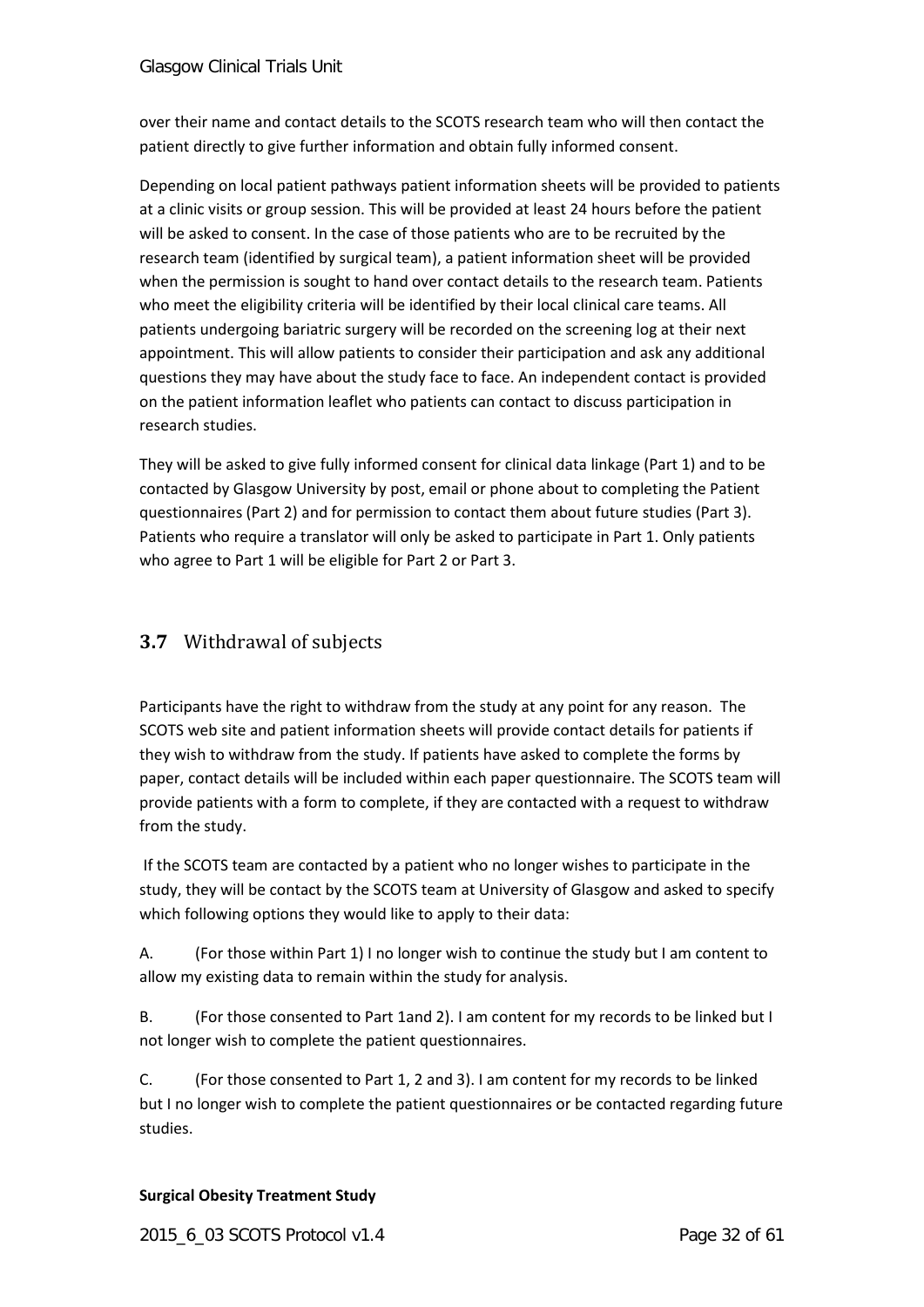D. For any patient I would like to completely remove my all data from the study and wish not to be contacted again by the study.

When a request is received from a patient to withdraw from the SCOTS study, a standardised form will be sent to the patient by their preferred communication route. The form will be completed by the patient including the patients name date of birth and address, and the on receipt data manager will flag the patient as having withdrawn from the study. The patient will be asked if they would like to be informed of the findings of the study even though they will no longer be participating in the study.

### <span id="page-32-0"></span>**4 STUDY PROCEDURES**

The study design involves local clinical teams identifying and potentially recruiting participants (some participants will be recruited by the SCOTS research team after identification by the local clinical team). Patients who consent to participate will have recruitment data collected by their clinical care teams or the SCOTS research team. Following their operation patients will have their weight loss surgery details entered into the database. The clinical teams then use the system to include follow up weights and reoperations. For the remainder of the study, patients who have consented to part 2 of the study will be asked to complete questionnaires and their health outcomes will be recorded by record linkage to routine data sets. A detailed breakdown of patient contacts with the study is described in [Table 4-1](#page-32-1) below. Please note all patients who consent to Part 1 or Part 2 of SCOTS will be sent reminders to go for annual blood tests.

| Patie<br>nt<br>conta<br>ct | Time                                       | Routine care                                                                                                                                                                  | <b>SCOTS</b>                                                                                                                                                                                                                             | Part<br>1    | Part<br>2    | Part<br>3 |
|----------------------------|--------------------------------------------|-------------------------------------------------------------------------------------------------------------------------------------------------------------------------------|------------------------------------------------------------------------------------------------------------------------------------------------------------------------------------------------------------------------------------------|--------------|--------------|-----------|
| $\mathbf{1}$               | 1 year to 6<br>weeks<br>before<br>surgery  | Agree bariatric<br>surgery                                                                                                                                                    | Patients given/sent Invitation to<br>participate letter and patient<br>information sheet (and asked if<br>they are to be contacted by<br>SCOTS research team for further<br>information and informed<br>consent if no local recruitment) | $\mathbf{1}$ | $\mathbf{1}$ |           |
| $\overline{2}$             | 1 year to 6<br>weeks<br>before<br>surgery  | Patient pre-surgical<br>clinic visit, dietician,<br>psychologist if local<br>recruitment; phone<br>call from SCOTS<br>research team<br>member if research<br>team recruitment | Patients asked if they are willing<br>to consent to participate in<br>SCOTS, Patient signs consent<br>forms, clinical team and patient<br>complete contact details and<br>baseline height and weight.                                    | $\mathbf{1}$ | $\mathbf{1}$ |           |
| 3                          | At least one<br>month<br>before<br>surgery |                                                                                                                                                                               | Patient contacted by SCOTS team<br>to complete pre-operative<br>questionnaire                                                                                                                                                            | $\mathbf{1}$ | $\mathbf{1}$ |           |
| 4                          | Date of                                    | Patient has weight                                                                                                                                                            | Clinical team enters details of                                                                                                                                                                                                          | $\mathbf{1}$ | $\mathbf{1}$ |           |

<span id="page-32-1"></span>**TABLE 4-1: SCOTS PATIENT VISIT SCHEDULE: DESCRIBES EACH INTERATION WITH PATIENTS IF THEY CONSENT TO PART 1 AND 2 OF THE STUDY.**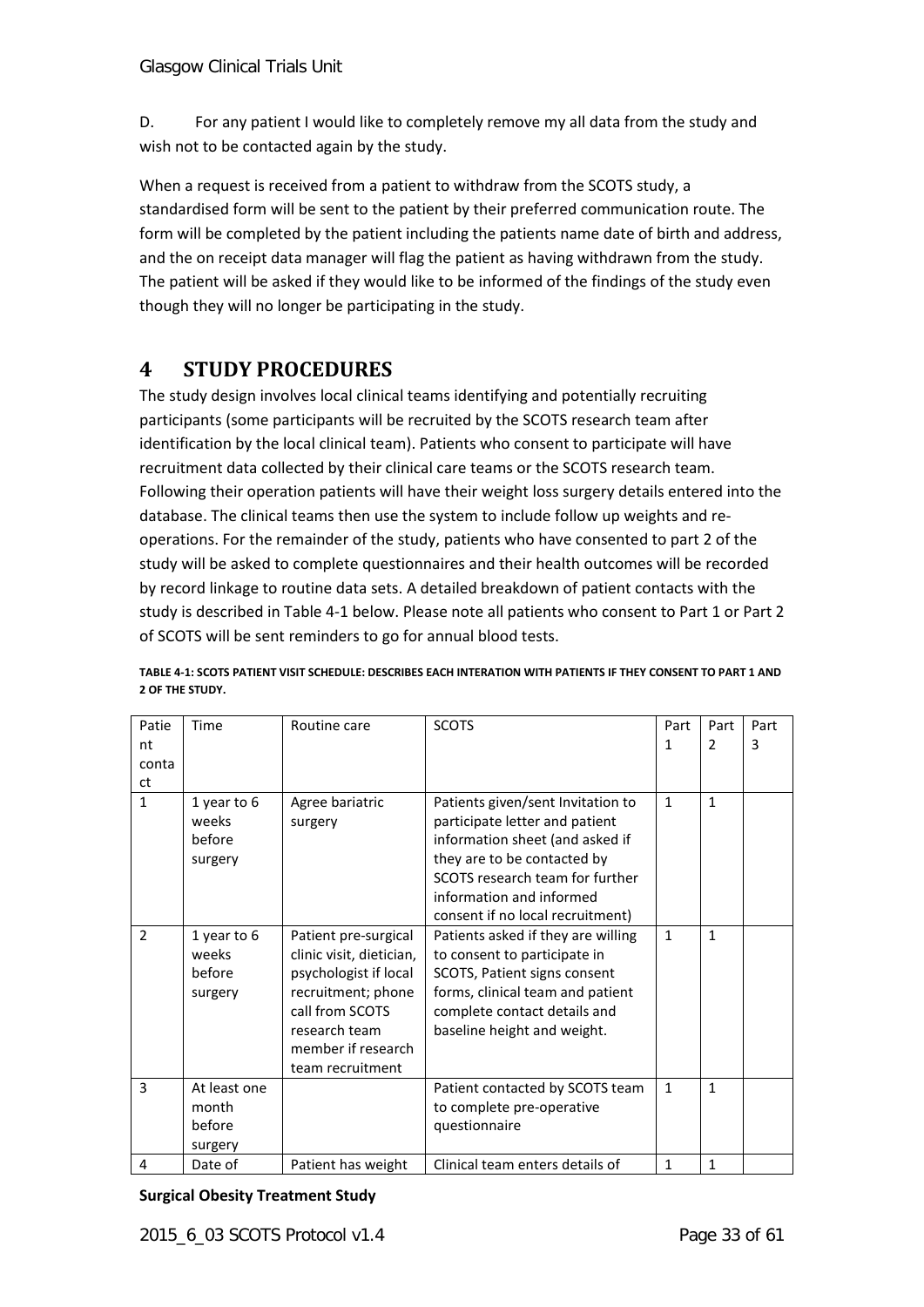|    | surgery                            | loss operation                                          | weight loss operation to SCOTS<br>portal                                                                                  |              |              |              |
|----|------------------------------------|---------------------------------------------------------|---------------------------------------------------------------------------------------------------------------------------|--------------|--------------|--------------|
| 5  | Patient<br>admitted to<br>hospital | Identified by record<br>linkage                         | If patient hospital admission is<br>possibly related to bariatric<br>surgery, patient will be contacted<br>by SCOTS Team. | $\mathbf{1}$ | $\mathbf{1}$ |              |
| 6  | One month<br>post surgery          |                                                         | Patients complete one month<br>post surgical questionnaire                                                                |              | 1            |              |
| 7  | Six month<br>post surgery          |                                                         | Patients complete six month post<br>surgical questionnaire                                                                |              | $\mathbf{1}$ |              |
| 8  | At routine<br>follow up<br>visits  | Patients attend<br>routine clinical<br>visits           | Clinical teams enter weight and<br>re-operation details                                                                   |              | $\mathbf{1}$ |              |
| 9  | One year<br>post surgery           | Patient have annual<br>blood test                       | Patients sent reminder to go for<br>annual blood tests<br>Patients complete one year post<br>surgical questionnaire       |              | $\mathbf{1}$ |              |
| 10 | Two year<br>post surgery           | Patient have annual<br>blood test                       | Patients sent reminder to go for<br>annual blood tests<br>Patients complete two year post<br>surgical questionnaire       |              | $\mathbf{1}$ |              |
| 11 | Three years<br>post surgery        | Patient have annual<br>blood test                       | Patients sent reminder to go for<br>annual blood tests<br>Patients complete three year<br>post surgical questionnaire     |              | 1            |              |
| 12 | Four years<br>post surgery         | Patient have annual<br>blood test                       | Patients sent reminder to go for<br>annual blood tests                                                                    |              | $\mathbf{1}$ |              |
| 13 | Five years<br>post surgery         | Patient have annual<br>blood test                       | Patients sent reminder to go for<br>annual blood tests<br>Patients complete five year post<br>surgical questionnaire      |              | $\mathbf{1}$ |              |
| 14 | Six years<br>post surgery          | Patient have annual<br>blood test                       | Patients sent reminder to go for<br>annual blood tests                                                                    |              | $\mathbf{1}$ |              |
| 15 | Seven years<br>post surgery        | Patient have annual<br>blood test                       | Patients sent reminder to go for<br>annual blood tests<br>Patients complete seven year<br>post surgical questionnaire     |              | $\mathbf{1}$ |              |
| 16 | Eight years<br>post surgery        | Patient have annual<br>blood test                       | Patients sent reminder to go for<br>annual blood tests                                                                    |              | 1            |              |
| 17 | Nine years<br>post surgery         | Patient have annual<br>blood test                       | Patients sent reminder to go for<br>annual blood tests                                                                    |              | 1            |              |
| 18 | Ten years<br>post surgery          | Patient have annual<br>blood test                       | Patients sent reminder to go for<br>annual blood tests<br>Patients complete ten year post<br>surgical questionnaire       |              | $\mathbf{1}$ |              |
| 19 | Any point<br>after<br>recruitment  |                                                         | Possibly contacted to participate<br>in future studies                                                                    |              |              | $\mathbf{1}$ |
| 20 | Ten years<br>onward                | Patient continues<br>to have annual<br>blood test every | Patient contacted to thank them<br>for completing the PROMS.<br>Record linkage continues.                                 |              | 1            |              |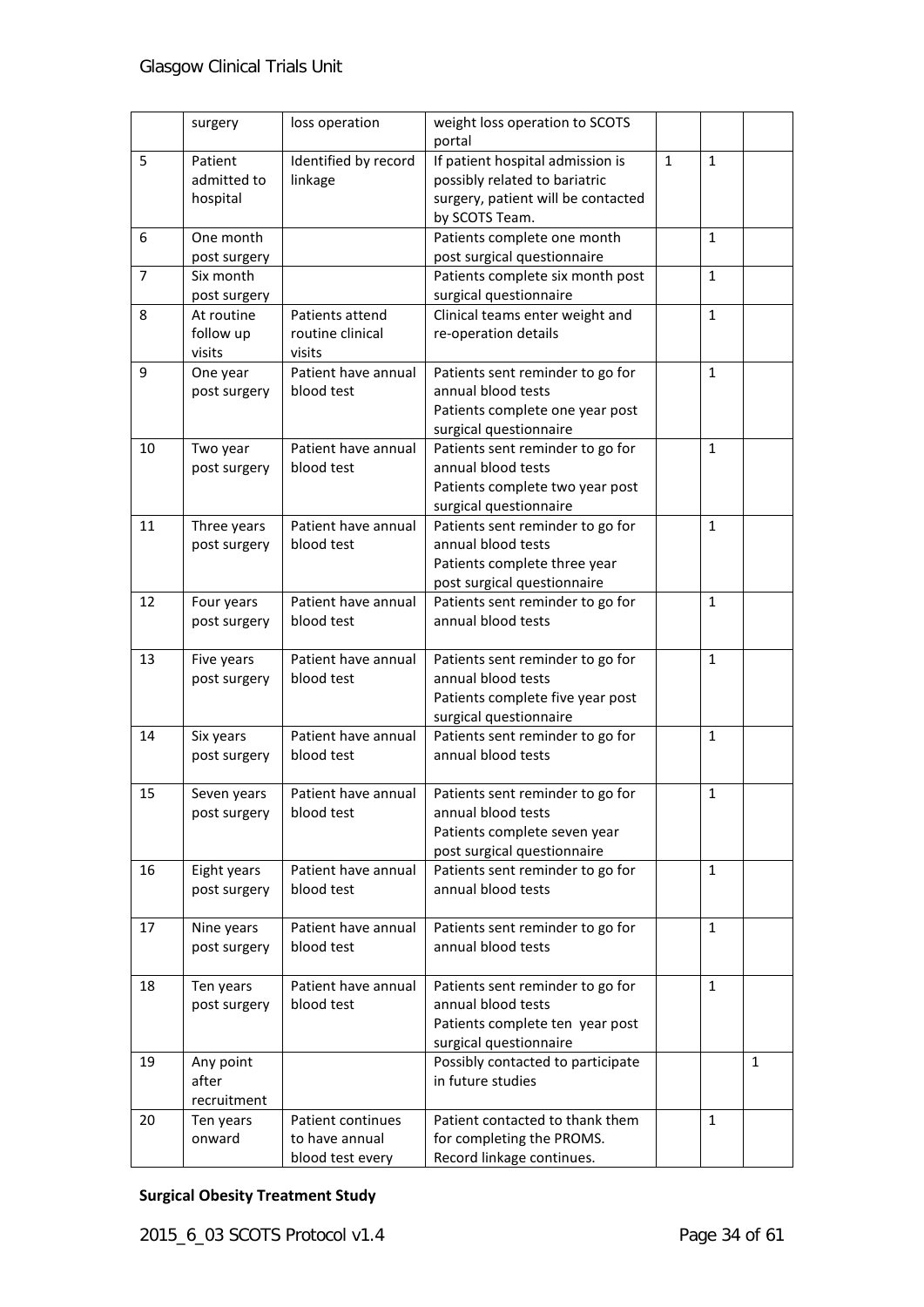|       | vear | Patients will be informed about<br>future SCOTS publications. |    |  |
|-------|------|---------------------------------------------------------------|----|--|
| Total |      |                                                               | 1۵ |  |

[Figure](#page-34-0) **4**-**1** shows what happens at each point within the study. This includes background record linkage and patient contacts.

#### <span id="page-34-0"></span>**FIGURE** 4**-**1**: BASELINE – PRIOR TO OPERATIVE WEIGHT LOSS (INCLUDING PRE LIVER-PREP DIET OR BALLOON PHASE)**



#### **FIGURE 4-2: 30 DAYS POST DEFINITIVE SURGERY**

Patient contacted for detailed **post operative complications** questionnaire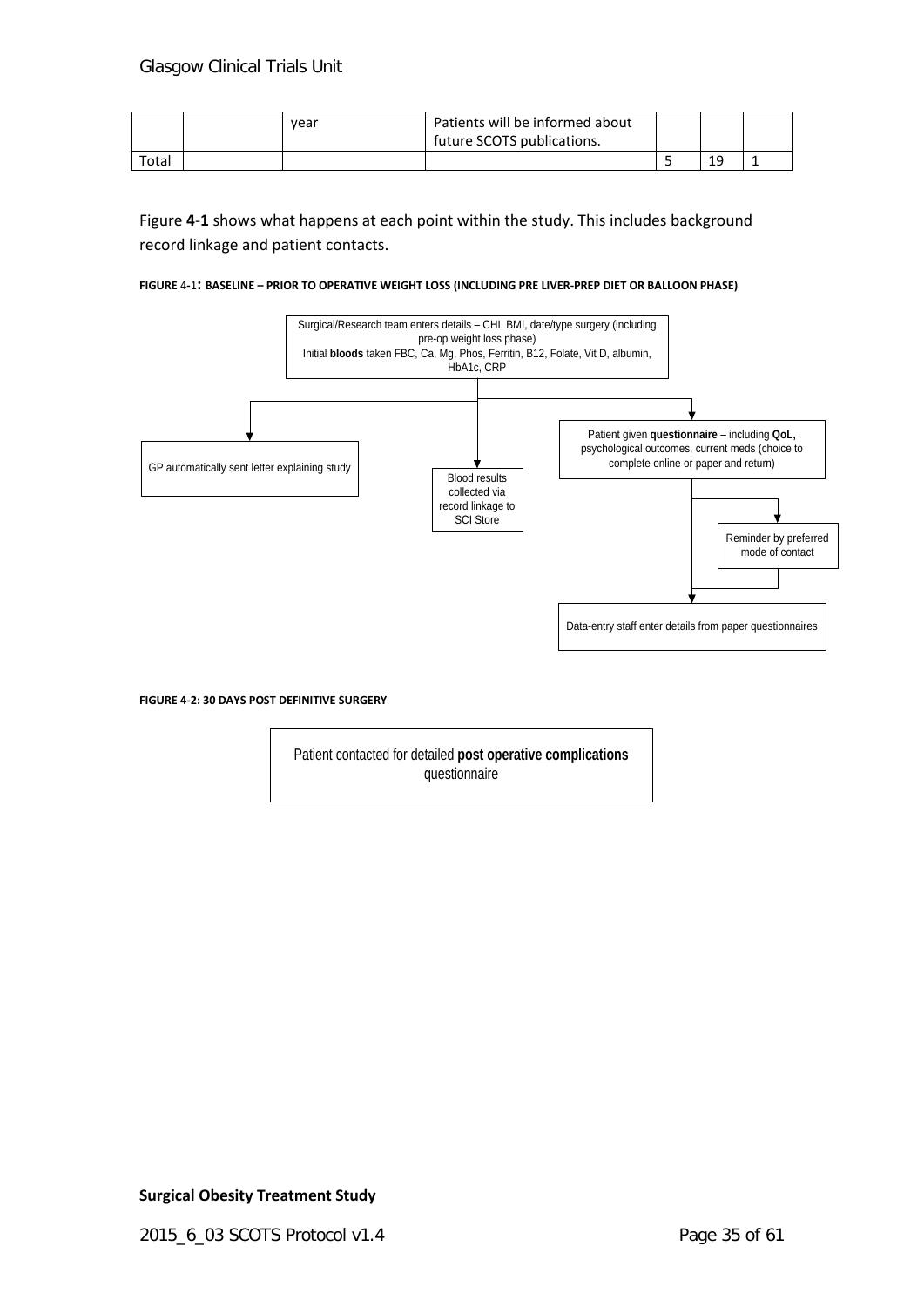#### **FIGURE 4-3: 6/12 POST DEFINITIVE SURGERY AND YEAR 1,2,3,5,7,10 THEREAFTER**

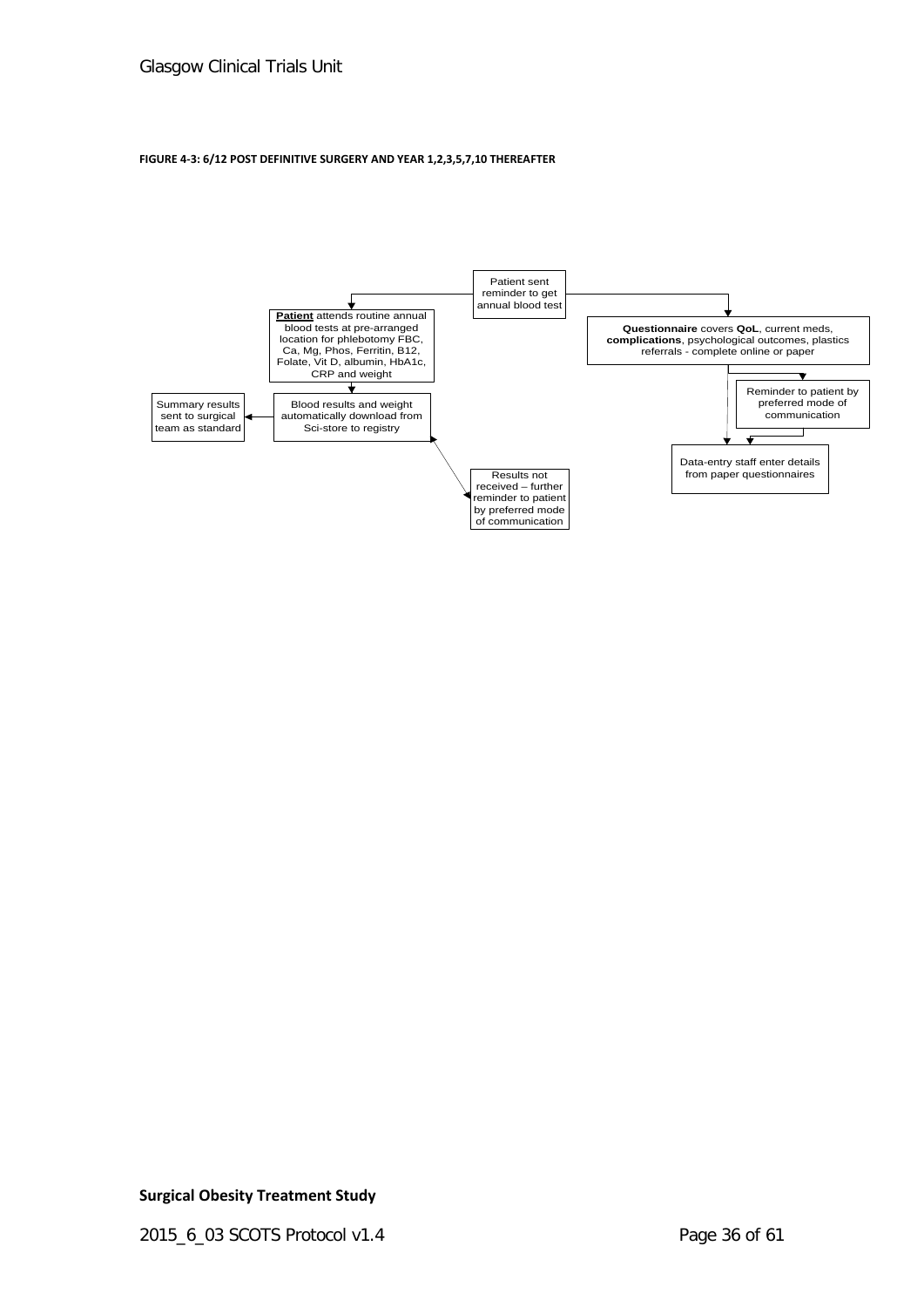#### **FIGURE 4-4: PART 3 IF NEW BARIATRIC SURGERY STUDY BEGINS**



#### <span id="page-36-0"></span>**4.1 Duration of participation**

Part 1: if funding is available record linkage, follow up of patients will continue throughout their life. The end of a patient's life will be shown by linkage to the GRO data set. This will be used to flag deceased patients.

Part 2: patient reported outcome measures (PROMS) questionnaires will be collected for a maximum of 10 years. Collection of PROMS will stop after July 2026.

Part 3: Patient contact details will be kept by the study team until the end of the patient's life. The end of a patient's life will be shown by linkage to the GRO data set. This will be used to flag deceased patients and they will be removed from the database in Part 3 to ensure patients families are not contacted after their death. Patient will only be contacted for future studies if record linkage is available to show that they are still living.

Patients will be able to withdraw from the study at any point. Data collected will be retained unless explicitly requested to be removed from the study by the patient.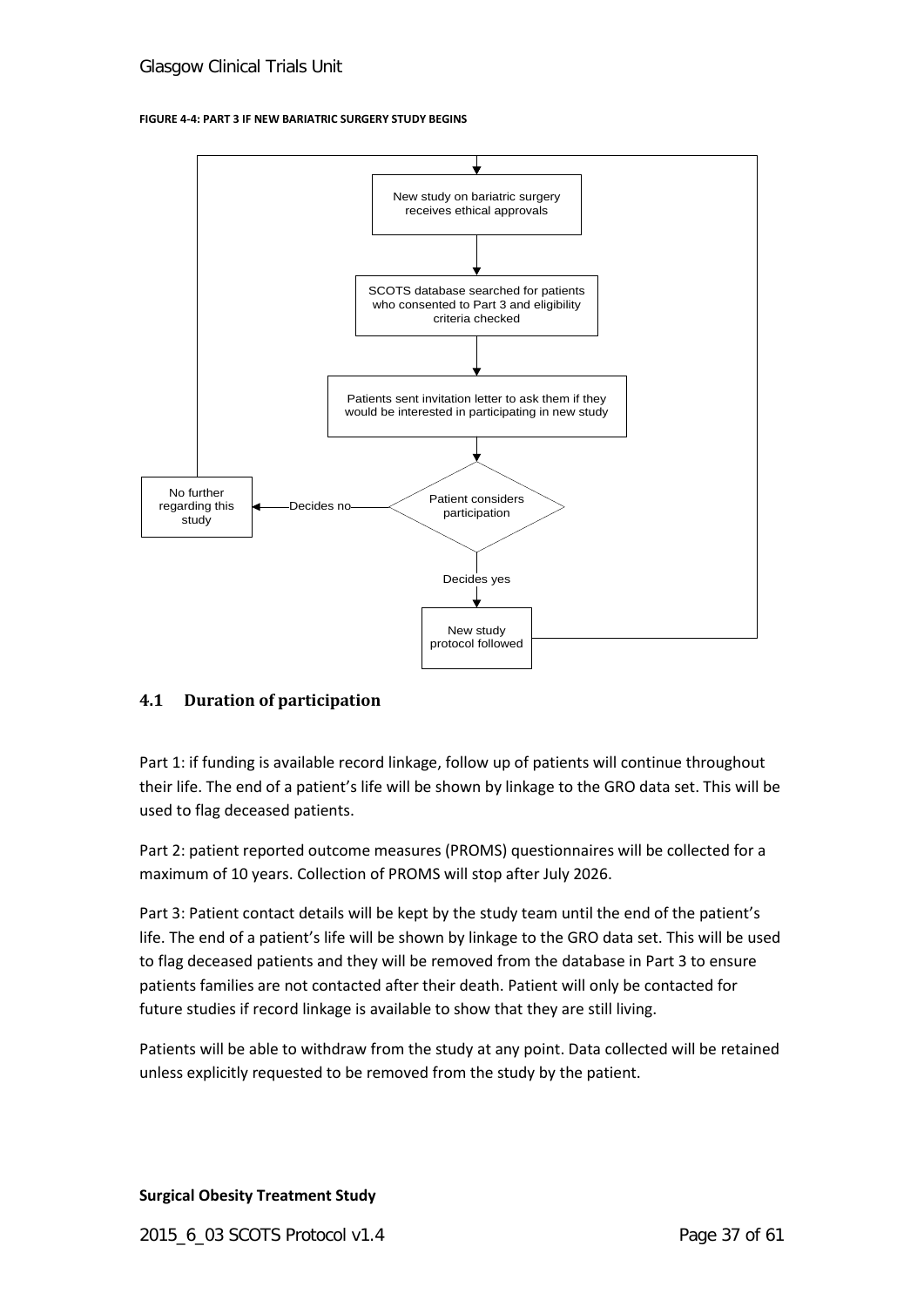### <span id="page-37-0"></span>**4.2 Study schedule**

This section provides a brief overview of the procedures for investigators at each point within the study. SCOTS will integrate into routine care pathways for bariatric surgery as much as possible. No additional clinic visits will be required. There are five points within the patient journey that the clinical/research team are required to undertake any tasks. These points are described in detail in the following sections.

### <span id="page-37-1"></span>**4.2.1 Start of Study - Surgical team registration**

Each site will be defined before the start of the study and login and passwords will be created for each principal investigator and their clinical teams.

A training plan will be developed for clinical teams. Clinical teams will be provided with an overview of the study provided with a training package which will be developed electronically, to be completed at their convenience, electronic guidance will be integrated into the data collection tool to assist them. A user manual will be created which will explain the data which is required for each field and define each data field.

An electronic form will be used to collect surgeon specific data the first time they log onto the bariatric data collections system. This form will be developed by the study Data Centre at the Robertson Centre for Biostatistics, University of Glasgow and access to the form will be restricted, with only authorised site-specific personnel able to make entries or amendments to their data. A manual will be developed to assist investigators with use of the electronic data collection system. It is the investigator's responsibility to ensure completion and to review and approve all data captured. Surgeons will be asked to outline which locations they work in, which procedures they use, and the details of these procedures. They will also be asked information on their surgical experience including date when they qualified, number of procedures the previously year, total number of procedures undertaken in the last five years.

The aim of this task is to ensure that surgeons' data is entered at the start of the study and patient records can be pre-populated to ensure that data can be collected as efficiently as possible.

| Checklist:                                                                          |  |
|-------------------------------------------------------------------------------------|--|
| Surgeon registers on SCOTS system                                                   |  |
| Surgeon enters names and email addresses of clinical team who will be part of SCOTS |  |
| investigators team                                                                  |  |
| Investigators have the opportunity to view SCOTS training materials                 |  |
| SCOTS resource pack is available at the site                                        |  |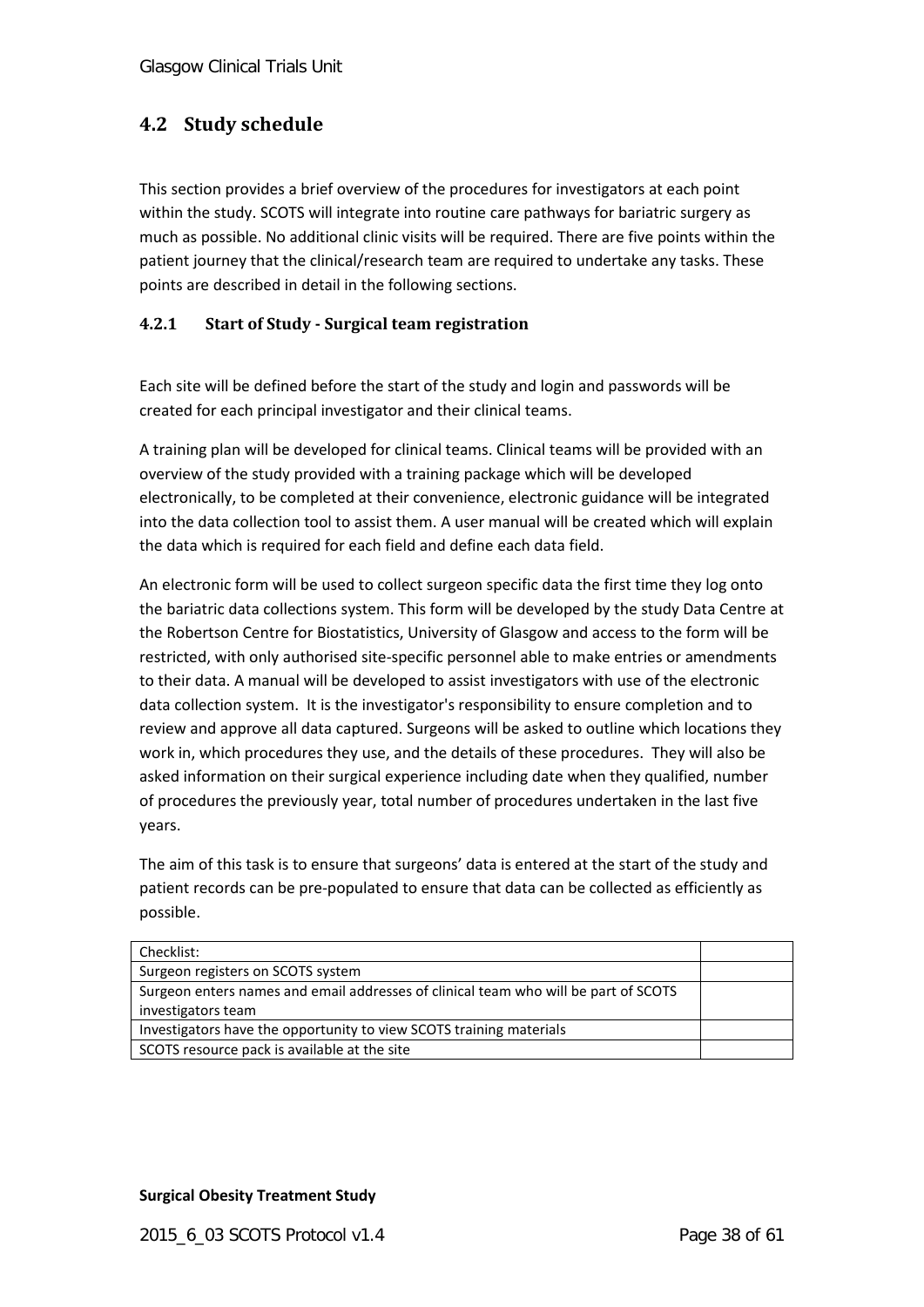### <span id="page-38-0"></span>**4.2.2 Visit 1 Routine care invitation visit**

Patient pathways vary throughout Scotland, invitation and introduction should take place at either an individual's clinic visit or at a group session discussing weight loss surgery. The aim of this visit is to ensure that patients who are planning weight loss surgery are aware of the SCOTS study, why it is being undertaken and what would be required from them.

### *4.2.2.1 Invitation visit protocol (in sites with local team recruitment)*

- 1. Patient attends routine clinic to discuss bariatric surgery with clinical team.
- 2. Patient provided with an overview of SCOTS
- 3. Patient provided with opportunity to ask initial questions
- 4. Patient provided with invitation to participate in SCOTS and patient information leaflet (pre-prepared pack).

| Checklist:                                   |  |
|----------------------------------------------|--|
| Patients provided with overview of SCOTS     |  |
| Patient provided with SCOTS information pack |  |

### *4.2.2.2 Invitation visit protocol (in sites with SCOTS research team recruitment)*

- 5. Patient attends routine clinic to discuss bariatric surgery with clinical team.
- 6. Patient provided with a summary overview of SCOTS
- 7. Patient provided with invitation to participate in SCOTS and patient information leaflet (pre-prepared pack).
- 8. Patient asked permission for surgical team to pass on contact details to SCOTS research team
- 9. Participant Identification form completed and returned to research team

| Checklist:                                                                   |  |
|------------------------------------------------------------------------------|--|
| Patients provided with a summary overview of SCOTS                           |  |
| Patient provided with SCOTS information pack                                 |  |
| Permission sought and Participant Identification Form completed and returned |  |

#### <span id="page-38-1"></span>**4.2.3 Visit 2 Recruitment visit**

At the next follow up clinic appointment patients will be asked if they wish to take part in SCOTS. Patients must have been given more than 24 hours to consider their participation.

#### **Surgical Obesity Treatment Study**

2015\_6\_03 SCOTS Protocol v1.4 Page 39 of 61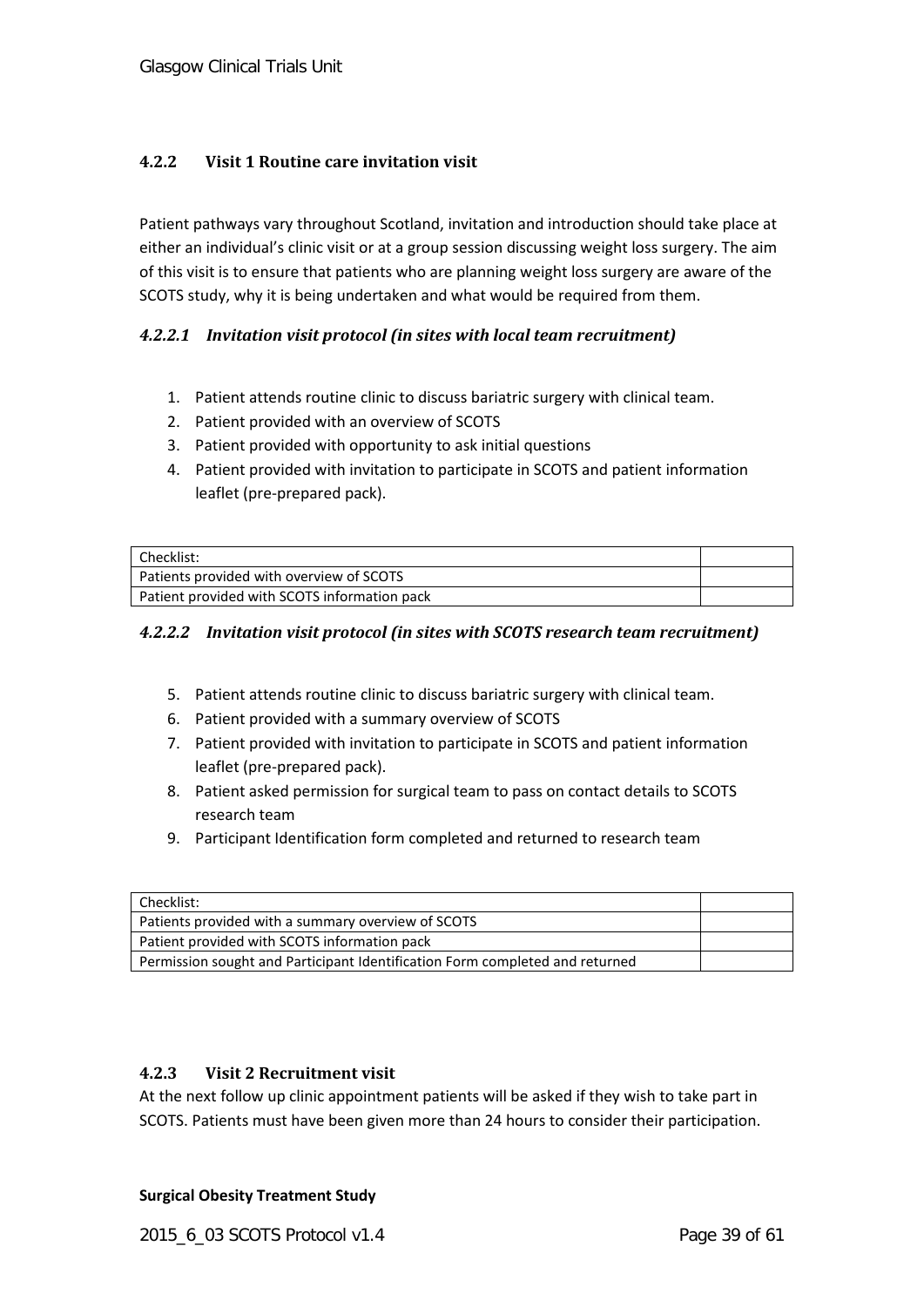For patient's in sites where recruitment is carried out by the SCOTS research team the following will occur after the research team receive the participant information form from the local site:

- 1. SCOTS research team contact patient via telephone
- 2. Patient provided with an overview of SCOTS
- 3. Patient provided with opportunity to ask initial questions

Details of all patients who plan to have bariatric surgery will be recorded on a screening log. These logs will recorded on paper. Every patient who plans bariatric surgery will be logged anonymously with details of the individual's age category on date of invitation, gender, calendar quarter surgery planned, if they meet the SCOTS eligibility criteria, if they consent and type of surgery planned (for participants identified via local sites but recruited by the SCOTS team only those giving permission for their details to be forwarded to local teams will have a screening log completed as the research team shall do this). The purpose of this log is to demonstrate if the SCOTS data set is representative of all patients who are having bariatric surgery in Scotland. It will also provide a record of number of patients who consent. A copy of the screening logs will be sent to the Robertson Centre on an annual basis.

This is an anonymised screening record and patients who do not wish to participate will have no further information collected.

### *4.2.3.1 Informed consent protocol (in sites with local team recruitment)*

- 1. Ask the patient if they have any questions relating to the study documentation. Ensure that the patient fully comprehends the information given.
- 2. Explain that participation is voluntary and should they decide to proceed with participation in the study, they are free to withdraw at any time without giving an explanation.
- 3. If a patient chooses to decline, thank them for their time and allow them to leave.
- 4. If they are unsure, allow further time to consider and arrange a convenient date to meet again reiterating that their participation is voluntary. Offer the option to speak to another member of the study team or an independent advisor.
- 5. All the check boxes within the consent form must be initialled by the patient to confirm they understand each part of the study. Ask the patient to initial each part of the consent form and sign the bottom section adding their name in block capitals.
- 6. The person obtaining informed consent signs and dates the consent forms adding their name in block capitals.
- 7. If a witness is required they can also sign and date the consent form (this may be in the case where an interpreter is required).
- 8. One copy of the form should be provided to the patient, one filed in the patient's notes and one copy stored in the site folder, and a copy sent to the Robertson Centre for the study files. A copy of the version of the patient information leaflet which was given to the patient should be filed within the site study file.

#### **Surgical Obesity Treatment Study**

2015 6 03 SCOTS Protocol v1.4 Page 40 of 61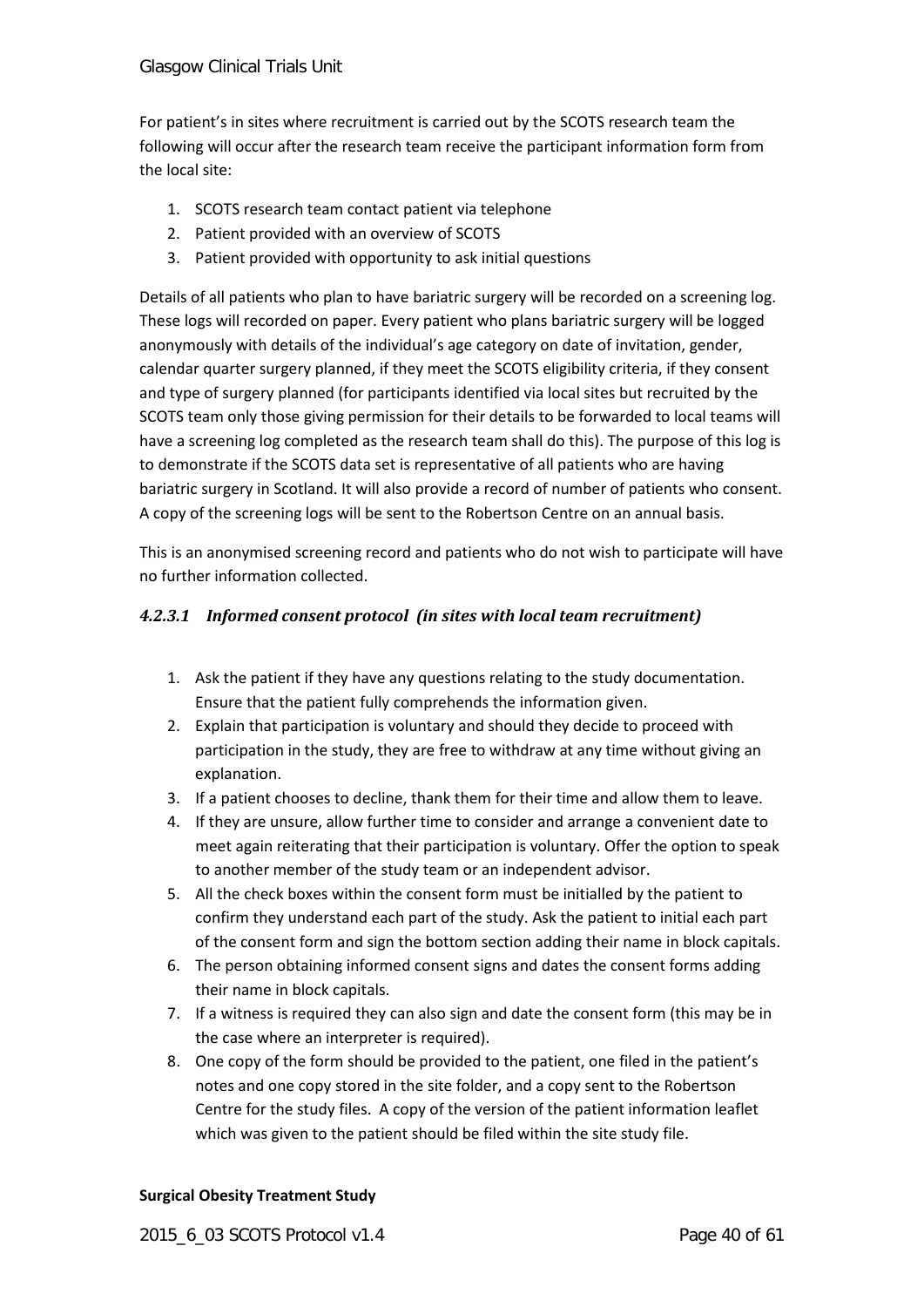- 9. If the patient consents to the study the patient recruitment form should be completed in the presence of the patient. Record patient name and CHI number (for NHS patients), sex, height and weight.
- 10. Patients should be asked to complete the contact details part of the form including their e-mail and mobile phone contact details and ensure that they identify their preferred route of communication.
- 11. The Patient recruitment form will be send to the Robertson Centre and a copy filed within the site study file; When they are sent to the Robertson Centre a form will be faxed to show what documentation has been sent in the post, this will be recorded in a postage log.
- 12. Paper copies of the screening log are returned to the Robertson Centre annually, in self addressed envelopes provided by the SCOTs project team. These will also be recorded in a postage log.

| Checklist:                                                               |  |
|--------------------------------------------------------------------------|--|
| Check patient name and date of birth correct on patient recruitment form |  |
| Consent from signed and dated at each point                              |  |
| Patient retains copy of consent form                                     |  |
| Copy of consent form filed in notes                                      |  |
| Copy of consent form in study file                                       |  |
| Copy of consent form in study file sent to Robertson Centre              |  |
| Copy of patient recruitment form sent to Robertson Centre                |  |
| Copy of patient recruitment form filed in study file                     |  |
| Consent form and patient recruitment form entered on postage log         |  |

### *4.2.3.2 Informed consent protocol (in sites with SCOTS research team recruitment)*

- 1. When the Participant Identification Form is received from the surgical team start to complete the SCOTS Recruitment Log and contact the patient via telephone.
- 2. Ask the patient if they have any questions relating to the study documentation. Ensure that the patient fully comprehends the information given.
- 3. Explain that participation is voluntary and should they decide to proceed with participation in the study, they are free to withdraw at any time without giving an explanation.
- 4. Complete the screening log (do not add participant ID as form is to be anonymous)
- 5. If a patient chooses to decline, thank them for their time and allow them to leave.
- 6. If they are unsure, allow further time to consider and arrange a convenient date to phone again reiterating that their participation is voluntary. Offer the option to speak to another member of the study team or an independent advisor.
- 7. All the check boxes within the consent form must be initialled by the patient to confirm they understand each part of the study. Ask the patient to initial each part of the consent form and sign the bottom section adding their name in block capitals.
- 8. For participants should then be asked post the completed consent form back to the research team in the stamped addressed envelope provided.

#### **Surgical Obesity Treatment Study**

2015\_6\_03 SCOTS Protocol v1.4 Page 41 of 61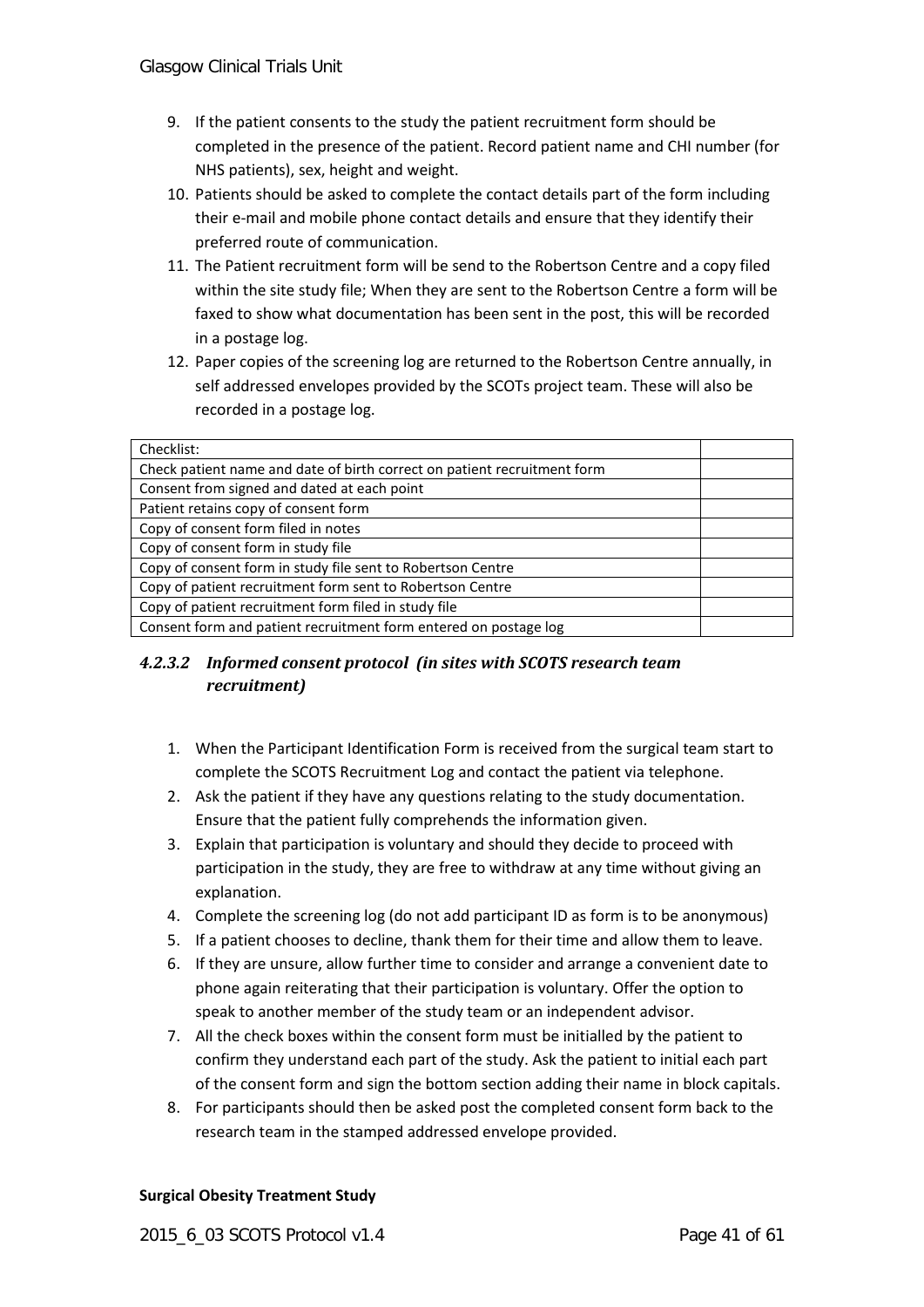If the research team does not receive the completed consent form from the patient within two weeks and cannot reach the patient by telephone, a follow up letter should then be sent.

- 9. On receipt of the signed form, the person that obtained informed consent signs and dates the consent forms adding their name in block capitals.
- 10. If a witness is required they can also sign and date the consent form (this may be in the case where an interpreter is required).
- 11. One copy of the form should be provided to the patient (posted back in case of SCOTS team recruitment), one filed in the patient's notes and one copy stored in the site folder, and a copy sent to the Robertson Centre for the study files. A copy of the version of the patient information leaflet which was given to the patient should be filed within the site study file.
- 12. If the patient consents to the study the patient recruitment form should be completed with the patient via the telephone. Record patient name and CHI number (for NHS patients), sex, height and weight.
- 13. Patients should be asked for their contact details including their e-mail and mobile phone contact details and ensure that they identify their preferred route of communication.
- 14. The Patient recruitment form will be send to the Robertson Centre and a copy filed within the site study file; When they are sent to the Robertson Centre a form will be faxed to show what documentation has been sent in the post, this will be recorded in a postage log.
- 15. The Letter to Inform Surgeon of Participation should be completed and sent to the surgeon along with the relevant operation details recording form.
- 16. Paper copies of the screening log are returned to the Robertson Centre annually, in self addressed envelopes provided by the SCOTS project team. These will also be recorded in a postage log.

| Checklist:                                                               |  |
|--------------------------------------------------------------------------|--|
| Check patient name and date of birth correct on patient recruitment form |  |
| Consent from signed and dated at each point                              |  |
| Patient sent copy of signed consent form                                 |  |
| Copy of consent form filed in notes                                      |  |
| Copy of consent form in study file                                       |  |
| Copy of consent form in study file sent to Robertson Centre              |  |
| Copy of patient recruitment form sent to Robertson Centre                |  |
| Copy of patient recruitment form filed in study file                     |  |
| Consent form and patient recruitment form entered on postage log         |  |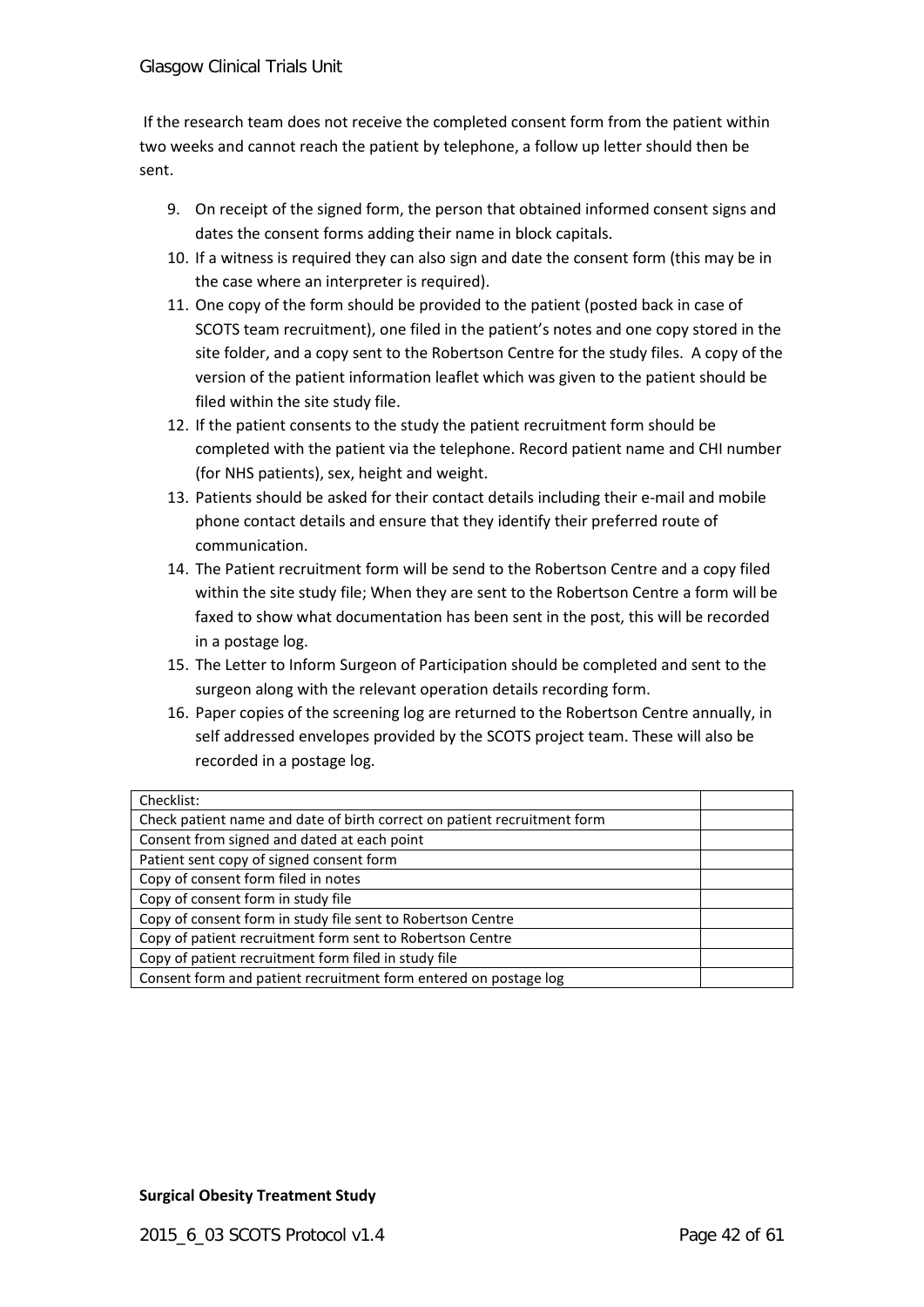### <span id="page-42-0"></span>**4.2.4 SCOTS study team contact patient**

If the patient has consented to Part 2 of the study, the patient will be contacted by staff from the Robertson Centre by their preferred route of communication to invite them to complete a patient reported outcomes questionnaire. They will be provided with a username and initial password which will need to be changed the first time they login to their account. The preadmission questionnaires will be available for the patient to complete. Patients will be able to complete the questionnaire in one or more sittings. If the patients have not logged into the system within two weeks of receiving their information they will be sent a reminder message by their preferred mode of contact. Uptake will be closely monitored over the first 18 months to ensure that expected numbers will be achieved. If there are issues with uptake, funds are available from the NIHR to provide a small value inducement to patients to complete the questionnaire.

Patients will be contacted one month, six months, one, two, three, five, seven and ten years after their weight loss operation. Patients will be contacted as part of the study closure phase to thank them for their participation in the study and inform them that they are no longer required to complete the questionnaires.

### <span id="page-42-1"></span>**4.2.5 Visit 3 Weight loss operation**

After the patient has their weight loss operation, the clinical teams will enter data onto the SCOTS data collection tool. This will involve the team member who has been delegated to record surgical information on the system. They will log in and be asked for the location of the surgery, which surgeon operated on the patient and their usual operation details will be pre-populated. If the operation is in any way different from the surgeon's usual technique, an edit function will allow the exact details of the operation to be recorded.

If the operation is a re-operation on an existing SCOTS consented patient, the SCOTS database will be searched to allow the patient's re-operation to be recorded.

### <span id="page-42-2"></span>**4.2.6 Annual blood test reminder to patient**

Annually, on the anniversary of the patient's surgery, an automated letter will be sent to each SCOTS patient to remind them to attend wherever (clinic or GP), they have arranged with their surgeon to have their follow up blood test (as per SIGN 115)(14). The results of these tests for patients who have had their blood tests in NHS facilities will be available by record linkage to SCI Store.

#### **Surgical Obesity Treatment Study**

2015\_6\_03 SCOTS Protocol v1.4 Page 43 of 61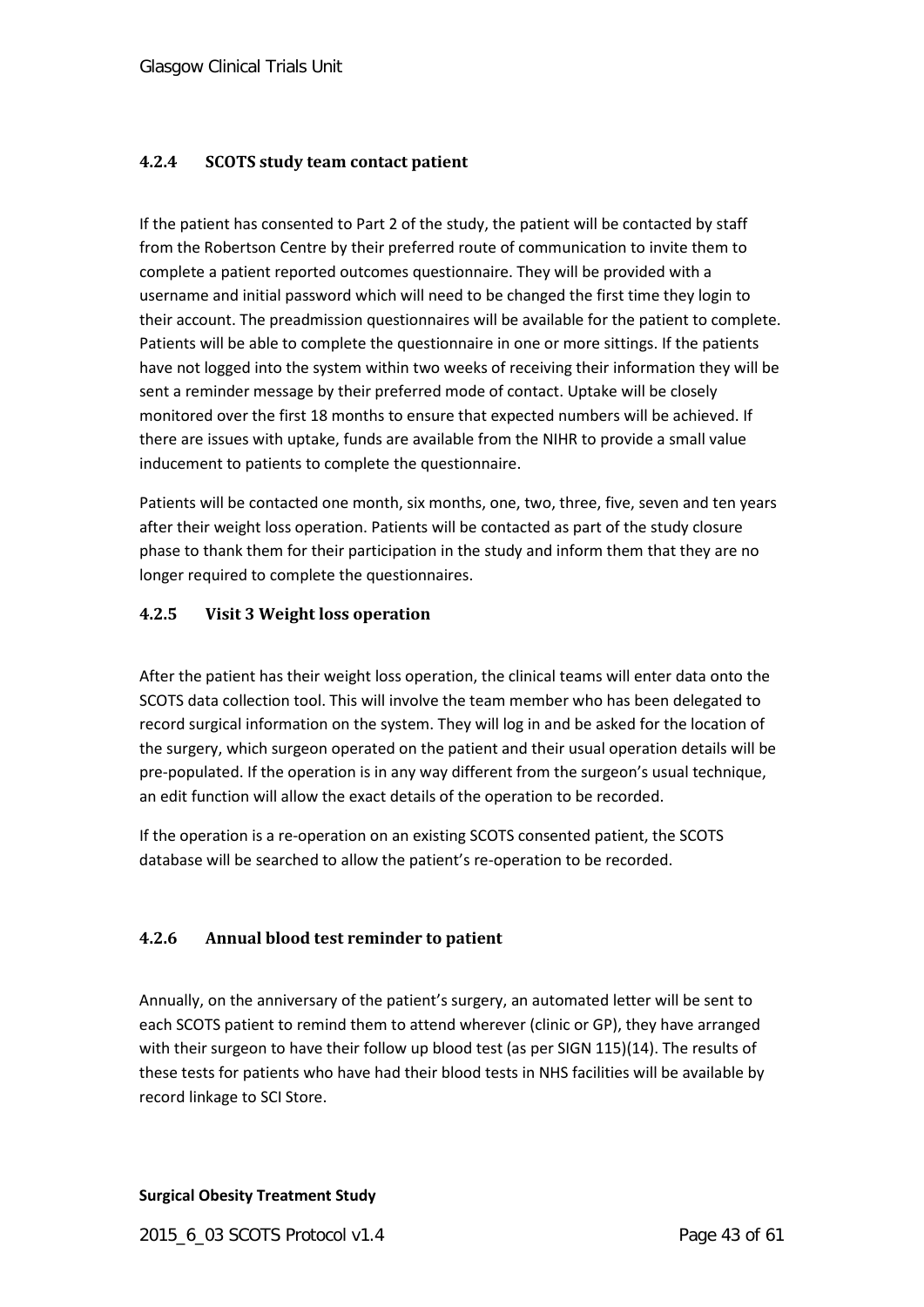### <span id="page-43-0"></span>**4.2.7 Visit 4 -Post operative follow up**

When patients attend follow up visits to see their surgeon, clinical teams will record the patient's weight and any complications experienced by the patient. If the patient has a gastric band, clinical teams will be able to record band adjustments in the data collection system. Essential fields for the follow-up visits are date of appointment and weight. Within the SCOTS portal it is possible for clinical teams to produce individual reports for patients on their weight loss for inclusion in their medical records, in the letters to GPs or for the patients themselves.

### <span id="page-43-1"></span>**4.2.8 Visit 5 - Re-operation (If applicable)**

If a patient requires a re-operation, surgeons will be able to record details of the latest procedure and the reasons for the re-operation. This can happen at any time throughout the study. Details of how the surgeons will record re-operations will be included within the user manual.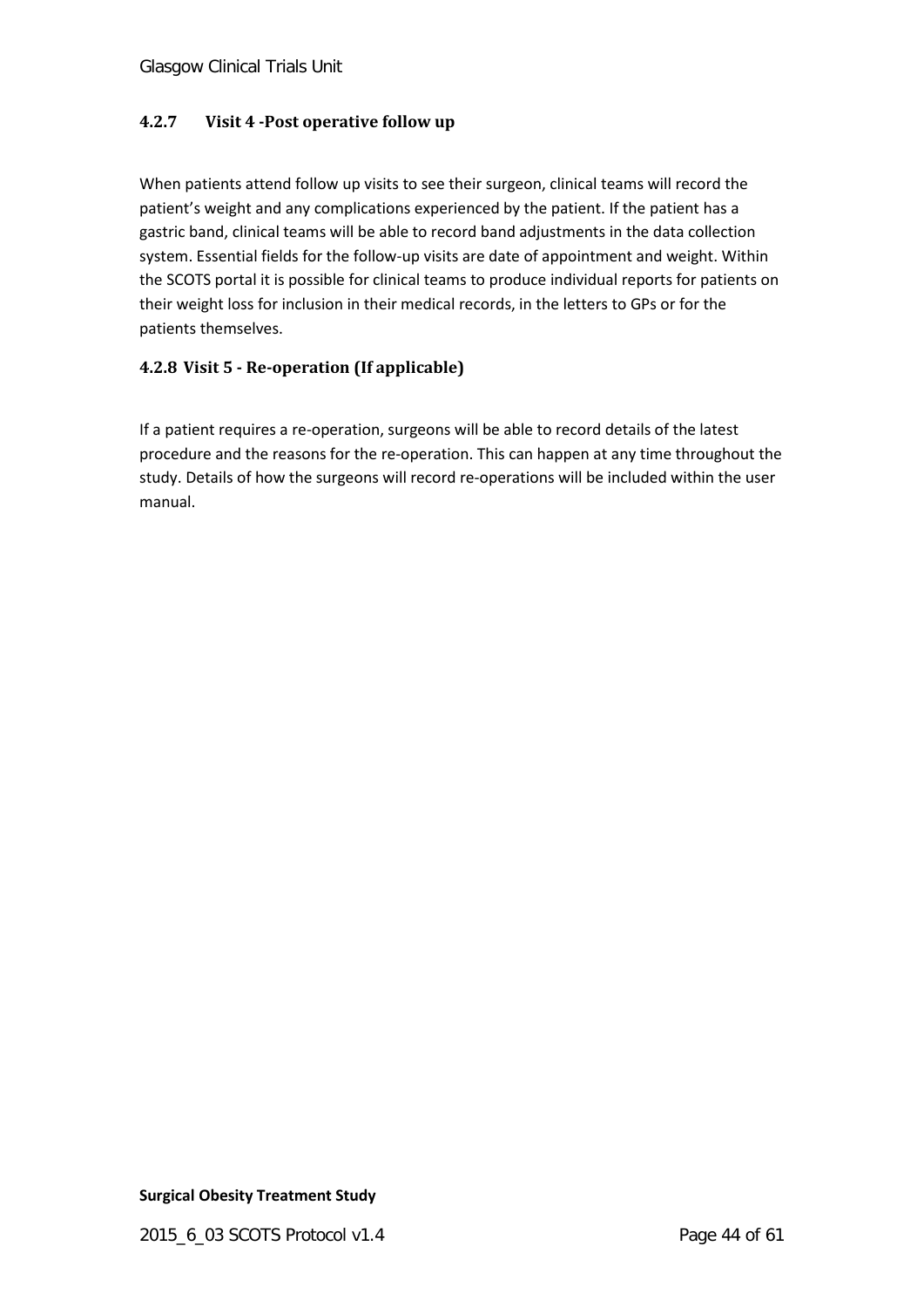## <span id="page-44-0"></span>**5 STATISTICS AND DATA ANALYSIS**

### <span id="page-44-1"></span>**5.1 Statistical Analysis Plan**

The study will have separate detailed Statistical Analysis Plans to cover each analyses required for reporting to study committees, for publications and for the final report to the study funder, which will be authored by the study statistician and agreed by the Study Steering Committee before analysis takes place.

An important goal within the funded period is to build various predictive models to use accumulating information to predict good and bad outcomes, so that clinicians can identify treatment opportunities and make better informed intervention management decisions. Generically, these prediction models will relate potentially predictive information – both on entry into the SCOTS database on and around diagnosis, and from subsequent visits and at surgical and other treatment interventions – to outcomes of interest. The mainstay will be Cox proportional hazards time-to-event models, incorporating demographic, clinical, laboratory and life event data (e.g. hospitalisations, strokes, cancers, non weight loss surgery, and so on) as both fixed and time varying covariates. The influence of missing data on the robustness of predictions in these models will be assessed. Importantly, a hierarchy of models will be built, with ease of use for the clinician in mind, from very simple models built from easy to obtain information, through to more complex models with very many and possibly some difficult and/or expensive to measure covariates.

### <span id="page-44-2"></span>**5.2 Software for statistical analysis**

The statistical software to be used for each analysis will be specified in the relevant Statistical Analysis Plan

### <span id="page-44-3"></span>**5.3 Sample size**

At the time of grant proposal writing, 230 operations were funded in NHS Scotland each year (of which approximately 60 are bypass). Bariatric surgeons perform an additional 270 private procedures per year and they are already willing to commit to entering data (approximately 80 bypass). Therefore 500 procedures per year were expected to be entered into the database with a belief that as numbers of people with severe obesity (BMI >40) are rising rapidly, this number will increase despite financial constraints.

Recent recommendations from the NHS Scotland national planning forum (15)recommend that each health board should aim to provide 9 operations/100,000 population. Scotland's estimated population on the 30th June 2011 was 5,254,800 (16) [\(http://www.gro](http://www.gro-scotland.gov.uk/files2/stats/population-estimates/mid-2011/j22829703.htm)[scotland.gov.uk/files2/stats/population-estimates/mid-2011/j22829703.htm\)](http://www.gro-scotland.gov.uk/files2/stats/population-estimates/mid-2011/j22829703.htm). This would mean around 470 operations per year within the NHS alone. This figure is expected to be reached over a number of years. Within private healthcare bariatric surgery is estimated to **Surgical Obesity Treatment Study**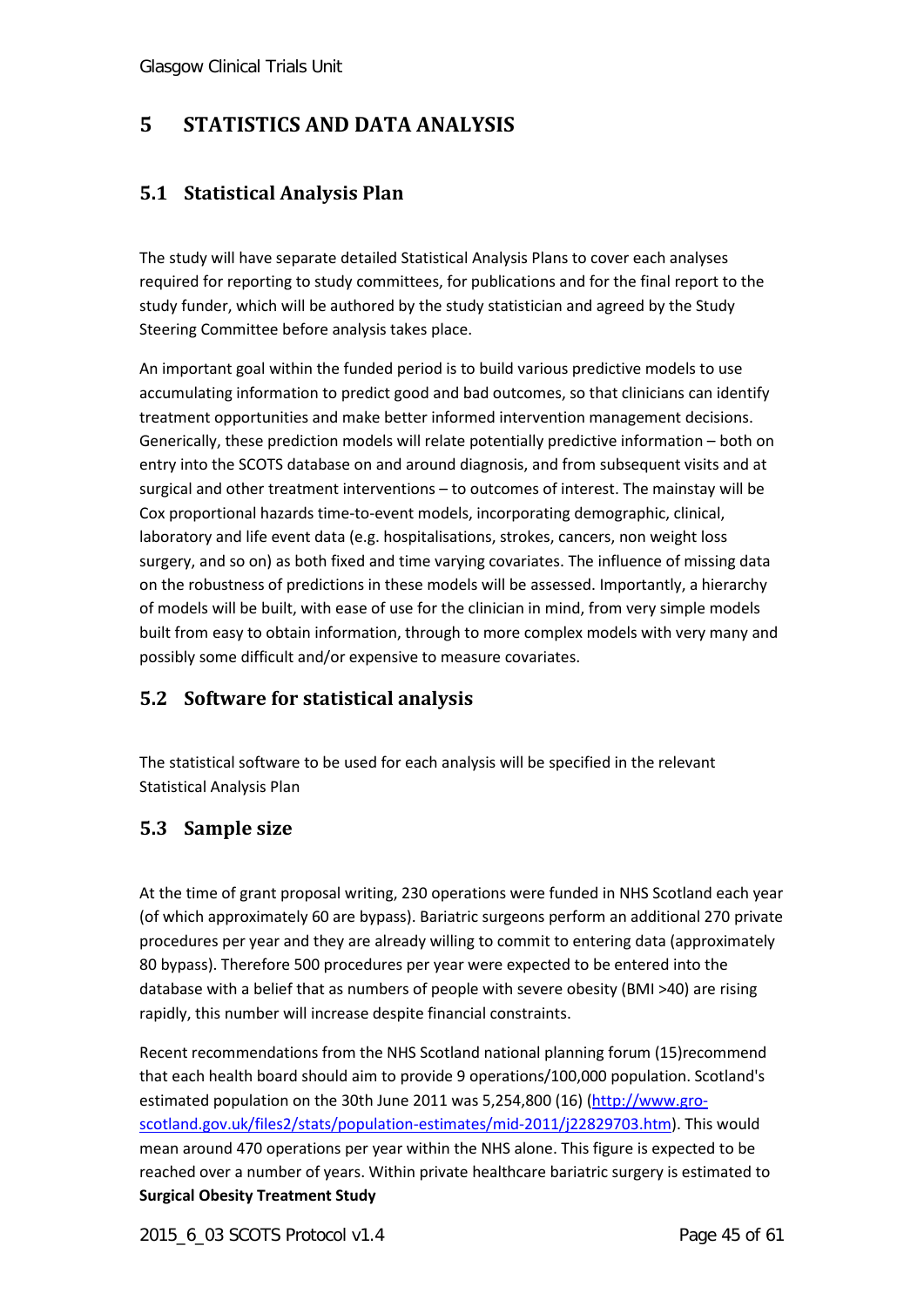be around 270 per year in Scotland (reported by personal communications from bariatric surgeons).

Given the potential for a surgical learning curve (17), new surgeon's data will be recorded but not analysed for the primary outcome until they have performed 50 operations. Collection of this early data will provide important information on the effects of the learning curve on patient outcomes.

From previous studies (3;4) we expect 10-year mortality of around 5% (100 deaths). This sample size will allow the mortality rate to be estimated with 95% confidence to within +/- 1% (i.e. for a 5% 10-year death rate, the 95% confidence interval will be between 4% and 6%). We will compare this mortality rate with an age-sex matched healthy population from the Registrar General of Scotland's life tables (assumed known with no sampling error). 100 deaths will be sufficient to allow us to build a predictive model for death post surgery (conventionally one requires around 10 events per prognostic covariate considered). A sample size of 2000 will easily provide adequate power for the other important outcomes under investigation.

We will conduct comprehensive follow-up on the first 2000 patients recruited to the cohort study but will continue recruitment beyond this for data-linkage at minimal additional cost.

### <span id="page-45-0"></span>**5.4 Management and delivery**

The Robertson Centre for Biostatistics, part of the Glasgow Clinical Trials Unit, a fully registered UK CRN Clinical Trials Unit, will manage and analyse trial data.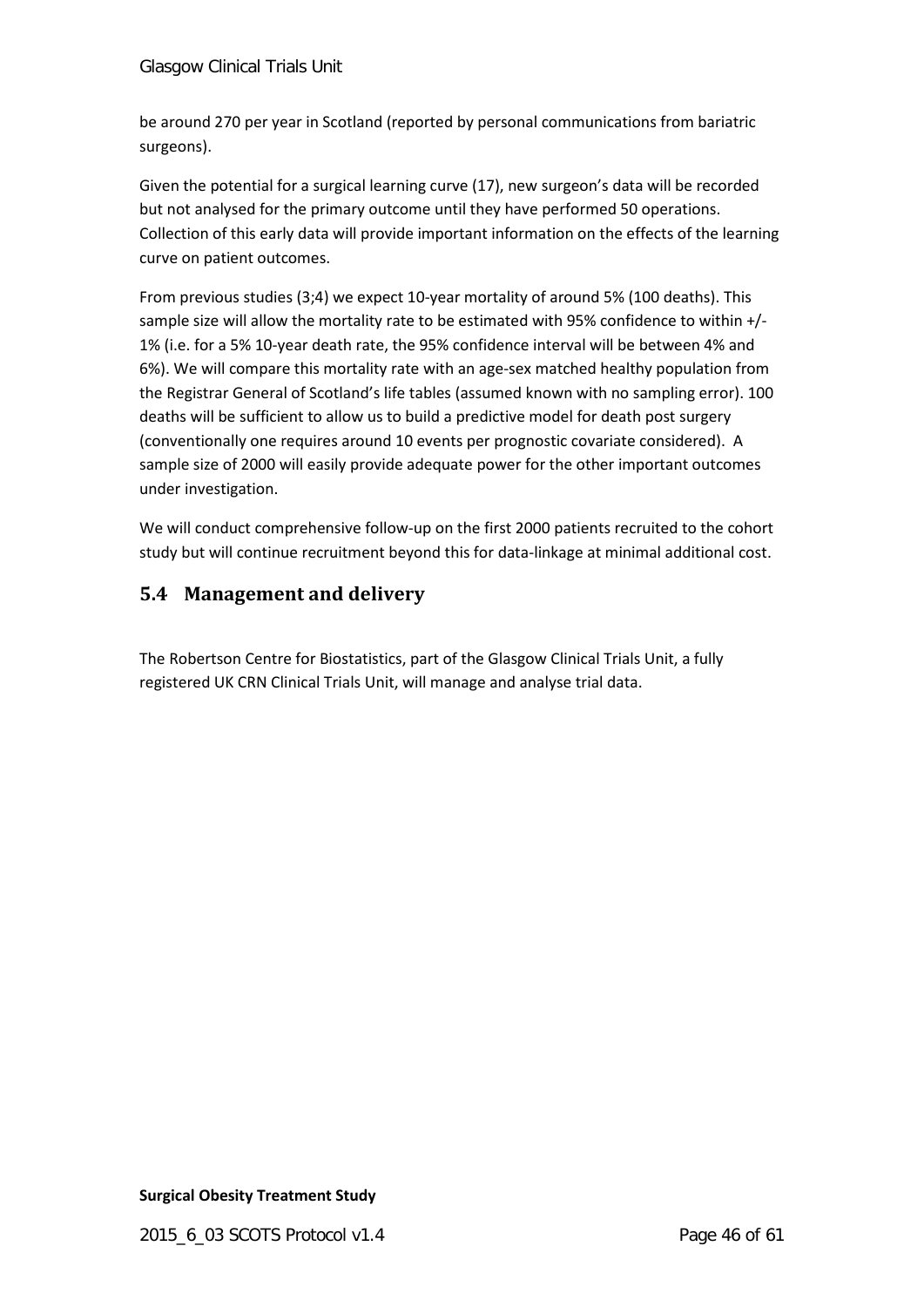### <span id="page-46-0"></span>**6 STUDY CLOSURE**

Part 1 Record linkage: under the current funding record linkage will continue until July 2026. If additional funding is available Part 1 record linkage will continue until the end of the patient's life. The end of a patient's life will be shown by linkage to the GRO data set. This will be used to flag deceased patient and they will be removed from the database in Part 3 to ensure patients families are not contacted after their death.

Part 2 Patient reported Questionnaires: The study will end when the steering committee agrees that one or more of the following situations applies:

- Observation has been undertaken until July 2026
- Sufficient patients have completed the 10 year post surgery questionnaire

Patients will be contacted to thank them for their participation in the patient reported outcomes part of the study.

Part 3 Bariatric Surgery Research Studies. Patients contact details will be maintained until the end of the patient's life.

### <span id="page-46-1"></span>**7 Data Handling**

Data for the SCOTS study will be collected from a number of sources. These are summarised i[n Table 3-1.](#page-26-2) A detailed data management plan will be developed by the Robertson Centre team, which will include verification of paper data entry and validation checks. A separate protocol will be developed for each data linkage.

### <span id="page-46-2"></span>**7.1.1 Surgeon registration data**

An electronic data collection form will be developed by the study Data Centre at the Robertson Centre for Biostatistics, University of Glasgow. These data will include the surgeons' usual procedures and registration of the clinical teams. These data will be used to complete the operation details for each patient. It will be the investigators responsibility to ensure that these data are entered correctly and are kept up to date.

### <span id="page-46-3"></span>**7.1.2 Patient recruitment data**

A paper case report form (CRF) will be used to collect patient contact details and height and weight at time of recruitment will be completed by the clinical teams when the patient has consented to participate in SCOTS. Patients will be asked to specify their preferred form of communication throughout the study. They will be told that they may be contacted via another route if they do not respond. This CRF will be developed by the study Data Centre at the Robertson Centre for Biostatistics, University of Glasgow. Competed forms will be checked by the clinical teams and sent to the Robertson Centre for initial data entry. These forms will be sent along with signed consent forms. It is the investigator's responsibility to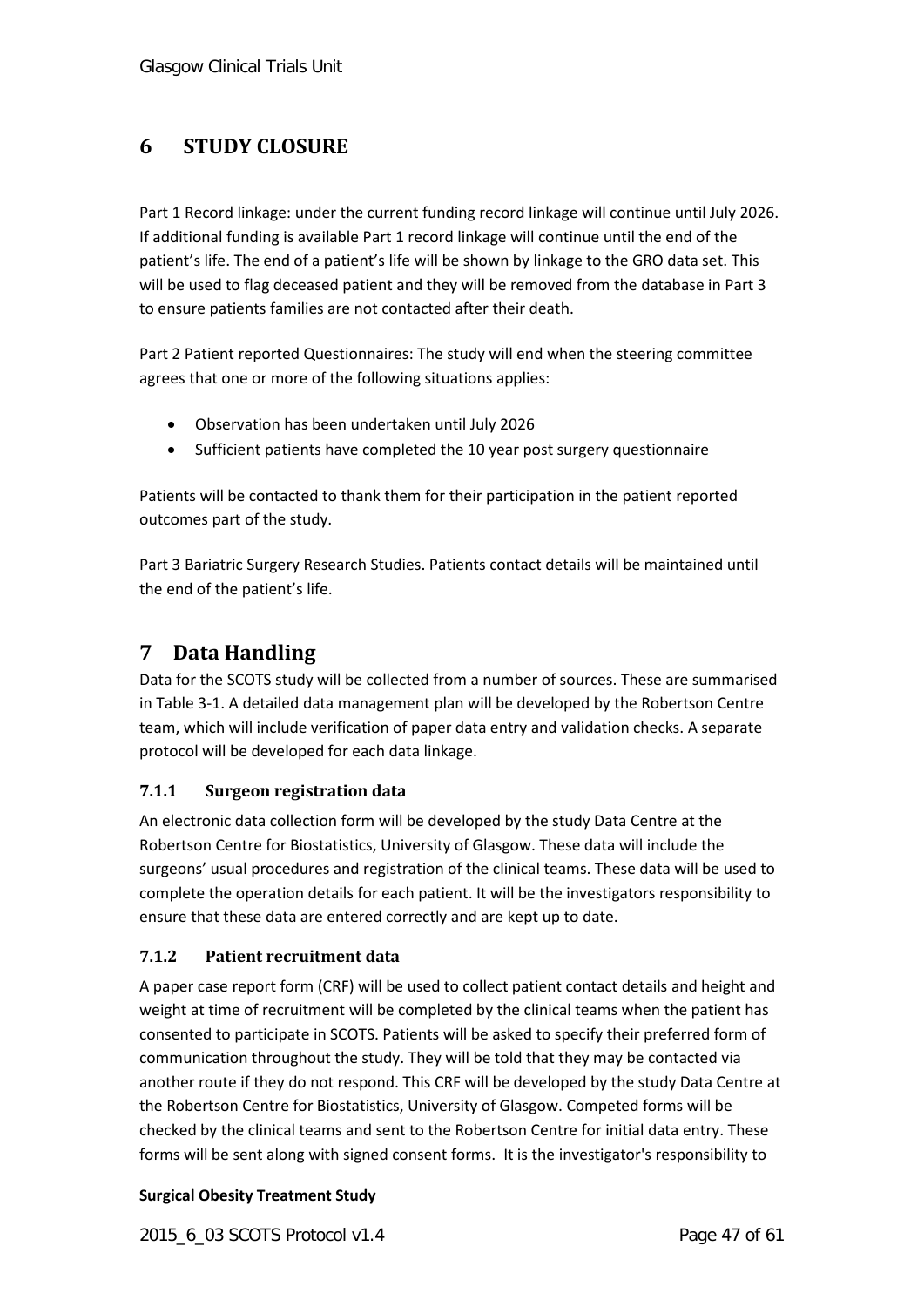ensure completion and to review and approve all data captured in the CRF. A standard operating procedure will be used by the Roberson Centre to ensure that information is entered into the SCOTS database in an accurate and timely manner.

### <span id="page-47-0"></span>**7.1.3 Surgical data collection**

An electronic case report form (e-CRF) will be used to collect data on weight loss surgery procedures. On or shortly after the patient undergoes weight loss surgery a member of the clinical team will record specific information on the patient's weight loss operation. Each surgeon will have been asked to register the locations they operate in, which procedures they perform and details of their usual specifications. This will then populate the fields for a particular type of surgery and clinical teams will be asked to confirm that the usual techniques have been applied for each procedure. Access to the e-CRF will be restricted, with only authorised site-specific personnel able to make entries or amendments to their patients' data. It is the investigator's responsibility to ensure completion and to review and approve all data captured in the e-CRF. Data will be validated at the point of entry into the e-CRF and at regular intervals during the study. Data discrepancies will be flagged to the study site and any data changes will be recorded in order to maintain a complete audit trail (reason for change, date change made, who made change).

### <span id="page-47-1"></span>**7.1.4 Patient Reported Outcomes**

An electronic case report form (e-CRF) or a paper case report form (depending on patient preference) will be used to collect patient reported study data. The e-CRF and CRF will be developed by the study data centre at the Robertson Centre for Biostatistics, University of Glasgow and access to the e-CRF will be restricted, with only authorised site-specific personnel able to make entries or amendments to their patients' data. All data handling procedures will be detailed in a study specific Data Management Plan

### <span id="page-47-2"></span>**7.1.5 Routine clinical information**

A number of features have been built into the SCOTS system which will be available for surgeons to use during routine follow up visits. Each time a patient attends, their weight will be recorded. Notes can be included and exported for inclusion within patient notes, provided for patients or within letters to GPs.

### <span id="page-47-3"></span>**7.1.6 Re-operation**

An electronic case report form (e-CRF) will be used to collect data on re-operations. On or shortly after the patient undergoes weight loss surgery a member of the clinical team will record specific information on the patients repeat weight loss operation. Not only will the details of the operation be recorded but the reason for operation will be included within the e-CRF.

### <span id="page-47-4"></span>**7.1.7 Record Retention**

#### **Surgical Obesity Treatment Study**

2015 6 03 SCOTS Protocol v1.4 Page 48 of 61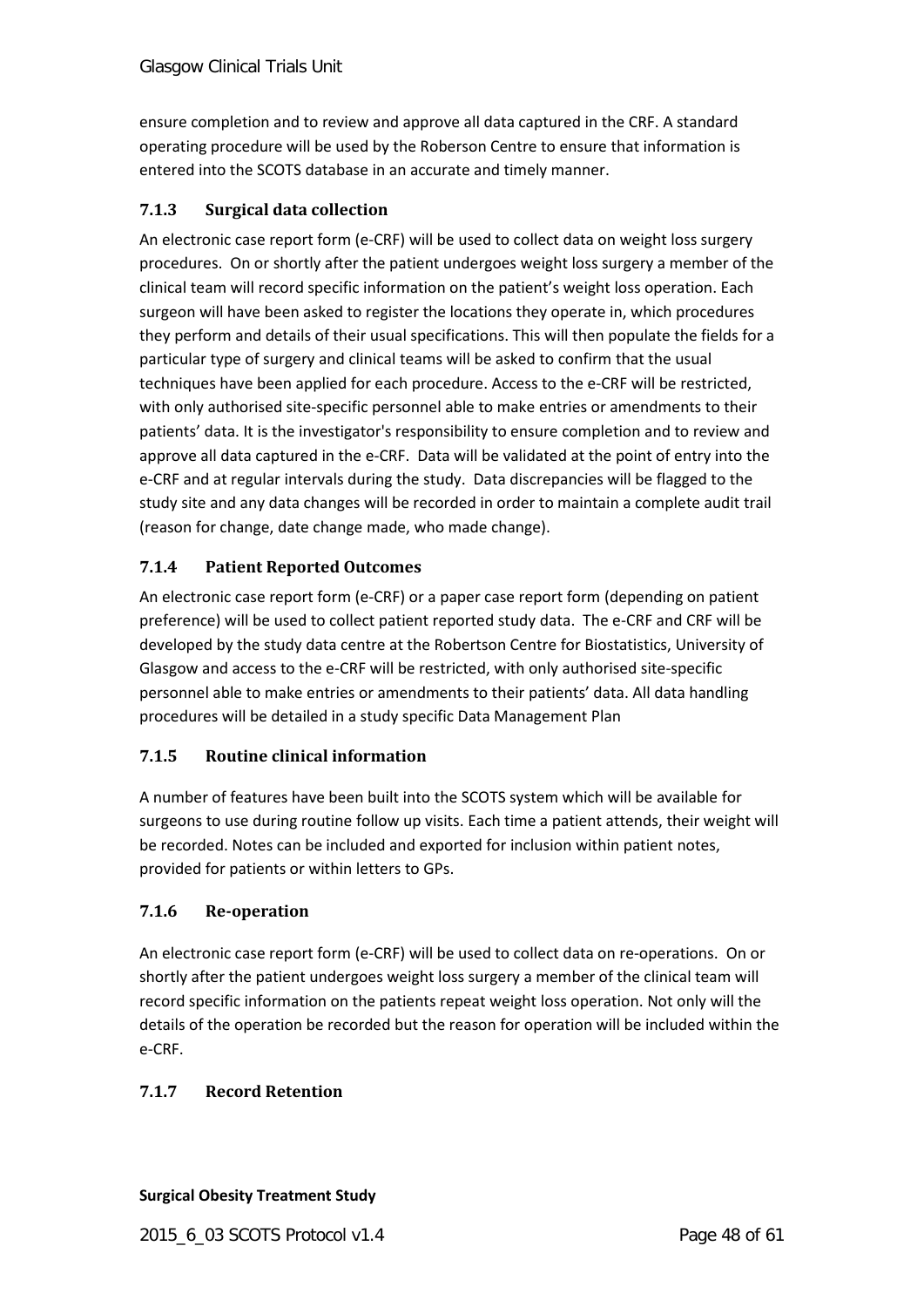To enable evaluations and/or audits from regulatory authorities, the investigator agrees to keep records, including the identity of all participating subjects (sufficient information to link records), all original signed informed consent forms, source documents, and detailed records of treatment disposition in accordance with ICH GCP, local regulations, or as specified in the Clinical Study Agreement, whichever is longer. Data will be retained at the Robertson Centre once the recruitment phase of the study is complete. During recruitment a copy of the patient consent form and the patient registration will be retained within the site file and within the patient notes.

### <span id="page-48-0"></span>**7.1.8 Access to data**

Clinical teams will be able to access their own data. All patients who have been entered within the SCOTS system will be viewed by the clinical teams who entered data. Data which is routinely collected for the National Bariatric Surgery Registry (NBSR) can be entered within the system for surgeons who wish to contribute to this process. Surgeons fully anonymised data (no patient identifiable information) can be exported to a file which surgeons can share with the NBSR if they surgeons wish to contribute. The management and approvals for this will be responsibility of the investigating surgeon and data will not be shared by the SCOTS team.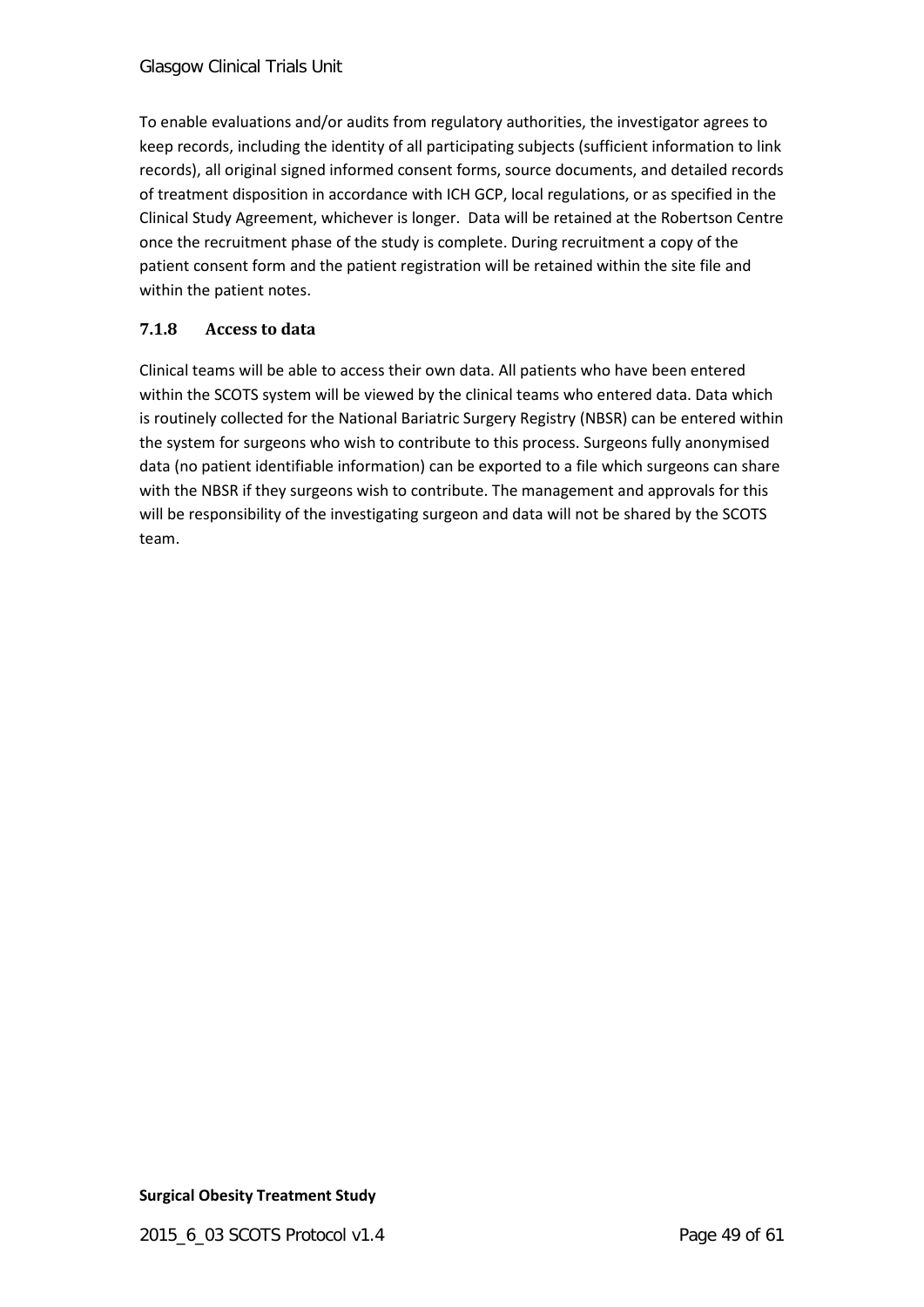### <span id="page-49-0"></span>**8 SCOTS STUDY MANAGEMENT**

### <span id="page-49-1"></span>**8.1 Study Sponsor**

NHS Greater Glasgow and Clyde Research and Development Office as study sponsors are responsible for the management and conduct (according to GCP). The SCOTS steering committee (SSC) oversee the management and conduct of the study and report to and advise the sponsor on the study. All minutes from both the SCOTS management group (SMG) and SCOTS steering committee (SSC) are copied to NHS Greater Glasgow and Clyde Research and Development Office

### <span id="page-49-2"></span>**8.2 SCOTS Study Team**

A study team comprising of the chief investigator, a research lead and a project manager, in collaboration with the data management team based at the Robertson Centre will run the project on a day to day basis. Issues arising from patients or investigators will be managed by this team and those that cannot be resolved by that team will be discussed with the chief Investigator and escalated to the study management group for discussion.

### <span id="page-49-3"></span>**8.3 SCOTS Principal investigators**

Each site will have an identified principal investigator who will oversee the application of this protocol locally. Each member of the clinical team involved in the study will be required to register for a login and password to access the e-CRF through the SCOTS data collection portal. Any member of the local clinical teams who has registered username and password and entered data to the SCOTS data collection portal will be a member of the SCOTS Investigators Group. The investigators will be required to enter some initial registration data to link themselves with the surgeons they work with. Planned publications outlined in [Table](#page-53-1)  [15-1](#page-53-1) will be written on behalf of the SCOTS Investigators Group.

### <span id="page-49-4"></span>**8.4 Routine management of study: SCOTS Management Group (SMG)**

The trial will be coordinated from the University of Glasgow by the SCOTS management group (SMG). The SMG will consist of the principal investigator, other co-applicants, project manager and representatives from the Clinical Trials Unit. The role of the group is to monitor all aspects of the conduct and progress of the trial, ensure that the protocol is adhered to and take appropriate action to safeguard participants and the quality of the trial itself. It will be responsible for the day to day running of the trial and budget. It will meet at least 6 monthly, with more meetings initially and as required, and provide information to the steering committee as to the progress of the study.

### **Surgical Obesity Treatment Study**

2015\_6\_03 SCOTS Protocol v1.4 Page 50 of 61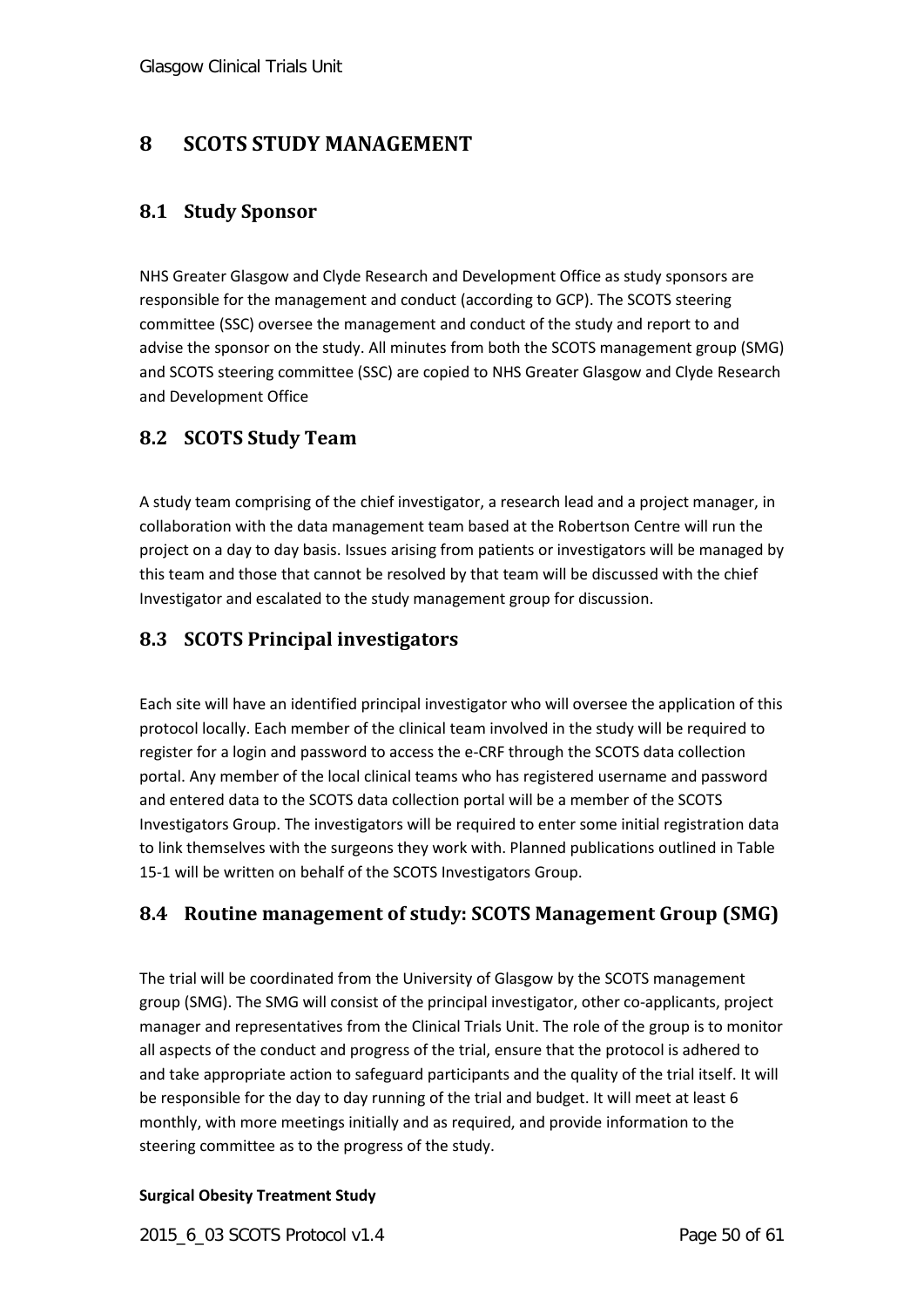### <span id="page-50-0"></span>**8.5 SCOTS Steering Committee (SSC)**

SCOTS Steering Committee (SSC) will be established to provide overall supervision of the study and ensure adherence to GCP. It will have an independent chair, a patient representative, and at least two other independent academics along with the principal investigator. Observers from the HTA programme will be invited to SSC meetings, and all SSC papers will be supplied to the HTA programme. The SSC will meet at the start of the study, and annually thereafter.

The role of the SSC is to provide overall supervision of the trial and ensure that it is being conducted in accordance with the principles of GCP and the relevant regulations. The SSC will:

- agree the trial protocol and any protocol amendments
- provide advice to the investigators on all aspects of the trial
- include members who are independent of the investigators, in particular an independent chairperson.

Decisions about continuation or termination of the trial or substantial amendments to the protocol are usually the responsibility of the SSC who advise the sponsor.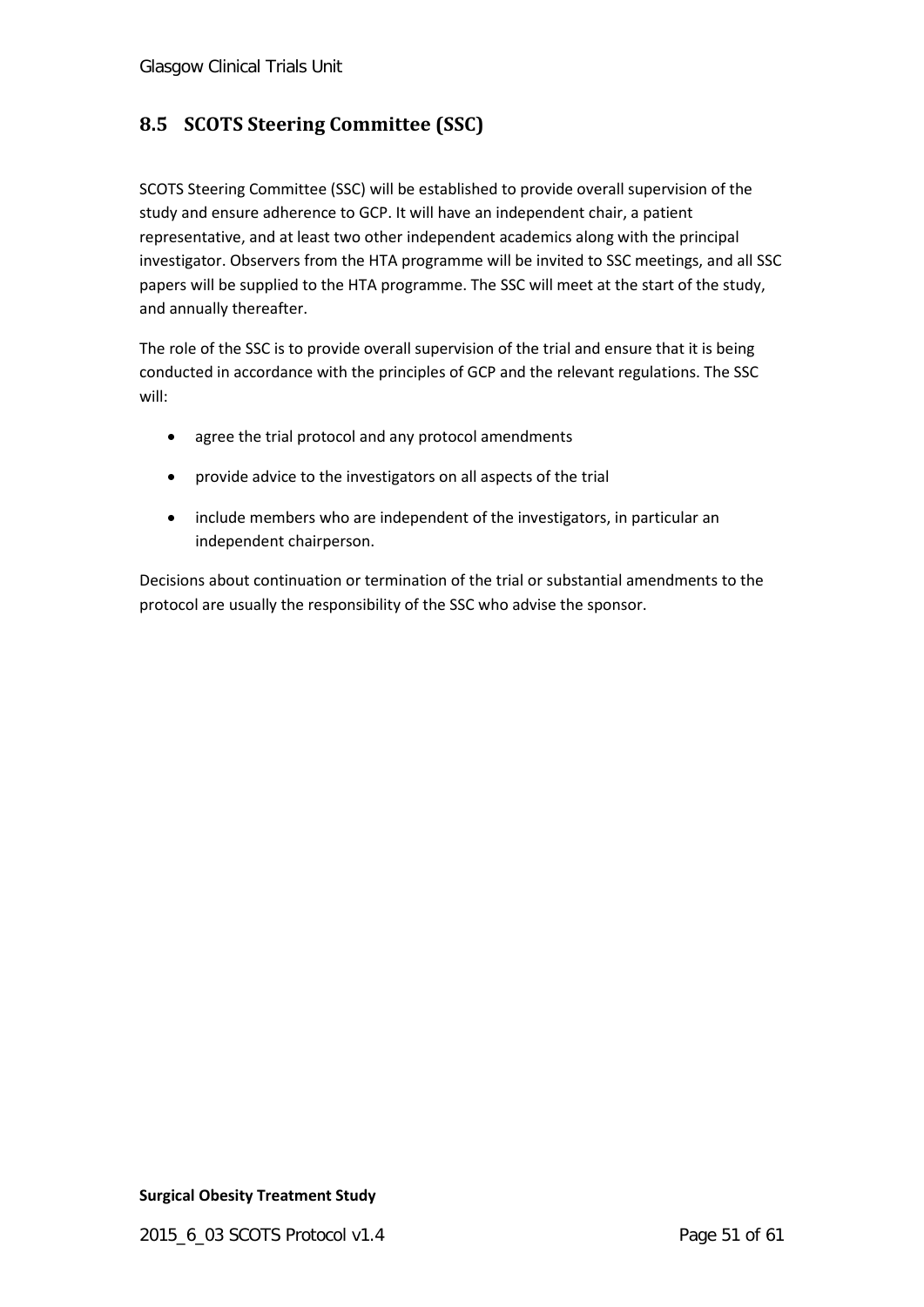### <span id="page-51-0"></span>**9 STUDY MONITORING/AUDITING**

This study is a cohort study. It will therefore be audited on random sampling basis by GG&C auditors on behalf of the GG&C sponsor who audit 10% of sponsored studies per annum.

### <span id="page-51-1"></span>**10 PROTOCOL AMENDMENTS**

Any change in the study protocol will require an amendment. Any proposed protocol amendments will be initiated by the CI following discussion with the SSC and any required amendment forms will be submitted to the regulatory authority, ethics committee and sponsor. The CI and the SSC will liaise with study sponsor to determine whether an amendment is non-substantial or substantial. All amended versions of the protocol will be signed by the CI and sponsor representative. Before the amended protocol can be implemented favourable opinion/approval must be sought from the original reviewing Research and Ethics Committee (REC) and Research and Development (R&D) office(s).

## <span id="page-51-2"></span>**11 ETHICAL CONSIDERATIONS**

### <span id="page-51-3"></span>**11.1 Ethical conduct of the study**

The study will be carried out in accordance with the World Medical Association Declaration of Helsinki (1964) and its revisions (Tokyo [1975], Venice [1983], Hong Kong [1989], South Africa [1996] and Edinburgh [2000]).

Favourable ethical opinion will be sought from an appropriate REC before patients are entered into this study. Patients will only be allowed to enter the study once they have provided written informed consent.

The CI will be responsible for updating the REC of any new information related to the study.

### <span id="page-51-4"></span>**11.2 Informed consent**

Patients will be informed of the SCOTS study as they discuss weight loss surgery with their clinical teams. They will be provided with an information sheet on the study by a trained member of the clinical teams during a routine clinic visit or during a group session depending on the local patient pathway. The patient will be given time to consider their participation in the study, review the SCOTS information sheet and ask about any concerns they may have. Patients will then be asked to sign the SCOTS consent form.

### **Surgical Obesity Treatment Study**

2015\_6\_03 SCOTS Protocol v1.4 Page 52 of 61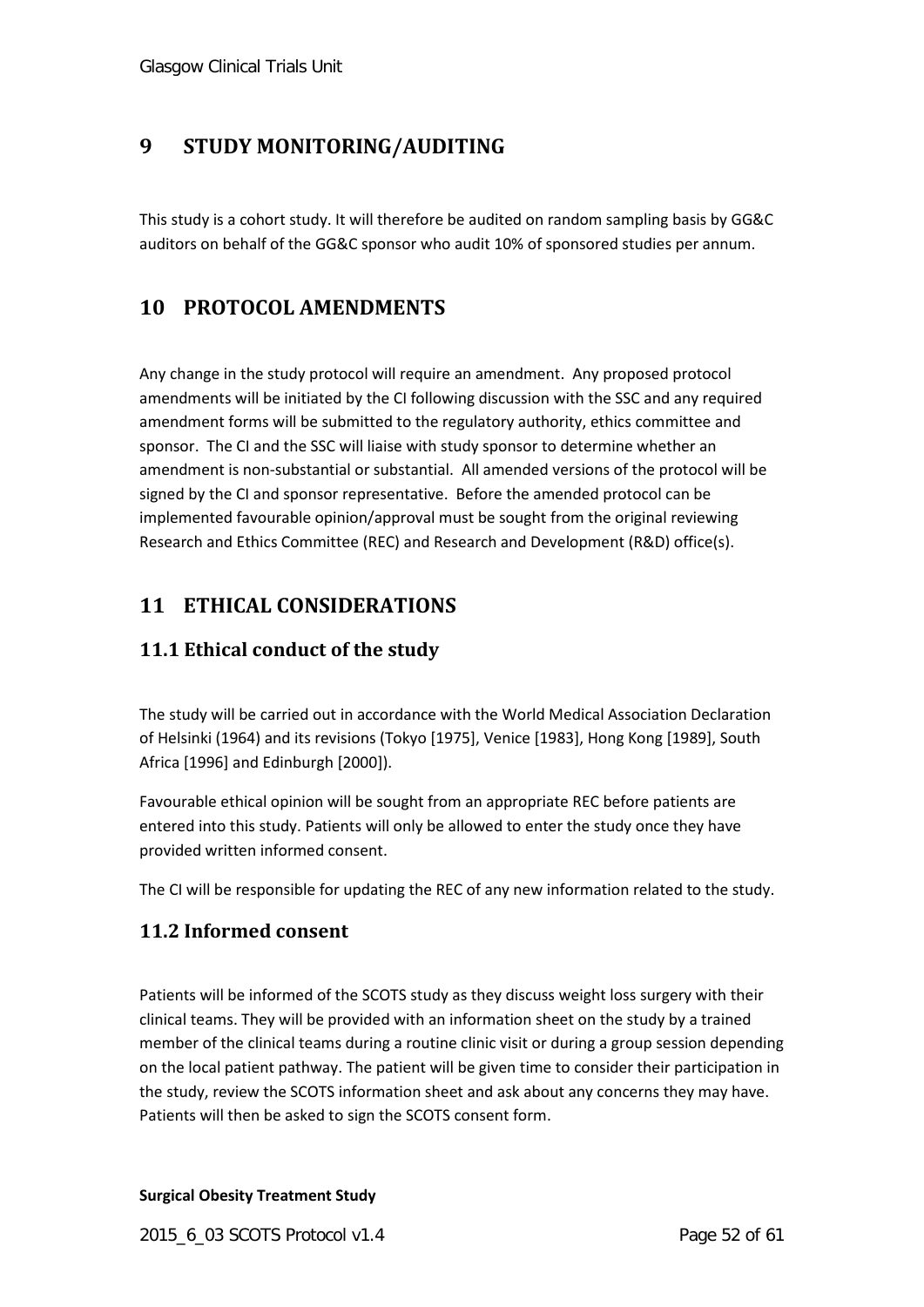### <span id="page-52-0"></span>**12 INSURANCE AND INDEMNITY**

SCOTS is sponsored by NHS Greater Glasgow & Clyde and NHS indemnity is provided under the Clinical Negligence and Other Risks Indemnity Scheme (CNORIS). In addition, as the protocol authors are employees of the University of Glasgow negligent harm caused by the design of the trial will be covered by the Clinical Trials Insurance policy held by the University of Glasgow.

Investigators working in private healthcare will recruit to this NHS funded study as part of their NHS role and will therefore be covered as detailed above.

### <span id="page-52-1"></span>**13 FUNDING**

*Funding source:* National Institute for Health Research (NIHR) Health Technology Assessment Programme

*Grant Award number:* 10/42/02

*Cost:* £2,124,030

URL of this project on the NIHR Website:<http://www.hta.ac.uk/project/2608.asp>

*Start Date:* January 2012

*End date*: July 2026.

*Estimated date of publication in HTA journal series*: Late 2027. This date takes account of time for report preparation and printing based on current average times for these activities.

*International Standard Randomised Controlled Trial Number*: ISRCTN 47072588

URL of this project on the Controlled Trials Website[: http://www.controlled](http://www.controlled-trials.com/ISRCTN47072588)[trials.com/ISRCTN47072588](http://www.controlled-trials.com/ISRCTN47072588)

### <span id="page-52-2"></span>**14 ANNUAL REPORTS**

A bi-annual progress report will be submitted to NIHR (the funder), the first being submitted 6 months from the date that all funding started (January 2012).

Annual reports will be submitted to the ethics committee and sponsor with the first submitted one year after the date that all study related approvals are in place. These reports will follow the template on the IRAS web site.

#### **Surgical Obesity Treatment Study**

2015\_6\_03 SCOTS Protocol v1.4 Page 53 of 61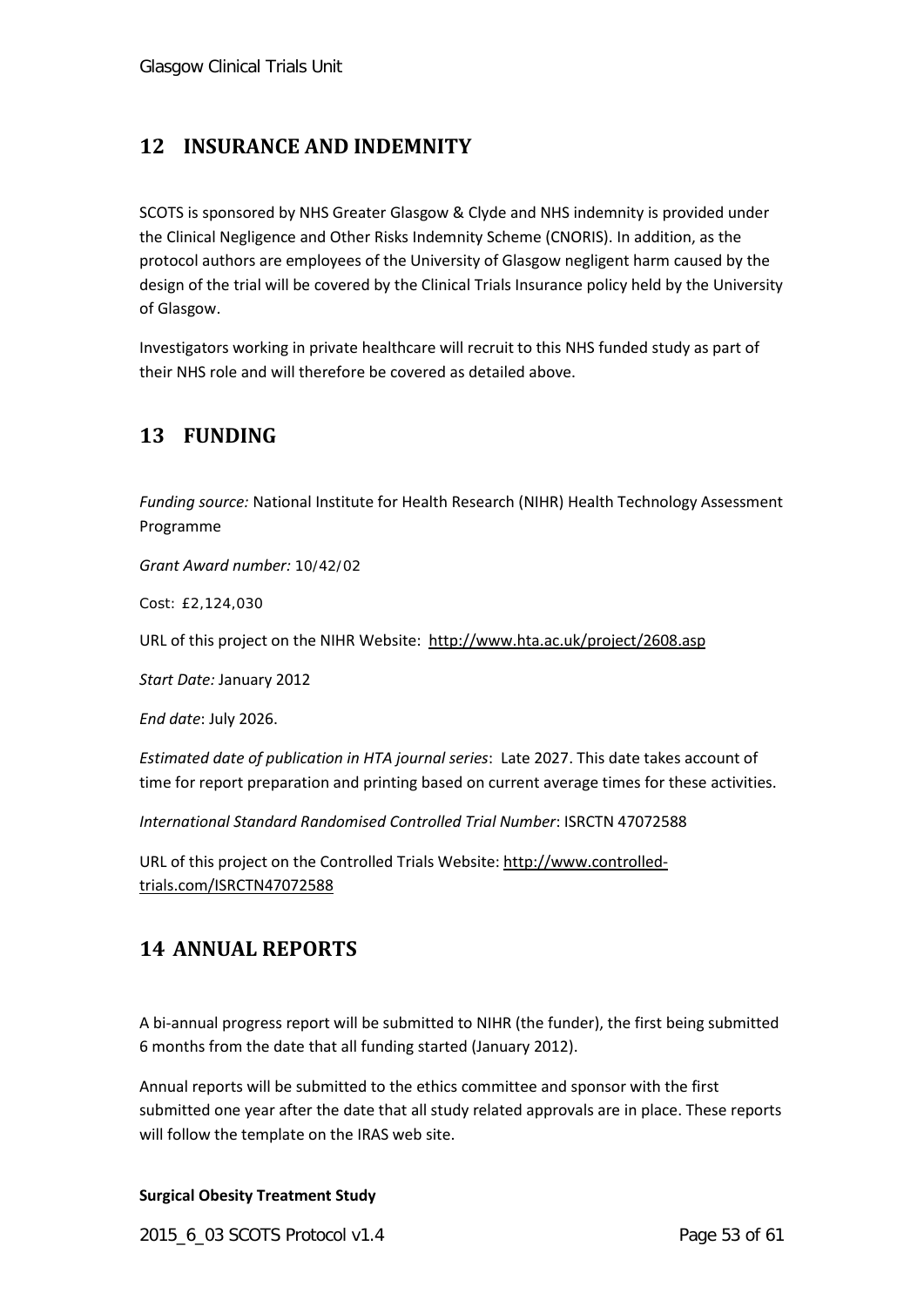### <span id="page-53-0"></span>**15 DISSEMINATION OF FINDINGS**

Study results whether, negative or positive, will be disseminated. Details of the plan for dissemination are detailed below. Some of the outcomes described may be reported in a number of peer reviewed journal articles. The SCOTS Publication and Presentation SOP (18) describes how this will be managed throughout the study and will ensure that NIHR guidance for publications is adhered to.

|                | <b>Date</b>     | <b>Description of publication</b>                                                                                                                                                                                                                   |  |  |  |  |  |  |  |
|----------------|-----------------|-----------------------------------------------------------------------------------------------------------------------------------------------------------------------------------------------------------------------------------------------------|--|--|--|--|--|--|--|
|                |                 |                                                                                                                                                                                                                                                     |  |  |  |  |  |  |  |
| $\mathbf{1}$   | <b>Jan 2015</b> | Methods paper: Outlining the methods used in the study including the<br>IT based nutritional blood monitoring and the dataset being collected.                                                                                                      |  |  |  |  |  |  |  |
| $\overline{2}$ | <b>Jan 2020</b> | 1 year postoperative complications including mortality.                                                                                                                                                                                             |  |  |  |  |  |  |  |
| 3              | <b>Jan 2021</b> | 2 year diabetes, quality of life, and nutritional outcomes including,<br>glycaemic and cardiovascular risk factor control.                                                                                                                          |  |  |  |  |  |  |  |
| 4              | <b>Jan 2024</b> | 7.5 year (mean follow-up) outcomes including mortality, CVD events,<br>incident diabetes, diabetes outcomes, quality of life, surgical<br>complications, fractures, nutritional deficiencies.                                                       |  |  |  |  |  |  |  |
| 5              | <b>Jul 2026</b> | 10 year (mean follow-up) outcomes including mortality, CVD events,<br>incident diabetes, diabetes outcomes, quality of life, surgical<br>complications, fractures, nutritional deficiencies.<br>Full HTA report within the NIHR HTA Journal Series. |  |  |  |  |  |  |  |

### <span id="page-53-1"></span>**TABLE 15-1: SCOTS PUBLICATION PLANS**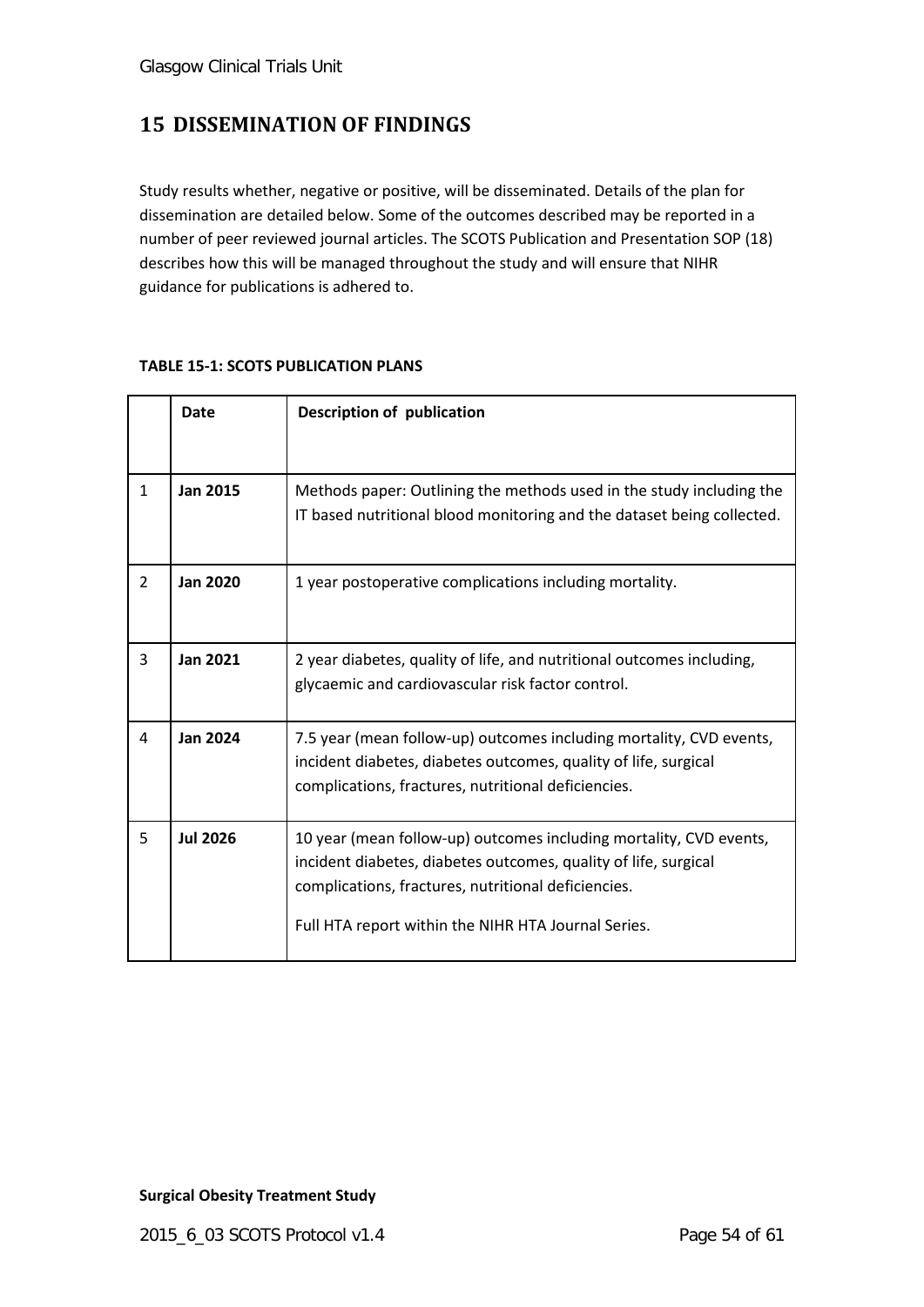### <span id="page-54-0"></span>**16 REFERENCES**

(1) Picot J, Jones J, Colquitt JL, Gospodarevskaya E, Loveman E, Baxter L, et al. The clinical effectiveness and cost-effectiveness of bariatric (weight loss) surgery for obesity: a systematic review and economic evaluation. Health Technol Assess 2009 Sep;13(41):1-357, iii.

(2) O'Brien PE, Sawyer SM, Laurie C, Brown WA, Skinner S, Veit F, et al. Laparoscopic adjustable gastric banding in severely obese adolescents: a randomized trial. JAMA 2010 Feb 10;303(6):519-26.

(3) Adams TD, Gress RE, Smith SC, Halverson RC, Simper SC, Rosamond WD, et al. Long-term mortality after gastric bypass surgery. N Engl J Med 2007 Aug 23;357(8):753- 61.

(4) Sjostrom L, Narbro K, Sjostrom CD, Karason K, Larsson B, Wedel H, et al. Effects of bariatric surgery on mortality in Swedish obese subjects. N Engl J Med 2007 Aug 23;357(8):741-52.

(5) Dixon JB, O'Brien PE, Playfair J, Chapman L, Schachter LM, Skinner S, et al. Adjustable gastric banding and conventional therapy for type 2 diabetes: a randomized controlled trial. JAMA 2008 Jan 23;299(3):316-23.

(6) Buchwald H, Estok R, Fahrbach K, Banel D, Jensen MD, Pories WJ, et al. Weight and type 2 diabetes after bariatric surgery: systematic review and meta-analysis. Am J Med 2009 Mar;122(3):248-56.

(7) Sjostrom L, Lindroos AK, Peltonen M, Torgerson J, Bouchard C, Carlsson B, et al. Lifestyle, diabetes, and cardiovascular risk factors 10 years after bariatric surgery. N Engl J Med 2004 Dec 23;351(26):2683-93.

(8) Sjostrom L, Lindroos AK, Peltonen M, Torgerson J, Bouchard C, Carlsson B, et al. Lifestyle, diabetes, and cardiovascular risk factors 10 years after bariatric surgery. N Engl J Med 2004 Dec 23;351(26):2683-93.

(9) Mathus-Vliegen EM, de Wit LT. Health-related quality of life after gastric banding. Br J Surg 2007 Apr;94(4):457-65.

(10) Karlsson J, Taft C, Ryden A, Sjostrom L, Sullivan M. Ten-year trends in healthrelated quality of life after surgical and conventional treatment for severe obesity: the SOS intervention study. Int J Obes (Lond) 2007 Aug;31(8):1248-61.

(11) Ford I, Murray H, Packard CJ, Shepherd J, Macfarlane PW, Cobbe SM. Longterm follow-up of the West of Scotland Coronary Prevention Study. N Engl J Med 2007 Oct 11;357(15):1477-86.

(12) Research Governance Framework for Health and Community Care (Second edition). Scottish Executive Health Department; 2006.

### **Surgical Obesity Treatment Study**

2015\_6\_03 SCOTS Protocol v1.4 Page 55 of 61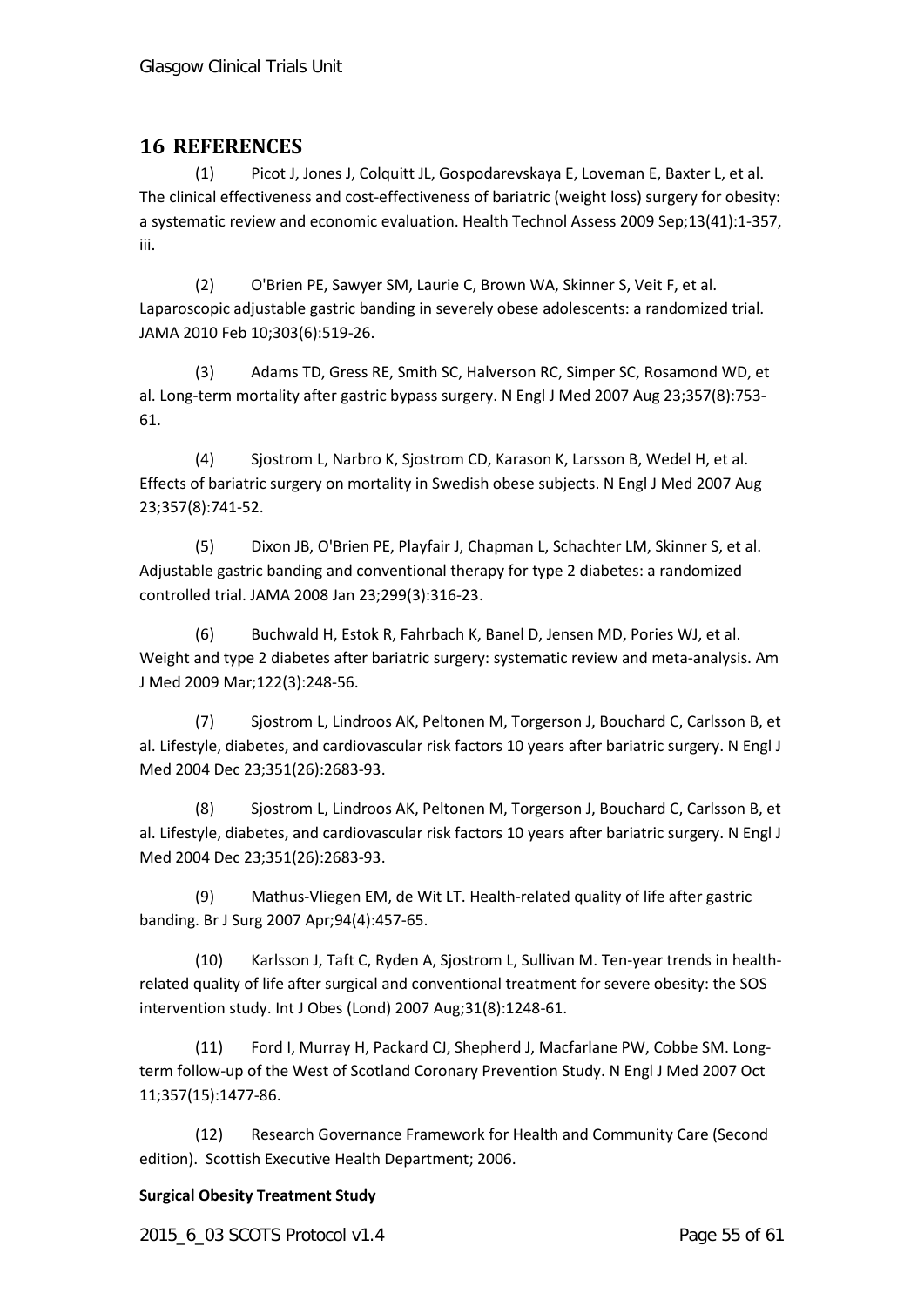(13) NHS National Services Scotland. ISD Statistical Disclosure Control Protocol. Edinburgh: ISD Scotland Publications; 2010.

(14) Scottish Intercollegiate Guideline Network. Management of Obesity 115 - A national clincal guideline. Edinburgh: Scottish Intercollegiate Guidelines Network; 2010 Feb 1. Report No.: 115.

(15) Knox H, Davies S. Obestity Treatment Best Practice Guidance. Edinburgh: SGHD Quality Unit, Planning and Quality Division; 12 A.D. Jul 1.

(16) Mid-2011 Population Estimates Scotland Population estimates by sex, age and administrative area.

National Statistics publication for Scotland; 2012 May 31.

(17) Chevallier JM, Paita M, Rodde-Dunet MH, Marty M, Nogues F, Slim K, et al. Predictive factors of outcome after gastric banding: a nationwide survey on the role of center activity and patients' behavior. Ann Surg 2007 Dec;246(6):1034-9.

(18) SCOTS Management Team. Surgical Obesity Treatment Study (SCOTS) Publication and Presentation Group Operating Procedures. 2012.

(19) Scottish Government. Scottish Health Survey 2010 - Volume 2: Technical Report. 2008.

(20) General Register Office. Scottish Census 2011 Household Questionnaire. General Register Office, editor. GRO . 2011.

Ref Type: Online Source

(21) Bruce J, Thornton AJ, Scott NW, Marfizo S, Powell R, Johnston M, et al. Chronic preoperative pain and psychological robustness predict acute postoperative pain outcomes after surgery for breast cancer. Br J Cancer 2012 Sep 4;107(6):937-46.

(22) Mercer SW, Watt GC. The inverse care law: clinical primary care encounters in deprived and affluent areas of Scotland. Ann Fam Med 2007 Nov;5(6):503-10.

(23) Wadden TA, Foster GD. Weight and Lifestyle Inventory (WALI). Obesity (Silver Spring) 2006 Mar;14 Suppl 2:99S-118S.

(24) Diabetes UK. Diabetes Risk Score. 2012. Diabetes UK.

Ref Type: Online Source

(25) Ware J, Jr., Kosinski M, Keller SD. A 12-Item Short-Form Health Survey: construction of scales and preliminary tests of reliability and validity. Med Care 1996 Mar;34(3):220-33.

(26) The EuroQol Group. EuroQol-a new facility for the measurement of healthrelated quality of life. Health Policy 1990;16(3):199-208.

#### **Surgical Obesity Treatment Study**

2015 6 03 SCOTS Protocol v1.4 Page 56 of 61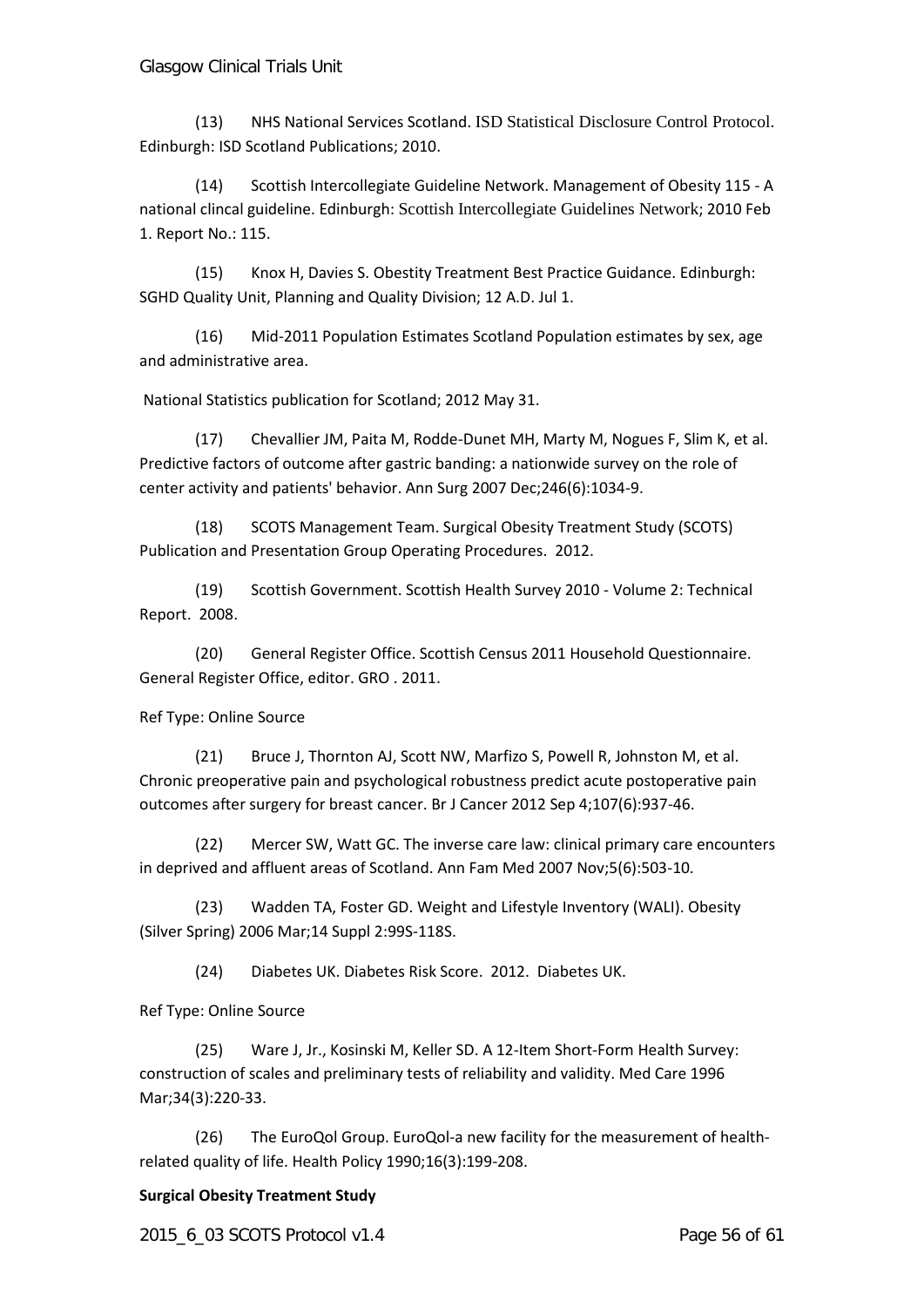(27) Spitzer RL, Kroenke K, Williams JB. Validation and utility of a self-report version of PRIME-MD: the PHQ primary care study. Primary Care Evaluation of Mental Disorders. Patient Health Questionnaire. JAMA 1999 Nov 10;282(18):1737-44.

(28) Cameron IM, Crawford JR, Lawton K, Reid IC. Psychometric comparison of PHQ-9 and HADS for measuring depression severity in primary care. Br J Gen Pract 2008 Jan;58(546):32-6.

(29) Spitzer RL, Kroenke K, Williams JB, Lowe B. A brief measure for assessing generalized anxiety disorder: the GAD-7. Arch Intern Med 2006 May 22;166(10):1092-7.

(30) Kolotkin RL, Crosby RD. Psychometric evaluation of the impact of weight on quality of life-lite questionnaire (IWQOL-lite) in a community sample. Qual Life Res 2002 Mar;11(2):157-71.

(31) Kolotkin RL, Crosby RD, Pendleton R, Strong M, Gress RE, Adams T. Healthrelated quality of life in patients seeking gastric bypass surgery vs non-treatment-seeking controls. Obes Surg 2003 Jun;13(3):371-7.

(32) Gosman GG, King WC, Schrope B, Steffen KJ, Strain GW, Courcoulas AP, et al. Reproductive health of women electing bariatric surgery. Fertil Steril 2010 Sep;94(4):1426- 31.

(33) Derby CA, Araujo AB, Johannes CB, Feldman HA, McKinlay JB. Measurement of erectile dysfunction in population-based studies: the use of a single question selfassessment in the Massachusetts Male Aging Study. Int J Impot Res 2000 Aug;12(4):197-204.

(34) Barry MJ, Fowler FJ, Jr., O'Leary MP, Bruskewitz RC, Holtgrewe HL, Mebust WK, et al. The American Urological Association symptom index for benign prostatic hyperplasia. The Measurement Committee of the American Urological Association. J Urol 1992 Nov;148(5):1549-57.

(35) Abrams P, Avery K, Gardener N, Donovan J. The International Consultation on Incontinence Modular Questionnaire: [www.iciq.net](http://www.iciq.net/). J Urol 2006 Mar;175(3 Pt 1):1063-6.

(36) Macran S, Wileman S, Barton G, Russell I. The development of a new measure of quality of life in the management of gastro-oesophageal reflux disease: the Reflux questionnaire. Qual Life Res 2007 Mar;16(2):331-43.

(37) Grant A, Wileman S, Ramsay C, Bojke L, Epstein D, Sculpher M, et al. The effectiveness and cost-effectiveness of minimal access surgery amongst people with gastrooesophageal reflux disease - a UK collaborative study. The REFLUX trial. Health Technol Assess 2008 Sep;12(31):1-iv.

(38) Helander A, Lunner K, Leifman A, Borg S. [Alcohol-related problems in connection with overweight surgery]. Lakartidningen 2011 May 4;108(18):964-5.

### **Surgical Obesity Treatment Study**

2015\_6\_03 SCOTS Protocol v1.4 Page 57 of 61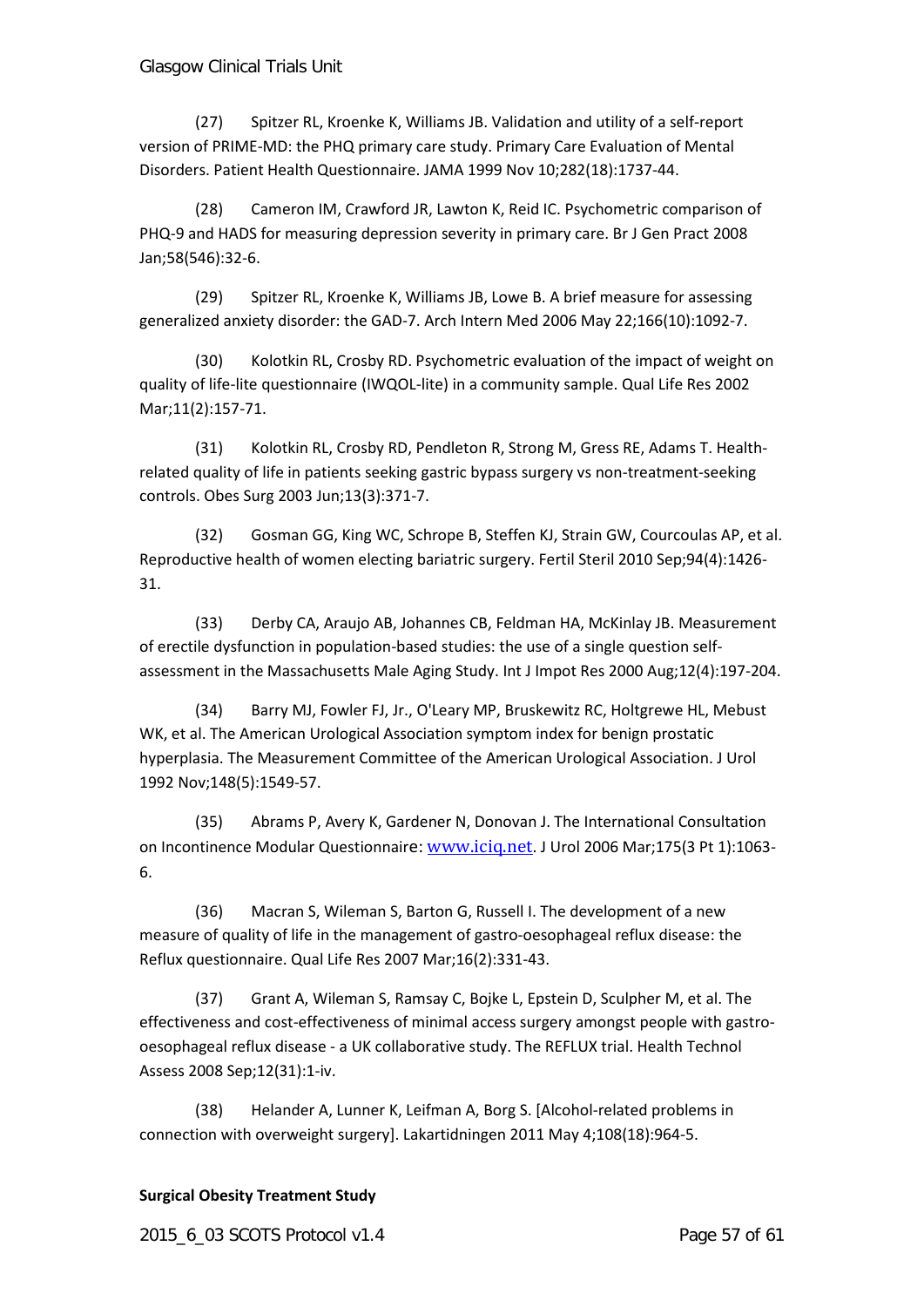(39) Babor TF, Higgins-Biddle JC, Saunders JB, Monteiro MG. The Alcohol Use Disorders Identification Test. World Health Organisation Department of Mental Health and Substance Dependence; 2001 Jan 1. Report No.: WHO/MSD/MSB/01.6a.

(40) Craig CL, Marshall AL, Sjostrom M, Bauman AE, Booth ML, Ainsworth BE, et al. International physical activity questionnaire: 12-country reliability and validity. Med Sci Sports Exerc 2003 Aug;35(8):1381-95.

(41) Roe L, Strong C, Whiteside C, Neil A, Mant D. Dietary intervention in primary care: validity of the DINE method for diet assessment. Fam Pract 1994 Dec;11(4):375-81.

(42) Scheier MF, Carver CS, Bridges MW. Distinguishing optimism from neuroticism (and trait anxiety, self-mastery, and self-esteem): a reevaluation of the Life Orientation Test. J Pers Soc Psychol 1994 Dec;67(6):1063-78.

(43) Foster GD, Wadden TA, Vogt RA, Brewer G. What is a reasonable weight loss? Patients' expectations and evaluations of obesity treatment outcomes. J Consult Clin Psychol 1997 Feb;65(1):79-85.

(44) Health Protection Scotland. The epidemiology of orthopaedic surgical site infection occuring up to one year after surgery: a feasibility study of telephone screening and direct observation by trained healthcare workers. Health Protection Scotland; 2010.

(45) Horan TC, Andrus M, Dudeck MA. CDC/NHSN surveillance definition of health care-associated infection and criteria for specific types of infections in the acute care setting. Am J Infect Control 2008 Jun;36(5):309-32.

(46) Ertlet TW, Marino JM, Mitchell JE. Psychosocial aspects of body contourning surgery after bariatric surgery. In: Shiffman MA, Di Giuseppe A, editors. Body Contouring.Berlin: Springer-Verlag; 2010. p. 633-9.

(47) Keating CL, Moodie ML, Bulfone L, Swinburn BA, Stevenson CE, Peeters A. Healthcare Utilization and Costs in Severely Obese Subjects Before Bariatric Surgery. Obesity (Silver Spring) 2012 May 4.

(48) (DIRUM ) Database of Instruments for Resource Use Measurement. 2012. Bangor, Bangor University.

Ref Type: Online Source

(49) Petrou S. WoLFF (Wound dressings in Lower Limb Fracture) Questionnaire. 2012. 1-8-2012.

(50) EPIC Norfolk Study. Food Frequency Questionnaire. Cambridge: University of Cambridge; 2012. Report No.: (CAMB/PQ/6/1205).

### **Surgical Obesity Treatment Study**

2015\_6\_03 SCOTS Protocol v1.4 Page 58 of 61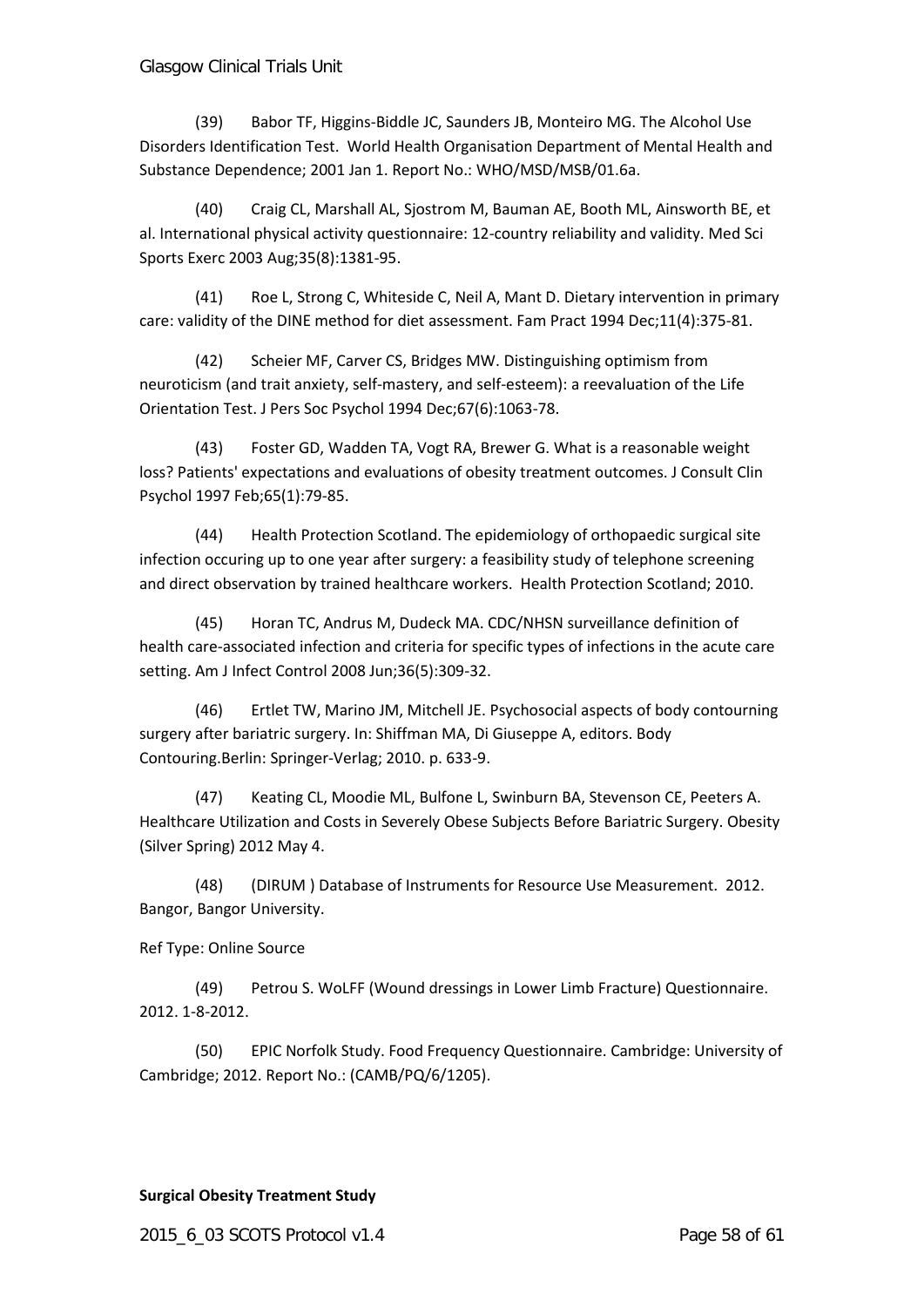## <span id="page-58-0"></span>**17 Appendix E: Summary of Patient Reported Outcome Questions**

[Table 17-1](#page-58-1) shows a summary table of each set of questions which will be asked of the patient, when they will be asked and if they are validated or not validated.

Questions are classed as not validated in the form they are being asked if they have not been used in a published study and are indentified by either a 0 or P in the validated column. 0 means that the set of questions are not validated P means that the questions are partially validated. Partially validated question sets are where a previously published question set has had additional questions added in order to fulfil the SCOTS objectives.

<span id="page-58-1"></span>**TABLE 17-1: SUMMARY OF SCOTS PATIENT REPORTED OUTCOME MEASURES.**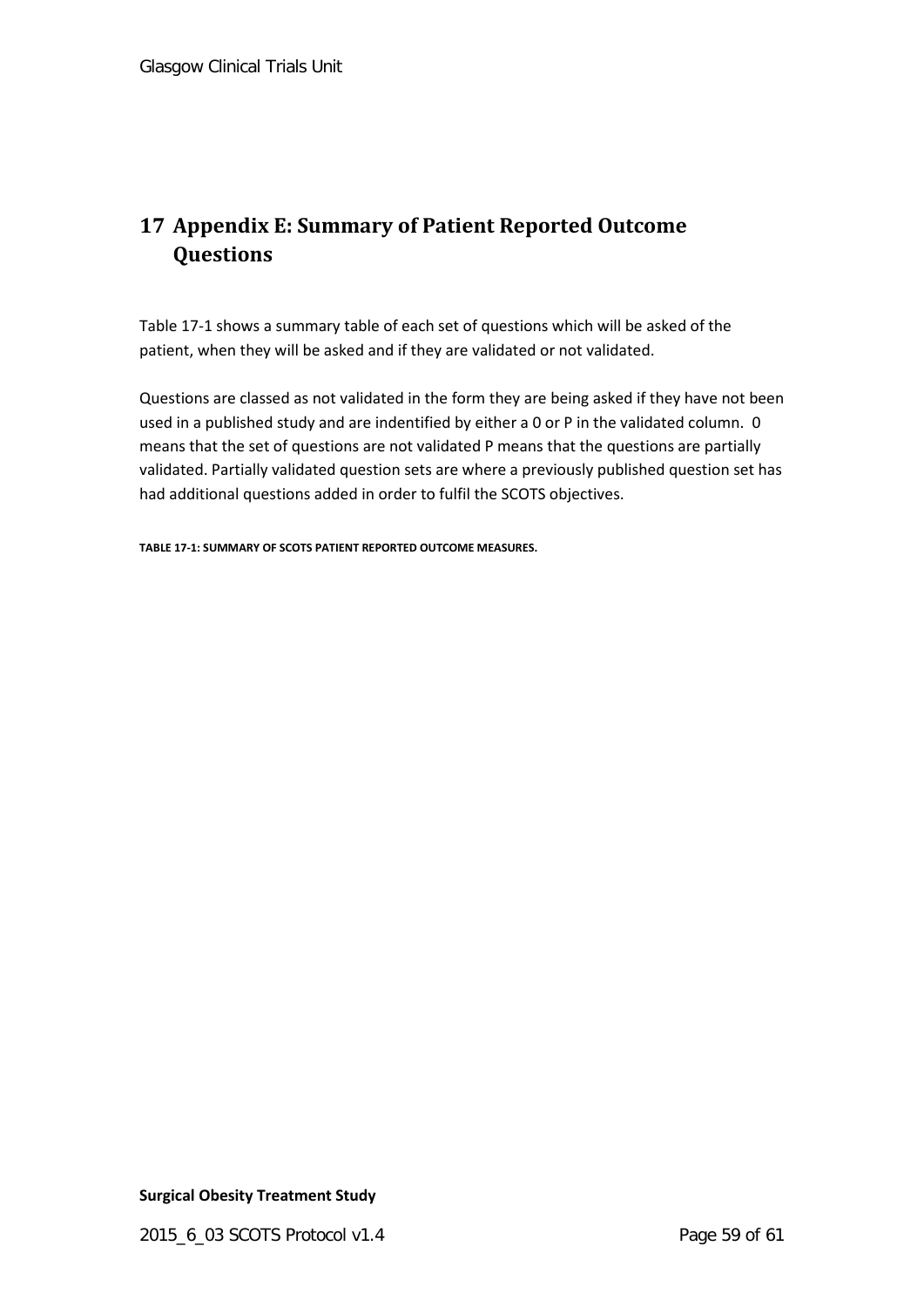|                | Total Total                                                                                                                |              |              |              |              |              |              |              |              |              |              |              |              |                |                |
|----------------|----------------------------------------------------------------------------------------------------------------------------|--------------|--------------|--------------|--------------|--------------|--------------|--------------|--------------|--------------|--------------|--------------|--------------|----------------|----------------|
|                | <b>PROMS</b>                                                                                                               |              |              |              |              |              |              |              |              |              |              |              |              |                |                |
| 1              | ▼  Tot ▼  Mal ▼  Fem ▼ Valida ▼  basel ▼ 1 mol ▼ 6mon ▼ 1 yea ▼ 2 yea ▼ 3 yea ▼ 5 yea ▼ 7 yea ▼ 10 ye ▼ Total<br>About you |              |              |              |              |              |              |              |              |              |              |              |              |                |                |
| 1.1            | Demographics - Essential                                                                                                   | $\mathbf{1}$ | $\mathbf{1}$ | $\mathbf{1}$ | P            | $\mathbf{1}$ | 1            | 1            | 1            | $\mathbf{1}$ | 1            | $\mathbf{1}$ | $\mathbf{1}$ | 1              | 9              |
| 1.2            | <b>Marital Status</b>                                                                                                      | $\mathbf{1}$ | $\mathbf{1}$ | $\mathbf{1}$ | $\mathbf{1}$ | $\mathbf{1}$ | $\mathbf 0$  | $\mathbf 0$  | $\mathbf{1}$ | $\mathbf{1}$ | $\mathbf{1}$ | $\mathbf{1}$ | $\mathbf{1}$ | $\mathbf{1}$   | $\overline{7}$ |
| 1.3            | Ethnicity                                                                                                                  | $\mathbf{1}$ | $\mathbf{1}$ | $\mathbf{1}$ | $\mathbf{1}$ | $\mathbf{1}$ | $\mathbf 0$  | $\mathbf 0$  | $\mathbf 0$  | $\mathbf 0$  | $\mathbf 0$  | $\mathbf 0$  | $\mathsf 0$  | $\mathbf 0$    | $\mathbf{1}$   |
| 1.4            | Education                                                                                                                  | $\mathbf{1}$ | $\mathbf{1}$ | $\mathbf{1}$ | $\mathbf{1}$ | $\mathbf{1}$ | $\mathbf 0$  | $\mathbf 0$  | $\mathbf{1}$ | $\mathbf 1$  | $\mathbf{1}$ | $\mathbf{1}$ | $\mathbf{1}$ | $\mathbf{1}$   | $\overline{7}$ |
| 1.5            | Occupation                                                                                                                 | $\mathbf{1}$ | $\mathbf{1}$ | $\mathbf{1}$ | P            | $\mathbf{1}$ | $\mathbf 0$  | $\mathbf{1}$ | $\mathbf{1}$ | $\mathbf{1}$ | $\mathbf{1}$ | $\mathbf{1}$ | $\mathbf{1}$ | $\mathbf{1}$   | 8              |
| $\overline{2}$ | <b>Health History</b>                                                                                                      |              |              |              |              |              |              |              |              |              |              |              |              |                |                |
| 2.1            | Your Medical History                                                                                                       | $\mathbf{1}$ | $\mathbf{1}$ | $\mathbf{1}$ | 1            | $\mathbf{1}$ | $\mathbf 0$  | 0            | $\mathbf 0$  | $\mathbf 0$  | $\mathbf 0$  | $\mathbf 0$  | $\mathbf 0$  | $\mathbf 0$    | $\mathbf{1}$   |
| 2.2            | Your Weight History                                                                                                        | $\mathbf{1}$ | $\mathbf{1}$ | $\mathbf{1}$ | $\mathbf{1}$ | $\mathbf{1}$ | $\mathsf 0$  | $\mathbf 0$  | $\mathsf 0$  | $\mathbf 0$  | $\mathsf 0$  | $\mathbf 0$  | $\mathbf 0$  | $\mathbf 0$    | $\mathbf{1}$   |
| 2.3            | <b>Family History</b>                                                                                                      | $\mathbf{1}$ | $\mathbf{1}$ | $\mathbf{1}$ | $\sf P$      | $\mathbf{1}$ | $\mathbf 0$  | 0            | 0            | $\mathsf 0$  | $\mathbf 0$  | $\mathbf 0$  | $\mathbf 0$  | $\mathbf 0$    | $\mathbf{1}$   |
| 2.4            | Family History of Obesity                                                                                                  | $\mathbf{1}$ | $\mathbf{1}$ | $\mathbf{1}$ | $\mathbf 0$  | $\mathbf{1}$ | $\mathsf 0$  | $\mathbf{0}$ | $\mathsf 0$  | $\mathbf 0$  | $\mathbf 0$  | $\mathbf 0$  | $\mathbf 0$  | $\mathbf 0$    | $\mathbf{1}$   |
| $\overline{3}$ | Quality of Life                                                                                                            |              |              |              |              |              |              |              |              |              |              |              |              |                |                |
| 3.1            | SF-12 v2-licence required                                                                                                  | 1            | $\mathbf{1}$ | 1            | 1            | $\mathbf{1}$ | 1            | 1            | 1            | 1            | 1            | 1            | 1            | 1              | 9              |
| 3.2            | <b>EQ5D 5L</b>                                                                                                             | $\mathbf{1}$ | $\mathbf{1}$ | $\mathbf{1}$ | $\mathbf{1}$ | $\mathbf{1}$ | $\mathbf{1}$ | $\mathbf{1}$ | $\mathbf{1}$ | $\mathbf{1}$ | $\mathbf{1}$ | $\mathbf{1}$ | $\mathbf{1}$ | $\mathbf{1}$   | 9              |
| 3.3            | Patient Health Questionnaire (PHQ-9) (No permissions Free)                                                                 | $\mathbf{1}$ | $\mathbf{1}$ | $\mathbf{1}$ | $\mathbf{1}$ | $\mathbf{1}$ | $\mathbf{1}$ | $\mathbf{1}$ | $\mathbf{1}$ | $\mathbf{1}$ | $\mathbf{1}$ | $\mathbf{1}$ | $\mathbf{1}$ | $\mathbf{1}$   | 9              |
| 3.4            | Generalized Anxiety Disorder GAD-7 (No permissions Free)                                                                   | $\mathbf{1}$ | $\mathbf{1}$ | $\mathbf{1}$ | $\mathbf{1}$ | $\mathbf{1}$ | $\mathbf{1}$ | $\mathbf{1}$ | $\mathbf{1}$ | $\mathbf{1}$ | $\mathbf{1}$ | $\mathbf{1}$ | $\mathbf{1}$ | $\mathbf{1}$   | 9              |
| $\overline{a}$ | Impact of Weight                                                                                                           |              |              |              |              |              |              |              |              |              |              |              |              |                |                |
| 4.1            | Impact of Weight on Quality of Life (IWQOL-Lite) - Licence required                                                        | 1            | $\mathbf{1}$ | 1            | 1            | $\mathbf{1}$ | $\mathbf 0$  | 1            | $\mathbf{1}$ | 1            | 1            | 1            | 1            | $\mathbf{1}$   | 8              |
| 4.2            | Reproductive Health - Females only                                                                                         | $\mathbf{1}$ | $\mathbf 0$  | $\mathbf{1}$ | $\mathbf{1}$ | $\mathbf{1}$ | $\mathsf 0$  | $\mathbf 0$  | $\mathbf{1}$ | $\mathbf{1}$ | $\mathbf{1}$ | $\mathbf{1}$ | $\mathbf{1}$ | $\mathbf{1}$   | $\overline{7}$ |
| 4.3            | Massachusetts Male Aging Study: Single Question Assessment Males only                                                      | $\mathbf{1}$ | $\mathbf{1}$ | $\mathbf 0$  | $\mathbf{1}$ | $\mathbf{1}$ | $\mathbf 0$  | $\mathbf{1}$ | $\mathbf{1}$ | $\mathbf{1}$ | $\mathbf{1}$ | 1            | $\mathbf{1}$ | $\mathbf{1}$   | 8              |
| 4.4            | International Prostate Symptom Score (IPSS) Males only                                                                     | $\mathbf{1}$ | $\mathbf{1}$ | $\mathbf 0$  | 1            | $\mathbf{1}$ | $\mathbf 0$  | 1            | 1            | $\mathbf{1}$ | $\mathbf{1}$ | 1            | $\mathbf{1}$ | $\mathbf{1}$   | 8              |
| 4.5            | Continence                                                                                                                 | $\mathbf{1}$ | $\mathbf{1}$ | $\mathbf{1}$ | $\mathbf{1}$ | $\mathbf{1}$ | $\mathbf 0$  | $\mathbf{1}$ | $\mathbf{1}$ | $\mathbf{1}$ | $\mathbf{1}$ | $\mathbf{1}$ | $\mathbf{1}$ | $\mathbf{1}$   | 8              |
| 4.6            | Reflux Questionnaire                                                                                                       | 1            | $\mathbf{1}$ | $\mathbf{1}$ | 1            | $\mathbf{1}$ | 1            | $\mathbf{1}$ | 1            | $\mathbf{1}$ | 1            | 1            | $\mathbf{1}$ | $\mathbf{1}$   | 9              |
| 5 <sup>5</sup> | Lifestyle                                                                                                                  |              |              |              |              |              |              |              |              |              |              |              |              |                |                |
| 5.1            | Smoking                                                                                                                    | $\mathbf{1}$ | $\mathbf{1}$ | 1            | 1            | $\mathbf{1}$ | $\mathbf 0$  | $\mathbf{1}$ | $\mathbf{1}$ | $\mathbf{1}$ | 1            | $\mathbf{1}$ | $\mathbf{1}$ | $\mathbf{1}$   | 8              |
| 5.2            | The Alcohol Use Disorders Identification Test: Self-Report Version                                                         | $\mathbf{1}$ | $\mathbf{1}$ | $\mathbf{1}$ | $\mathbf{1}$ | $\mathbf{1}$ | $\mathbf 0$  | $\mathbf{1}$ | $\mathbf{1}$ | $\mathbf{1}$ | $\mathbf{1}$ | $\mathbf{1}$ | $\mathbf{1}$ | $\mathbf{1}$   | 8              |
| 5.3            | Physical Activity IPAC short form self administered                                                                        | $\mathbf{1}$ | $\mathbf{1}$ | $\mathbf{1}$ | $\mathbf{1}$ | $\mathbf{1}$ | $\mathsf 0$  | 0            | $\mathbf{1}$ | $\mathbf{1}$ | $\mathbf{1}$ | $\mathbf{1}$ | $\mathbf{1}$ | $\mathbf{1}$   | $\overline{7}$ |
| 5.4            | Nutrition                                                                                                                  | $\mathbf{1}$ | $\mathbf{1}$ | $\mathbf{1}$ | $\mathbf{1}$ | $\mathbf{1}$ | $\mathbf{0}$ | $\mathbf{1}$ | $\mathbf{1}$ | $\mathbf{1}$ | $\mathbf{1}$ | $\mathbf{1}$ | $\mathbf{1}$ | $\mathbf{1}$   | 8              |
| 6              | Personal Outlook                                                                                                           |              |              |              |              |              |              |              |              |              |              |              |              |                |                |
| 6.1            | Life Orientation Test (REVISED)                                                                                            | 1            | $\mathbf{1}$ | $\mathbf{1}$ | $\mathbf{1}$ | $\mathbf{1}$ | $\mathbf 0$  | 0            | $\mathbf{1}$ | $\mathbf{1}$ | 1            | $\mathbf{1}$ | $\mathbf{1}$ | $\mathbf{1}$   | $\overline{7}$ |
| 6.2            | <b>Expectations of Surgery</b>                                                                                             | $\mathbf{1}$ | $\mathbf{1}$ | $\mathbf{1}$ | P            | $\mathbf{1}$ | $\mathbf 0$  | $\mathbf 0$  | $\mathbf 0$  | $\Omega$     | $\mathbf 0$  | $\mathbf 0$  | $\mathbf 0$  | $\mathbf 0$    | $\mathbf{1}$   |
|                | <b>Surgical Recovery</b>                                                                                                   |              |              |              |              |              |              |              |              |              |              |              |              |                |                |
| 7.1            | Post operative pain (1 month acute, 6 month-1 year chronic)                                                                | 1            | $\mathbf{1}$ | $\mathbf{1}$ | $\mathbf 0$  | 0            | $\mathbf{1}$ | 1            | $\mathbf{1}$ | $\mathsf 0$  | 0            | 0            | $\mathbf 0$  | 0              | 3              |
| 7.2            | Surgical site infection                                                                                                    | $\mathbf{1}$ | $\mathbf{1}$ | $\mathbf{1}$ | $\mathbf{1}$ | $\mathbf 0$  | $\mathbf{1}$ | $\mathbf{1}$ | $\mathbf{1}$ | $\mathbf 0$  | $\mathbf 0$  | $\mathbf 0$  | $\mathbf 0$  | $\mathbf 0$    | 3              |
| 7.3            | Skin Excess                                                                                                                | $\mathbf{1}$ | $\mathbf{1}$ | $\mathbf{1}$ | $\mathbf 0$  | $\mathsf 0$  | $\mathbf 0$  | 0            | $\mathbf{1}$ | $\mathbf{1}$ | $\mathbf{1}$ | $\mathbf{1}$ | $\mathbf{1}$ | $\mathbf{1}$   | 6              |
| 7.4            | Plastic surgery                                                                                                            | 1            | $\mathbf{1}$ | $\mathbf{1}$ | P            | $\mathbf 0$  | $\mathbf 0$  | $\mathbf 0$  | $\mathbf{1}$ | $\mathbf{1}$ | $\mathbf{1}$ | $\mathbf{1}$ | $\mathbf{1}$ | $\mathbf{1}$   | 6              |
| 8              | <b>Healthcare and Support</b>                                                                                              |              |              |              |              |              |              |              |              |              |              |              |              |                |                |
| 8.1            | Outpatient care                                                                                                            | $\mathbf{1}$ | $\mathbf{1}$ | 1            | 1            | $\mathbf{1}$ | 1            | 1            | $\mathbf{1}$ | 1            | 1            | $\mathbf{1}$ | 1            | 1              | 9              |
| 8.2            | Contacts with other health and social care professionals                                                                   | $\mathbf{1}$ | $\mathbf{1}$ | $\mathbf{1}$ | 1            | $\mathbf{1}$ | 1            | $\mathbf{1}$ | $\mathbf{1}$ | $\mathbf{1}$ | 1            | $\mathbf{1}$ | $\mathbf{1}$ | $\mathbf{1}$   | 9              |
| 8.3            | Devices and specialist equipment                                                                                           | $\mathbf{1}$ | $\mathbf{1}$ | $\mathbf{1}$ | $\mathbf{1}$ | $\mathbf{1}$ | $\mathbf{1}$ | $\mathbf{1}$ | $\mathbf{1}$ | $\mathbf{1}$ | $\mathbf{1}$ | $\mathbf{1}$ | $\mathbf{1}$ | $\mathbf{1}$   | 9              |
| 8.4            | <b>Benefits</b>                                                                                                            | $\mathbf{1}$ | $\mathbf{1}$ | $\mathbf{1}$ | 1            | $\mathbf{1}$ | 1            | 1            | $\mathbf{1}$ | $\mathbf{1}$ | 1            | $\mathbf{1}$ | $\mathbf{1}$ | $\mathbf{1}$   | 9              |
| 8.5            | Multivitamins and Supplements use                                                                                          | $\mathbf{1}$ | $\mathbf{1}$ | $\mathbf{1}$ | $\mathbf{1}$ | $\mathbf{1}$ | $\mathbf 0$  | $\mathbf{1}$ | $\mathbf{1}$ | $\mathbf{1}$ | $\mathbf{1}$ | $\mathbf{1}$ | $\mathbf{1}$ | $\overline{1}$ | 8              |
|                |                                                                                                                            | 34           | 33           | 32           | 26           | 30           | 12           | 21           | 28           | 26           | 26           | 26           | 26           | 26             | 221            |